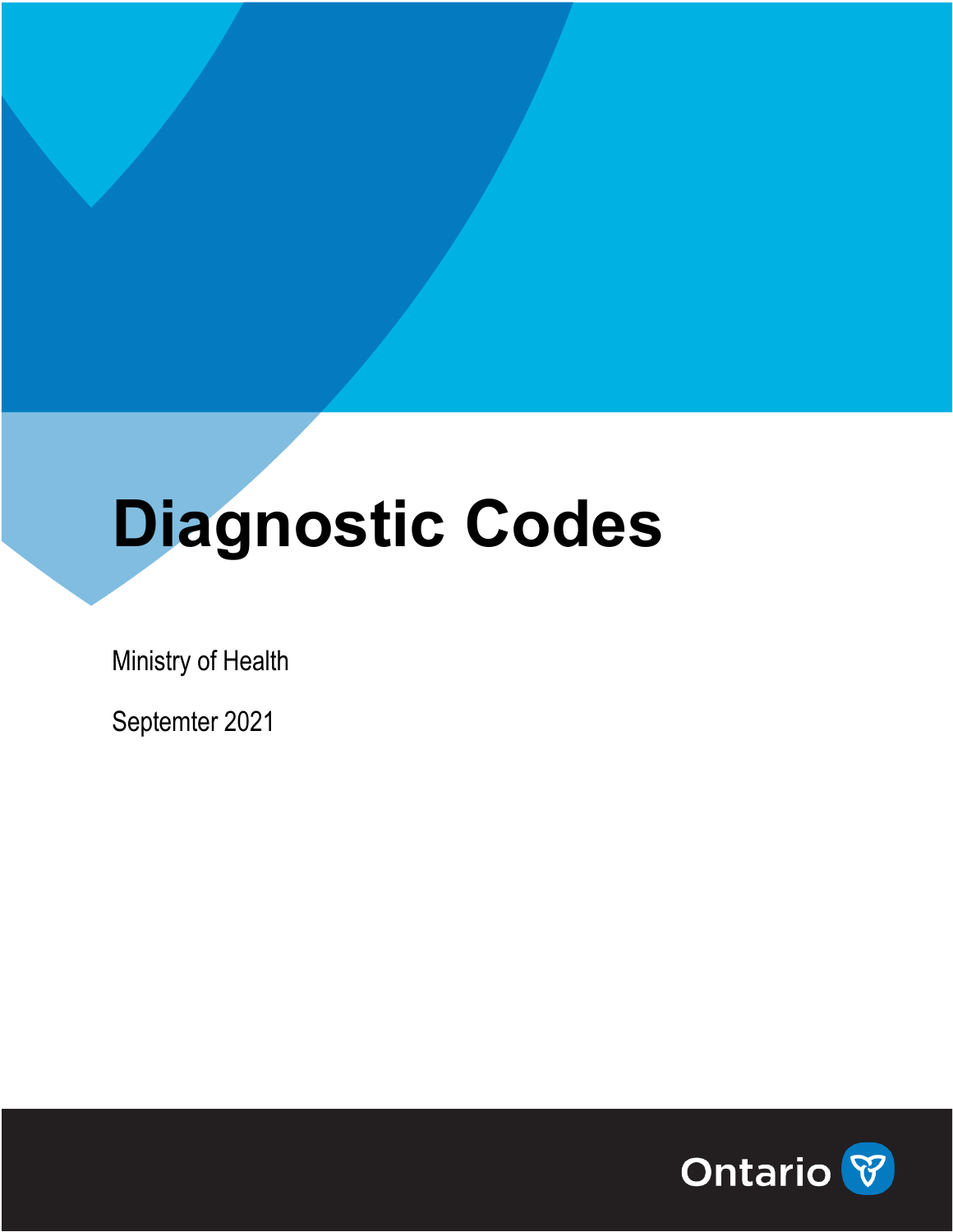#### **Table of Contents**

| Endocrine, Nutritional and Metabolic Diseases and Immunity Disorders  13 |  |
|--------------------------------------------------------------------------|--|
|                                                                          |  |
|                                                                          |  |
|                                                                          |  |
|                                                                          |  |
|                                                                          |  |
|                                                                          |  |
|                                                                          |  |
|                                                                          |  |
|                                                                          |  |
|                                                                          |  |
|                                                                          |  |
|                                                                          |  |
|                                                                          |  |
|                                                                          |  |
|                                                                          |  |
|                                                                          |  |
|                                                                          |  |
|                                                                          |  |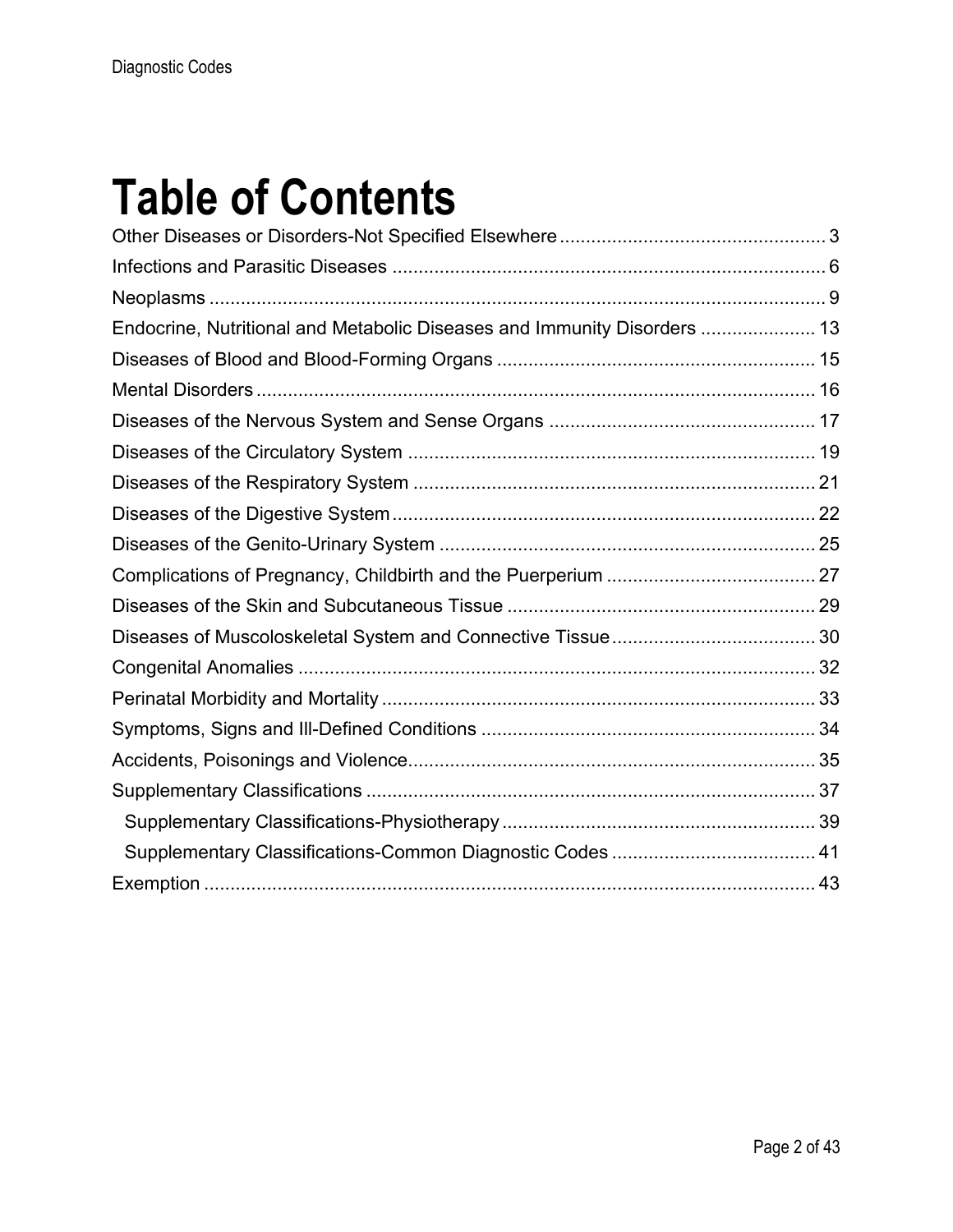#### **Other Diseases or Disorders-Not Specified Elsewhere**

| Code | <b>Diagnosis</b>                                       |
|------|--------------------------------------------------------|
| 255  | <b>Adrenal Gland</b>                                   |
| 270  | Amino Acid Metabolism                                  |
| 447  | <b>Arteries</b>                                        |
| 040  | <b>Bacterial Diseases: Other</b>                       |
| 313  | <b>Behaviour of Childhood and Adolescence</b>          |
| 576  | <b>Bile Ducts</b>                                      |
| 289  | <b>Blood</b>                                           |
| 733  | <b>Bone and Cartilage</b>                              |
| 611  | <b>Breast</b>                                          |
| 459  | <b>Circulatory System</b>                              |
| 426  | Conduction                                             |
| 759  | <b>Congenital Anomalies</b>                            |
| 372  | Conjunctiva                                            |
| 739  | <b>Connective Tissue</b>                               |
| 352  | <b>Cranial Nerves</b>                                  |
| 311  | Depressive: Not elsewhere classified                   |
| 787  | Digestive System: Signs and symptoms not yet diagnosed |
| 537  | Duodenum                                               |
| 388  | Ear                                                    |
| 259  | Endocrine                                              |
| 381  | Eustachian Tube                                        |
| 379  | Eye                                                    |
| 374  | Eyelid                                                 |
| 351  | <b>Facial Nerves</b>                                   |
| 779  | <b>Fetus or Newborn</b>                                |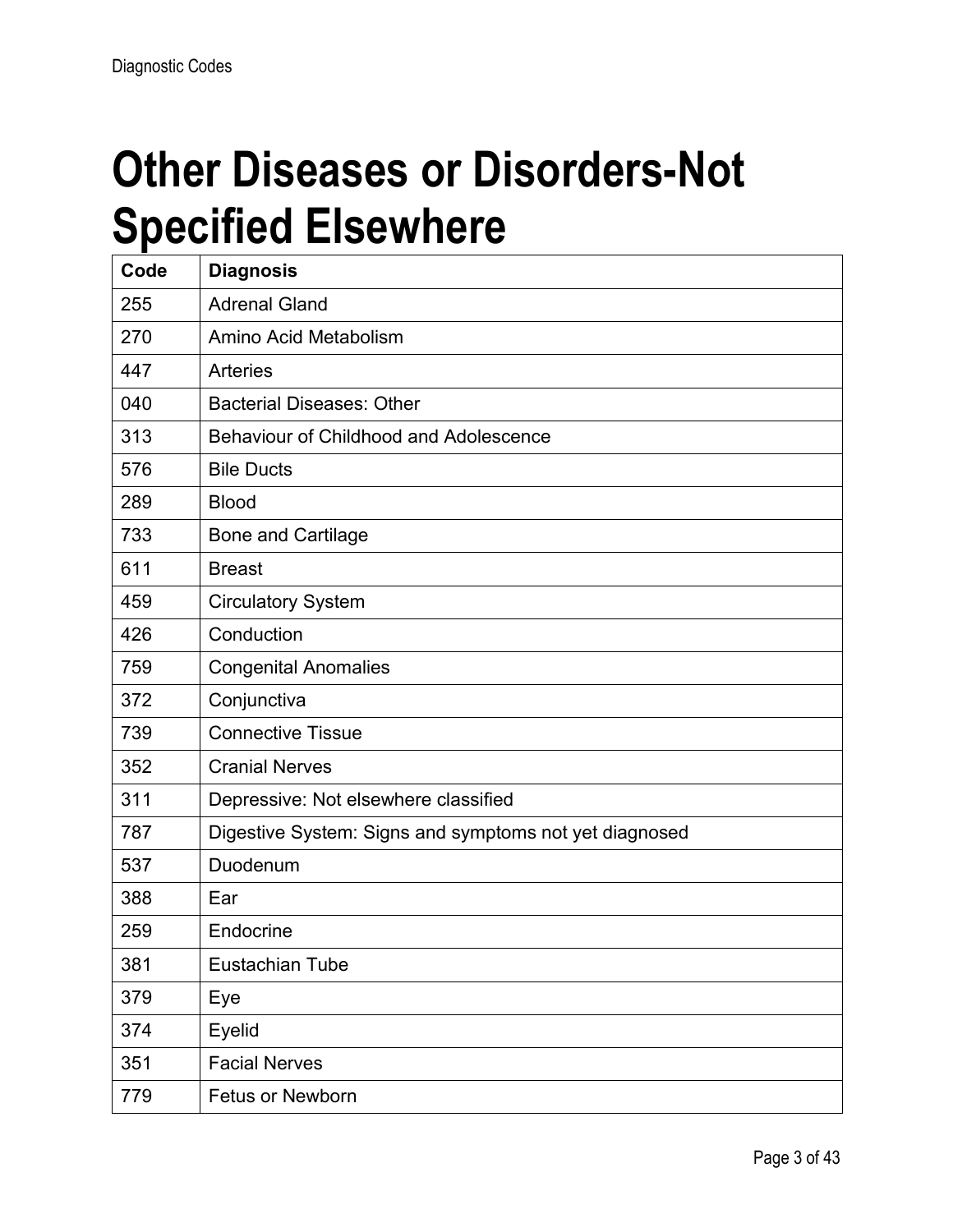| Code | <b>Diagnosis</b>                                            |
|------|-------------------------------------------------------------|
| 576  | Gallbladder                                                 |
| 799  | <b>General Symptoms</b>                                     |
| 629  | <b>Genital Organs, Female</b>                               |
| 608  | Genital Organs, Male                                        |
| 788  | Genito-urinary System: Signs and symptoms not yet diagnosed |
| 429  | <b>Heart Disease</b>                                        |
| 128  | <b>Helminthiases</b>                                        |
| 279  | Immunity                                                    |
| 136  | <b>Infective Disease</b>                                    |
| 959  | Injuries                                                    |
| 722  | <b>Intervertebral Disc</b>                                  |
| 569  | Intestine                                                   |
| 557  | Intestines: Other vascular conditions                       |
| 593  | Kidney                                                      |
| 272  | Lipoid Metabolism                                           |
| 573  | Liver                                                       |
| 289  | <b>Marrow</b>                                               |
| 388  | Mastoid                                                     |
| 626  | Menstruation                                                |
| 277  | <b>Metabolic Disorders</b>                                  |
| 739  | Musculoskeletal System                                      |
| 117  | <b>Mycoses</b>                                              |
| 358  | Myoneural                                                   |
| 349  | Nervous System, Central                                     |
| 779  | Newborn                                                     |
| 311  | Non-psychotic: Not elsewhere classified                     |
| 577  | Pancreas                                                    |
| 136  | <b>Parasitic Diseases</b>                                   |
| 301  | <b>Personality Disorders</b>                                |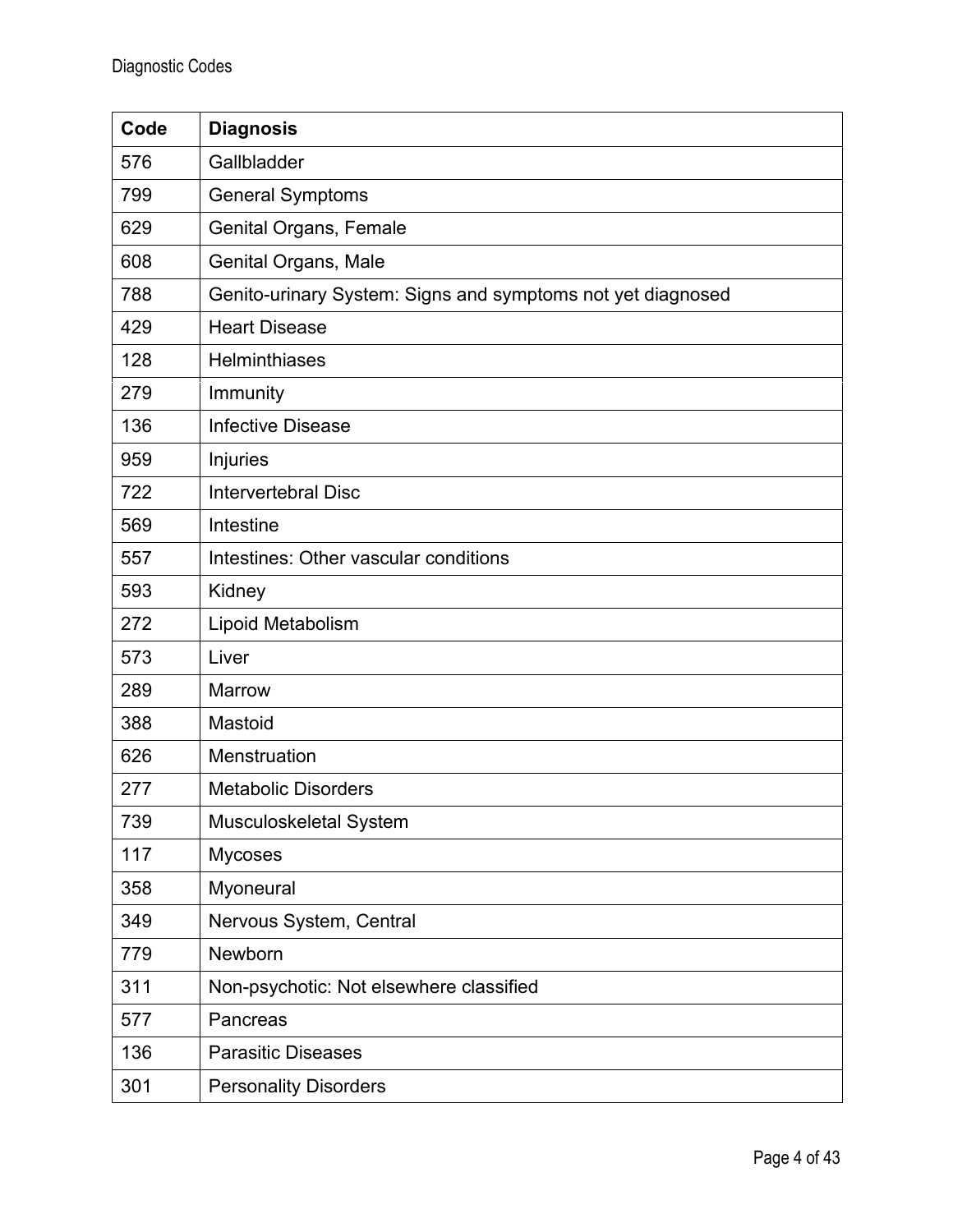| Code | <b>Diagnosis</b>                                              |
|------|---------------------------------------------------------------|
| 253  | <b>Pituitary Gland</b>                                        |
| 298  | Psychoses                                                     |
| 367  | <b>Refraction and Accommodation</b>                           |
| 519  | <b>Respiratory System</b>                                     |
| 786  | Respiratory System: Signs and Symptoms not yet diagnosed      |
| 709  | Skin and Subcutaneous Tissue: Other disorders                 |
| 698  | Skin and Subcutaneous Tissue: Other itchy conditions          |
| 686  | Skin and Subcutaneous Tissue: Other local infections          |
| 307  | Sleep                                                         |
| 289  | Spleen                                                        |
| 537  | Stomach                                                       |
| 525  | <b>Teeth and Supporting Structures</b>                        |
| 959  | Trauma                                                        |
| 593  | Ureter                                                        |
| 599  | <b>Urinary Tract</b>                                          |
| 621  | <b>Uterus</b>                                                 |
| 099  | Venereal                                                      |
| 079  | <b>Viral Disease</b>                                          |
| 049  | Viral Disease: Of central nervous system, non-arthropod-borne |
| 916  | <b>Well Baby Care</b>                                         |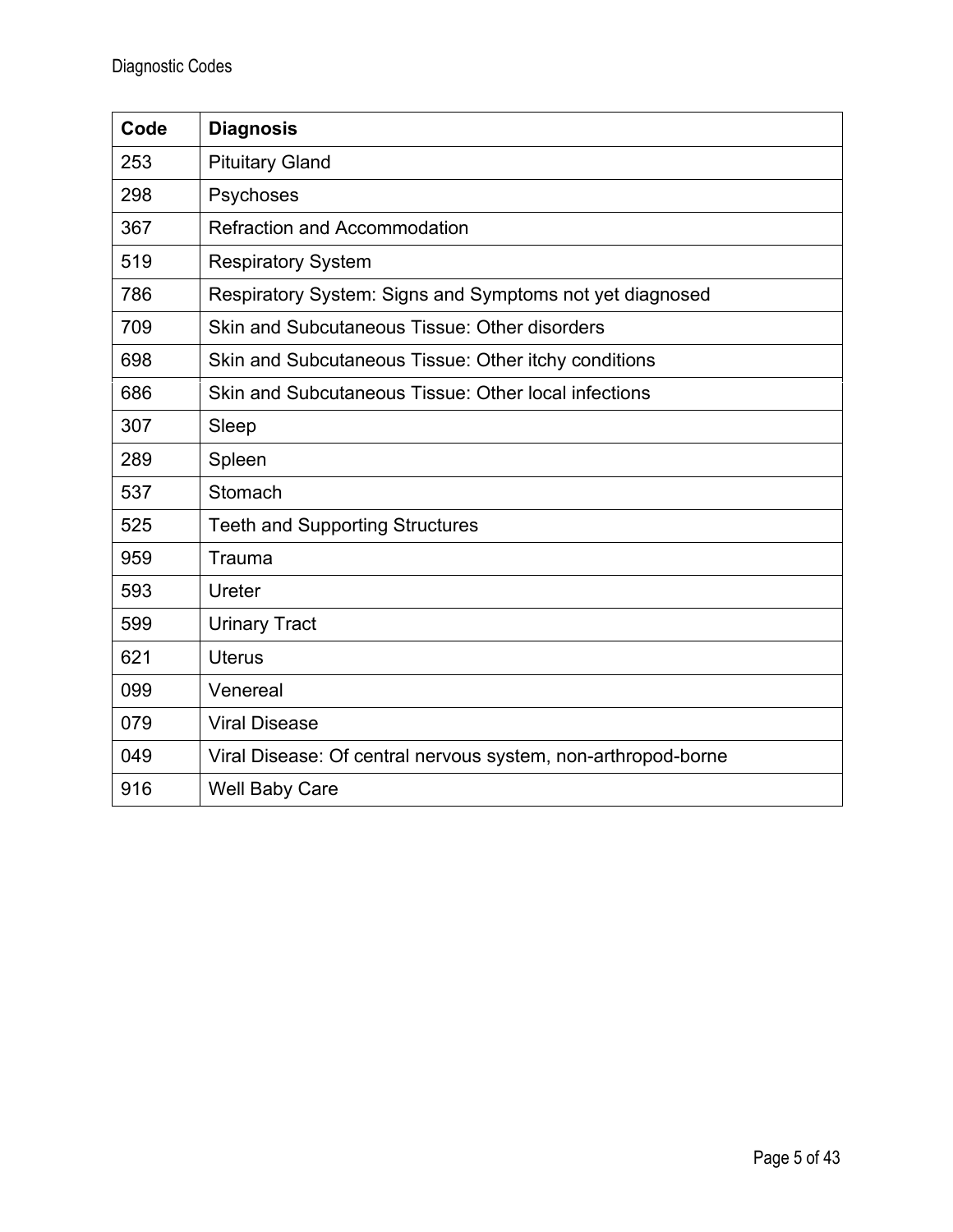### **Infections and Parasitic Diseases**

| Code | <b>Diagnosis</b>                                                                                  |
|------|---------------------------------------------------------------------------------------------------|
| 002  | Intestinal Infectious Diseases: Typhoid and paratyphoid fevers                                    |
| 003  | Intestinal Infectious Diseases: Other salmonella infections                                       |
| 005  | Intestinal Infectious Diseases: Food poisoning                                                    |
| 006  | Intestinal Infectious Diseases: Amoebiasis, amoebic dysentery                                     |
| 009  | Intestinal Infectious Diseases: Diarrhea, gastro-enteritis, viral gastro-<br>enteritis            |
| 010  | Tuberculosis: Primary tuberculous infection, including recent positive TB<br>skin test conversion |
| 011  | <b>Tuberculosis: Pulmonary tuberculosis</b>                                                       |
| 012  | Tuberculosis: Other respiratory tuberculosis, tuberculous pleurisy with or<br>without effusion    |
| 015  | Tuberculosis: Tuberculosis of bones and joints                                                    |
| 017  | Tuberculosis: Tuberculosis of other organs                                                        |
| 023  | <b>Other Bacterial Diseases: Brucellosis</b>                                                      |
| 030  | Other Bacterial Diseases: Leprosy (Hansen's Disease)                                              |
| 032  | <b>Other Bacterial Diseases: Diphtheria</b>                                                       |
| 033  | Other Bacterial Diseases: Whooping cough, pertussis                                               |
| 034  | Other Bacterial Diseases: Streptococcal sore throat, scarlet fever                                |
| 035  | <b>Other Bacterial Diseases: Erysipelas</b>                                                       |
| 036  | Other Bacterial Diseases: Meningococcal infection or meningitis                                   |
| 037  | <b>Other Bacterial Diseases: Tetanus</b>                                                          |
| 038  | Other Bacterial Diseases: Septicemia, blood poisoning                                             |
| 039  | Other Bacterial Diseases: Actinomycotic infections                                                |
| 040  | Other Bacterial Diseases: Other bacterial diseases                                                |
| 042  | Human Immunodeficiency Virus (HIV) Infection: AIDS                                                |
| 043  | Human Immunodeficiency Virus (HIV) Infection: AIDS-related complex<br>(ARC)                       |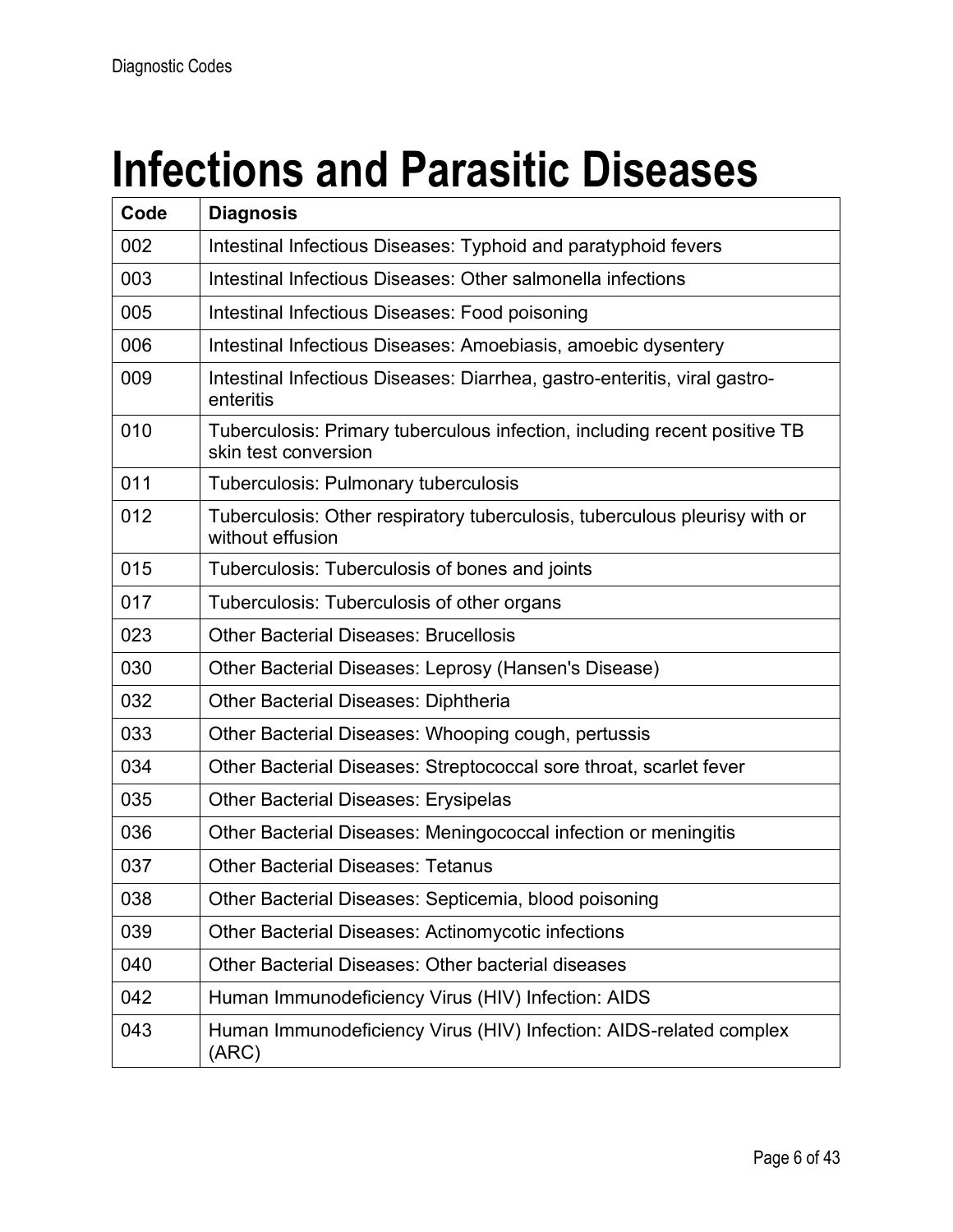| Code | <b>Diagnosis</b>                                                                                                                                                                                                                      |
|------|---------------------------------------------------------------------------------------------------------------------------------------------------------------------------------------------------------------------------------------|
| 044  | Human Immunodeficiency Virus (HIV) Infection: Other human<br>immunodeficiency virus infection                                                                                                                                         |
| 045  | Non-arthropod-borne Viral Diseases of Central Nervous System: Acute<br>poliomyelitis                                                                                                                                                  |
| 047  | Non-arthropod-borne Viral Diseases of Central Nervous System: Meningitis<br>due to enterovirus                                                                                                                                        |
| 049  | Non-arthropod-borne Viral Diseases of Central Nervous System: Other<br>non-arthropod-borne viral diseases of central nervous system                                                                                                   |
| 052  | Viral Diseases Accompanied by Rash: Chickenpox                                                                                                                                                                                        |
| 053  | Viral Diseases Accompanied by Rash: Herpes zoster, shingles                                                                                                                                                                           |
| 054  | Viral Diseases Accompanied by Rash: Herpes simplex, cold sore                                                                                                                                                                         |
| 055  | Viral Diseases Accompanied by Rash: Measles                                                                                                                                                                                           |
| 056  | Viral Diseases Accompanied by Rash: German measles, rubella                                                                                                                                                                           |
| 057  | Viral Diseases Accompanied by Rash: Other viral disorders accompanied<br>by rash (e.g., roseola)                                                                                                                                      |
| 062  | Other Viral Diseases: Mosquito-borne viral encephalitis                                                                                                                                                                               |
| 066  | Other Viral Diseases: Other arthropod-borne viral diseases                                                                                                                                                                            |
| 070  | <b>Other Viral Diseases: Viral hepatitis</b>                                                                                                                                                                                          |
| 072  | <b>Other Viral Diseases: Mumps</b>                                                                                                                                                                                                    |
| 074  | Other Viral Diseases: Diseases due to Coxsackie virus: pleurodynia,<br>myocarditis                                                                                                                                                    |
| 075  | Other Viral Diseases: Infectious mononucleosis, glandular fever                                                                                                                                                                       |
| 078  | <b>Other Viral Diseases: Warts</b>                                                                                                                                                                                                    |
| 080  | Coronavirus                                                                                                                                                                                                                           |
| 079  | Other Viral Diseases: Other viral diseases                                                                                                                                                                                            |
| 097  | Venereal Diseases: Syphilis-all sites and stages                                                                                                                                                                                      |
| 098  | <b>Venereal Diseases: Gonococcal infections</b>                                                                                                                                                                                       |
| 099  | Venereal Diseases: Other venereal diseases (e.g., herpes genitalis)                                                                                                                                                                   |
| 100  | Venereal Diseases: Diagnostic code 100 is for internal use only and should<br>be used when it is requested that the service or diagnosis on the incoming<br>claim be suppressed from verification. The usage of the code is monitored |
| 110  | Mycoses: Ringworm of scalp, beard, or foot                                                                                                                                                                                            |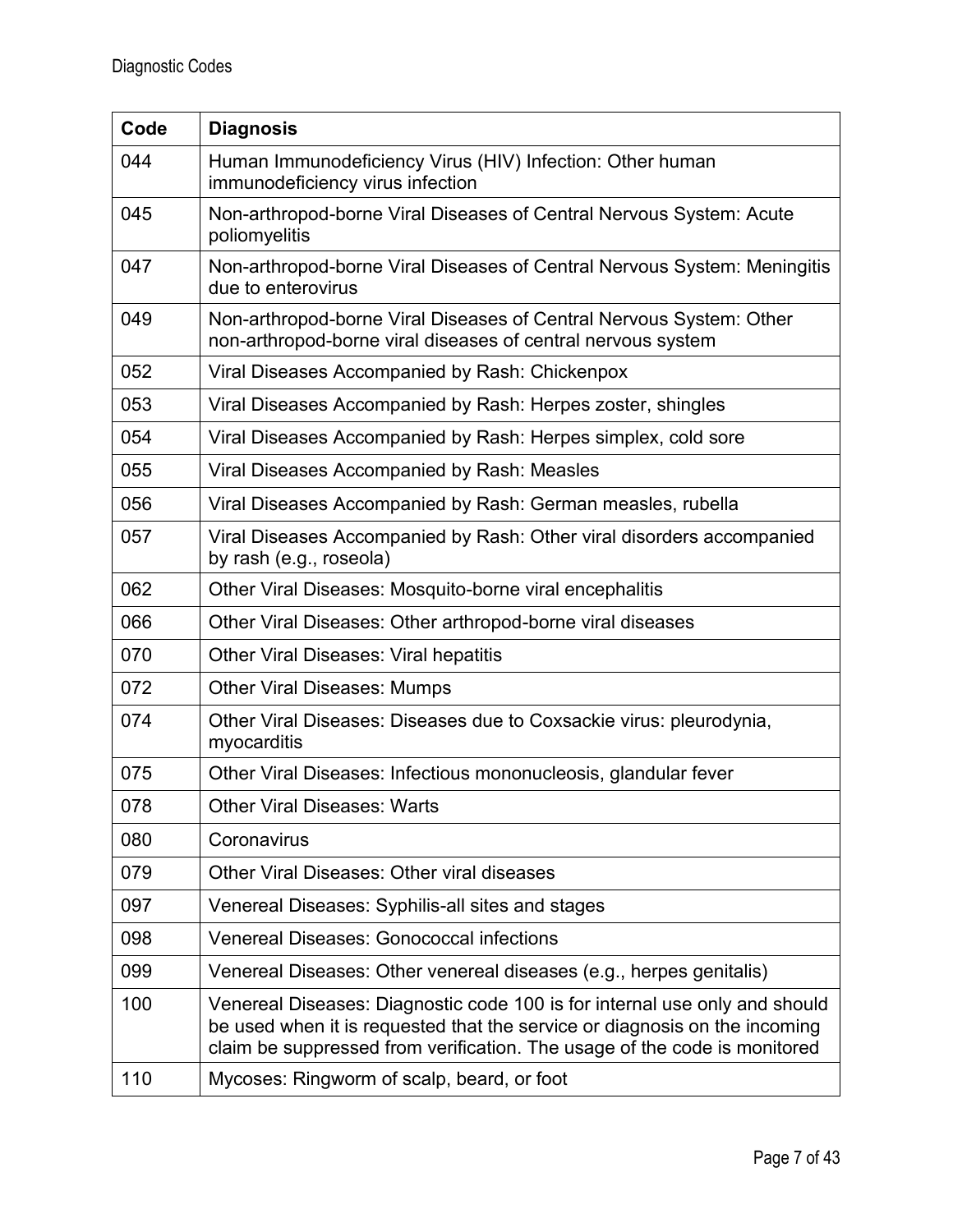| Code | <b>Diagnosis</b>                                                                   |
|------|------------------------------------------------------------------------------------|
| 112  | Mycoses: Candidiasis, monilia infection-all sites, thrush                          |
| 115  | Mycoses: Histoplasmosis                                                            |
| 117  | Mycoses: Other mycoses                                                             |
| 122  | Helminthiases: Echinococcosis, hydadid cyst-all sites                              |
| 123  | Helminthiases: Taenia or tapeworm infestation-all types                            |
| 127  | Helminthiases: Pinworm infestation                                                 |
| 128  | Helminthiases: Other helminthiases                                                 |
| 130  | Other Infectious and Parasitic Diseases: Toxoplasmosis                             |
| 131  | Other Infectious and Parasitic Diseases: Trichomonas infection                     |
| 132  | Other Infectious and Parasitic Diseases: Head or body lice, pediculosis            |
| 133  | Other Infectious and Parasitic Diseases: Scabies, acariasis                        |
| 135  | Other Infectious and Parasitic Diseases: Sarcoidosis                               |
| 136  | Other Infectious and Parasitic Diseases: Other infectious or parasitic<br>diseases |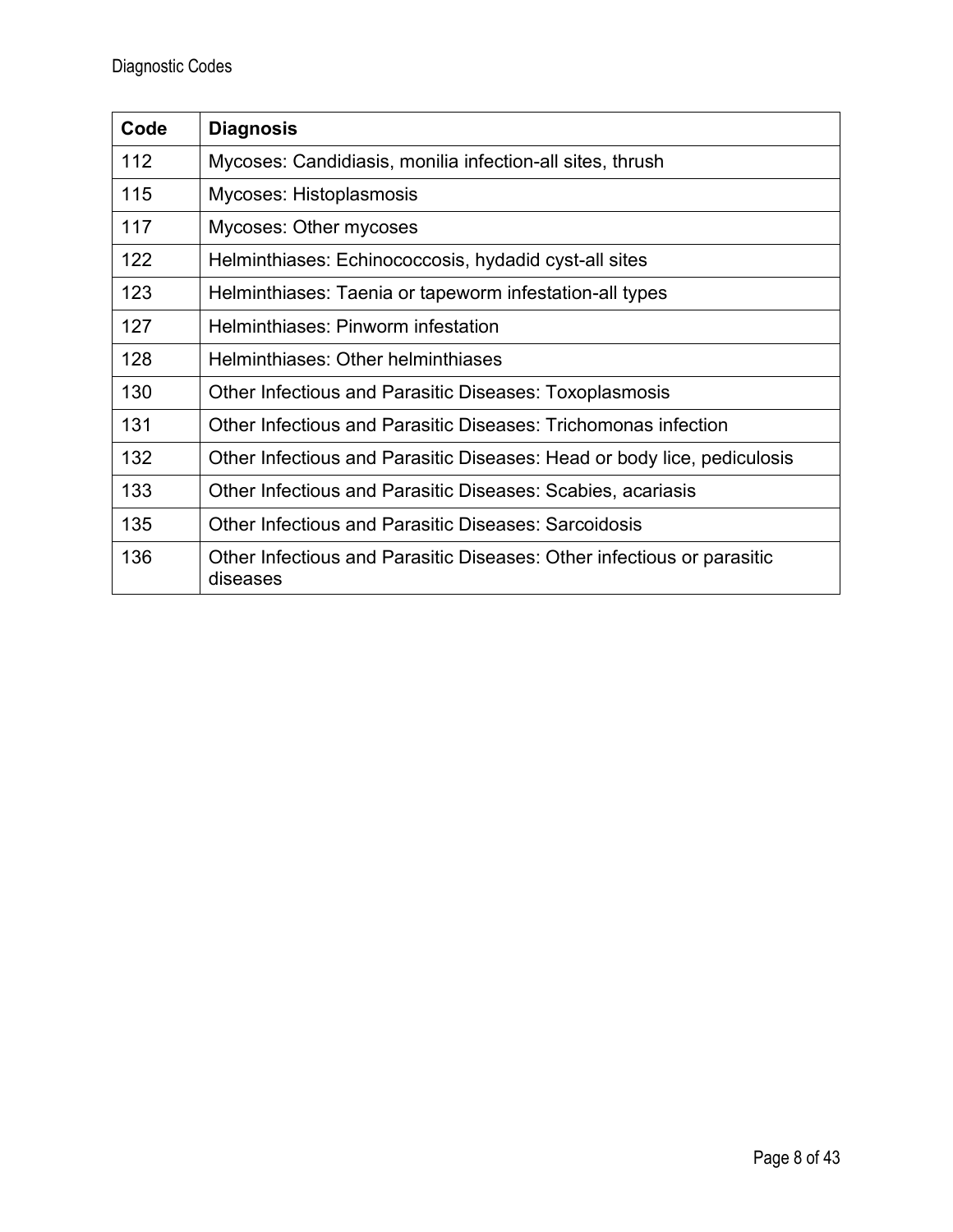### **Neoplasms**

| Code | <b>Diagnosis</b>                                                                                 |
|------|--------------------------------------------------------------------------------------------------|
| 140  | Malignant Neoplasms: Lip                                                                         |
| 141  | <b>Malignant Neoplasms: Tongue</b>                                                               |
| 142  | Malignant Neoplasms: Major salivary glands                                                       |
| 143  | <b>Malignant Neoplasms: Gum</b>                                                                  |
| 144  | Malignant Neoplasms: Floor of mouth                                                              |
| 145  | Malignant Neoplasms: Other and unspecified parts of mouth                                        |
| 146  | Malignant Neoplasms: Oropharynx                                                                  |
| 147  | Malignant Neoplasms: Nasopharynx                                                                 |
| 148  | Malignant Neoplasms: Hypopharynx                                                                 |
| 149  | Malignant Neoplasms: Other and ill-defined sites within the lip, oral cavity,<br>and pharynx     |
| 150  | <b>Malignant Neoplasms: Esophagus</b>                                                            |
| 151  | <b>Malignant Neoplasms: Stomach</b>                                                              |
| 152  | Malignant Neoplasms: Small intestine, including duodenum                                         |
| 153  | Malignant Neoplasms: Large intestine-excluding rectum                                            |
| 154  | Malignant Neoplasms: Rectum, rectosigmoid and anus                                               |
| 155  | Malignant Neoplasms: Primary malignancy of liver (not secondary spread<br>or metastatic disease) |
| 156  | Malignant Neoplasms: Gallbladder and extra hepatic bile ducts                                    |
| 157  | <b>Malignant Neoplasms: Pancreas</b>                                                             |
| 158  | Malignant Neoplasms: Retroperitoneum and peritoneum                                              |
| 159  | Malignant Neoplasms: Other and ill-defined sites within the digestive<br>organs and peritoneum   |
| 160  | Malignant Neoplasms: Nasal cavities, middle ear, and accessory sinuses                           |
| 161  | Malignant Neoplasms: Larynx, trachea                                                             |
| 162  | Malignant Neoplasms: Bronchus, lung                                                              |
| 163  | <b>Malignant Neoplasms: Pleura</b>                                                               |
| 164  | Malignant Neoplasms: Thymus, heart, and mediastinum                                              |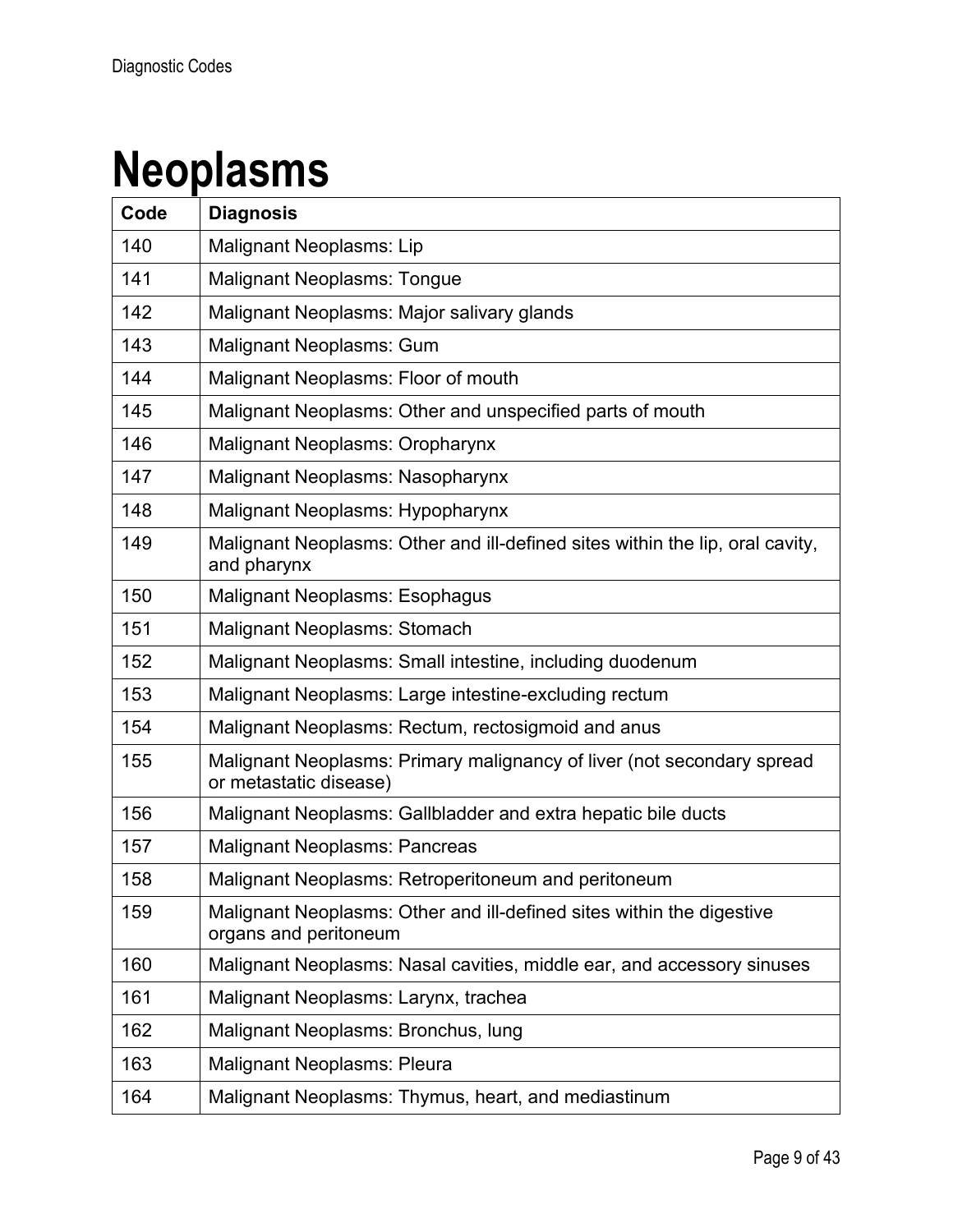| Code | <b>Diagnosis</b>                                                                           |
|------|--------------------------------------------------------------------------------------------|
| 165  | Malignant Neoplasms: Other sites within the respiratory system and<br>intrathoracic organs |
| 170  | <b>Malignant Neoplasms: Bone</b>                                                           |
| 171  | Malignant Neoplasms: Connective and other soft tissue                                      |
| 172  | Malignant Neoplasms: Melanoma of skin                                                      |
| 173  | Malignant Neoplasms: Other skin malignancies                                               |
| 174  | Malignant Neoplasms: Female breast                                                         |
| 175  | Malignant Neoplasms: Male breast                                                           |
| 179  | Malignant Neoplasms: Uterus, part unspecified                                              |
| 180  | <b>Malignant Neoplasms: Cervix</b>                                                         |
| 181  | <b>Malignant Neoplasms: Placenta</b>                                                       |
| 182  | Malignant Neoplasms: Body of uterus                                                        |
| 183  | Malignant Neoplasms: Ovary, fallopian tube, broad ligament                                 |
| 184  | Malignant Neoplasms: Vagina, vulva, other female genital organs                            |
| 185  | <b>Malignant Neoplasms: Prostate</b>                                                       |
| 186  | <b>Malignant Neoplasms: Testis</b>                                                         |
| 187  | Malignant Neoplasms: Other male genital organs                                             |
| 188  | <b>Malignant Neoplasms: Bladder</b>                                                        |
| 189  | Malignant Neoplasms: Kidney, other urinary organs                                          |
| 190  | <b>Malignant Neoplasms: Eye</b>                                                            |
| 191  | Malignant Neoplasms: Brain                                                                 |
| 192  | Malignant Neoplasms: Cranial nerves, spinal cord, other parts of nervous<br>system         |
| 193  | <b>Malignant Neoplasms: Thyroid</b>                                                        |
| 194  | Malignant Neoplasms: Other endocrine glands and related structures                         |
| 195  | Malignant Neoplasms: Other ill-defined sites                                               |
| 196  | Malignant Neoplasms: Secondary neoplasm of lymph nodes                                     |
| 197  | Malignant Neoplasms: Secondary neoplasm of respiratory and digestive<br>systems            |
| 198  | Malignant Neoplasms: Metastatic or secondary malignant neoplasm,<br>carcinomatosis         |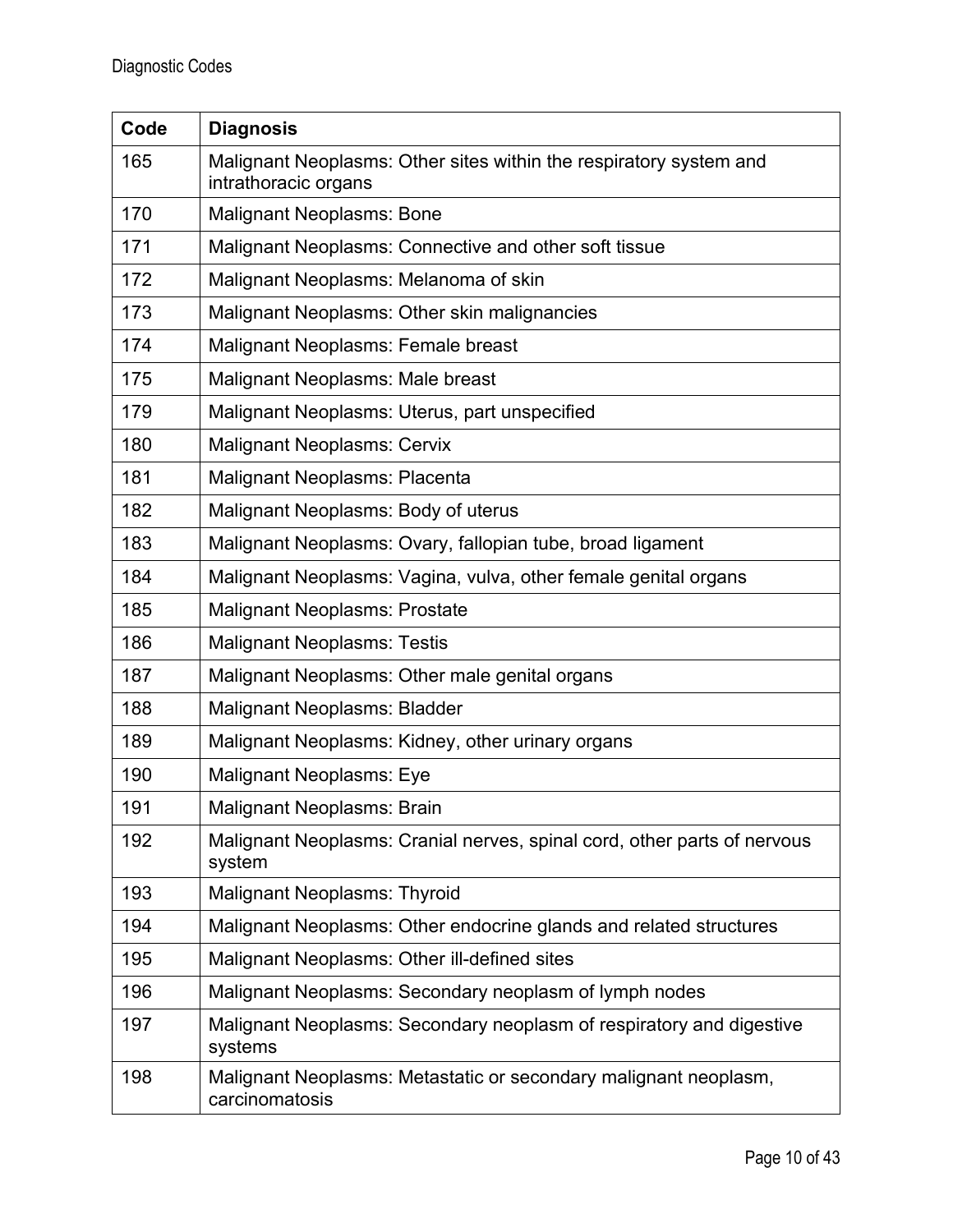| Code | <b>Diagnosis</b>                                                                           |
|------|--------------------------------------------------------------------------------------------|
| 199  | Malignant Neoplasms: Other malignant neoplasms                                             |
| 200  | Malignant Neoplasms: Lymphosarcoma, reticulosarcoma                                        |
| 201  | Malignant Neoplasms: Hodgkin's disease                                                     |
| 202  | Malignant Neoplasms: Other malignant neoplasms of lymphoid and<br>histiocytic tissue       |
| 203  | Malignant Neoplasms: Multiple myeloma, plasma cell leukemia                                |
| 204  | Malignant Neoplasms: Lymphoid leukemia (including lymphatic and<br>histiocytic leukemia)   |
| 205  | Malignant Neoplasms: Myeloid leukemia (including granulocytic and<br>myelogenous leukemia) |
| 206  | Malignant Neoplasms: Monocytic leukemia                                                    |
| 207  | Malignant Neoplasms: Other specified leukemia                                              |
| 208  | Malignant Neoplasms: Other types of leukemia                                               |
| 210  | Benign Neoplasms: Lip, oral cavity, pharynx                                                |
| 211  | Benign Neoplasms: Other parts of digestive system, peritoneum                              |
| 212  | Benign Neoplasms: Respiratory and intra-thoracic organs                                    |
| 213  | Benign Neoplasms: Bone, cartilage                                                          |
| 214  | Benign Neoplasms: Lipoma                                                                   |
| 215  | Benign Neoplasms: Connective and other soft tissue                                         |
| 216  | Benign Neoplasms: Skin (e.g., pigmented naevus, dermatofibroma)                            |
| 217  | <b>Benign Neoplasms: Breast</b>                                                            |
| 218  | Benign Neoplasms: Uterine fibroid, leiomyoma                                               |
| 219  | Benign Neoplasms: Other benign neoplasms of uterus (e.g., cervical polyp)                  |
| 220  | Benign Neoplasms: Ovary (e.g., ovarian cyst)                                               |
| 221  | Benign Neoplasms: Other benign neoplasms of female genital organs                          |
| 222  | Benign Neoplasms: Benign neoplasms of male genital organs                                  |
| 223  | Benign Neoplasms: Kidney, ureter, bladder                                                  |
| 224  | Benign Neoplasms: Eye                                                                      |
| 225  | Benign Neoplasms: Brain, spinal cord, peripheral nerves                                    |
| 226  | Benign Neoplasms: Thyroid (e.g., adenoma or cystadenoma)                                   |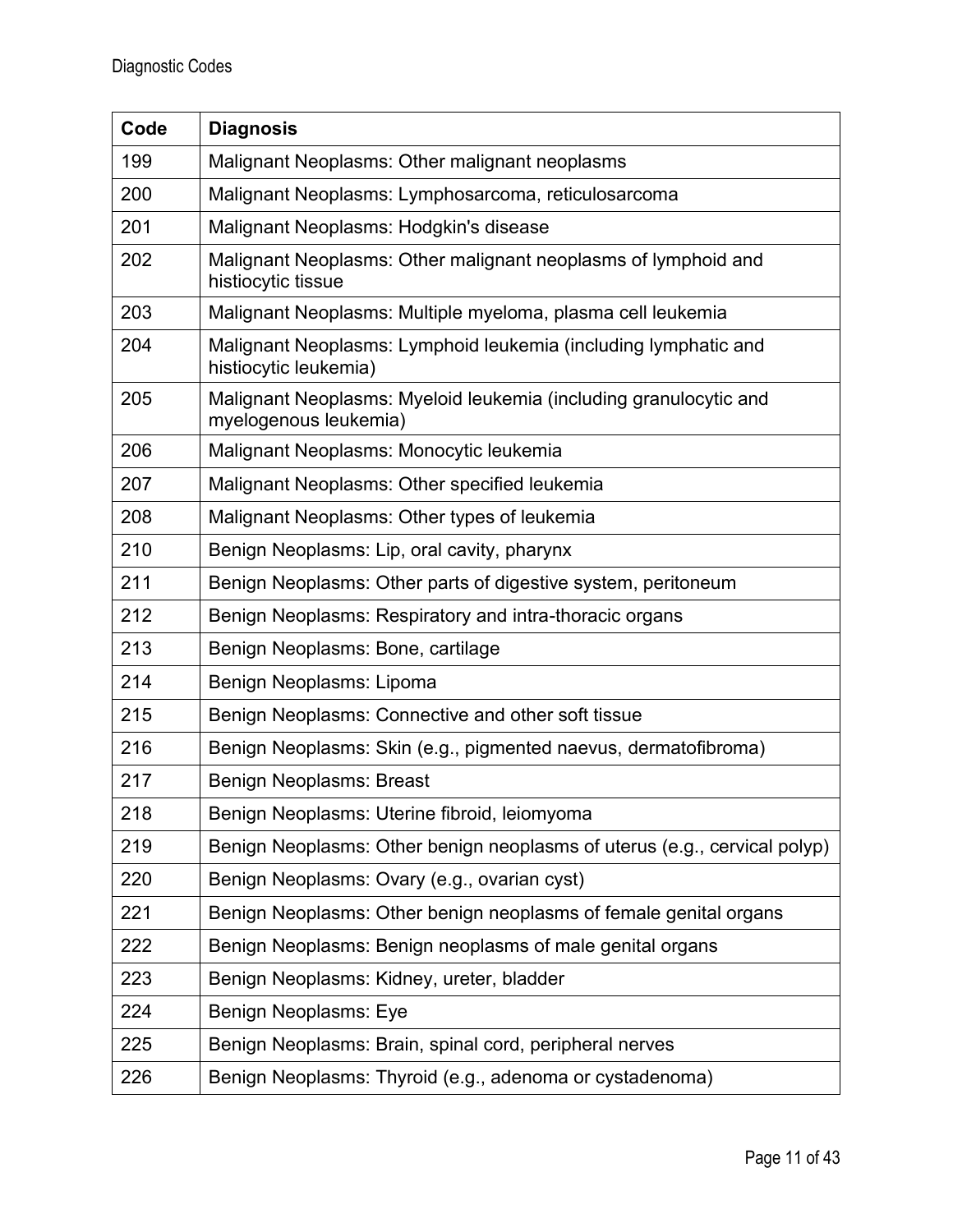| Code | <b>Diagnosis</b>                                                                    |
|------|-------------------------------------------------------------------------------------|
| 227  | Benign Neoplasms: Other endocrine glands and related structures                     |
| 228  | Benign Neoplasms: Haemangioma and lymphangiomax                                     |
| 229  | Benign Neoplasms: Other benign neoplasms                                            |
| 230  | Carcinoma in Situ: Digestive organs                                                 |
| 231  | Carcinoma in Situ: Respiratory system                                               |
| 232  | Carcinoma in Situ: Skin                                                             |
| 233  | Carcinoma in Situ: Breast and genito-urinary system                                 |
| 234  | Carcinoma in Situ: Other                                                            |
| 235  | Neoplasms of Uncertain Behavior: Digestive and respiratory systems                  |
| 236  | Neoplasms of Uncertain Behavior: Genitourinary organs                               |
| 237  | Neoplasms of Uncertain Behavior: Endocrine glands and nervous system                |
| 238  | Neoplasms of Uncertain Behavior: Other and unspecified sites and tissues            |
| 239  | Neoplasms of Uncertain Behavior: Unspecified neoplasms (e.g.,<br>polycythemia vera) |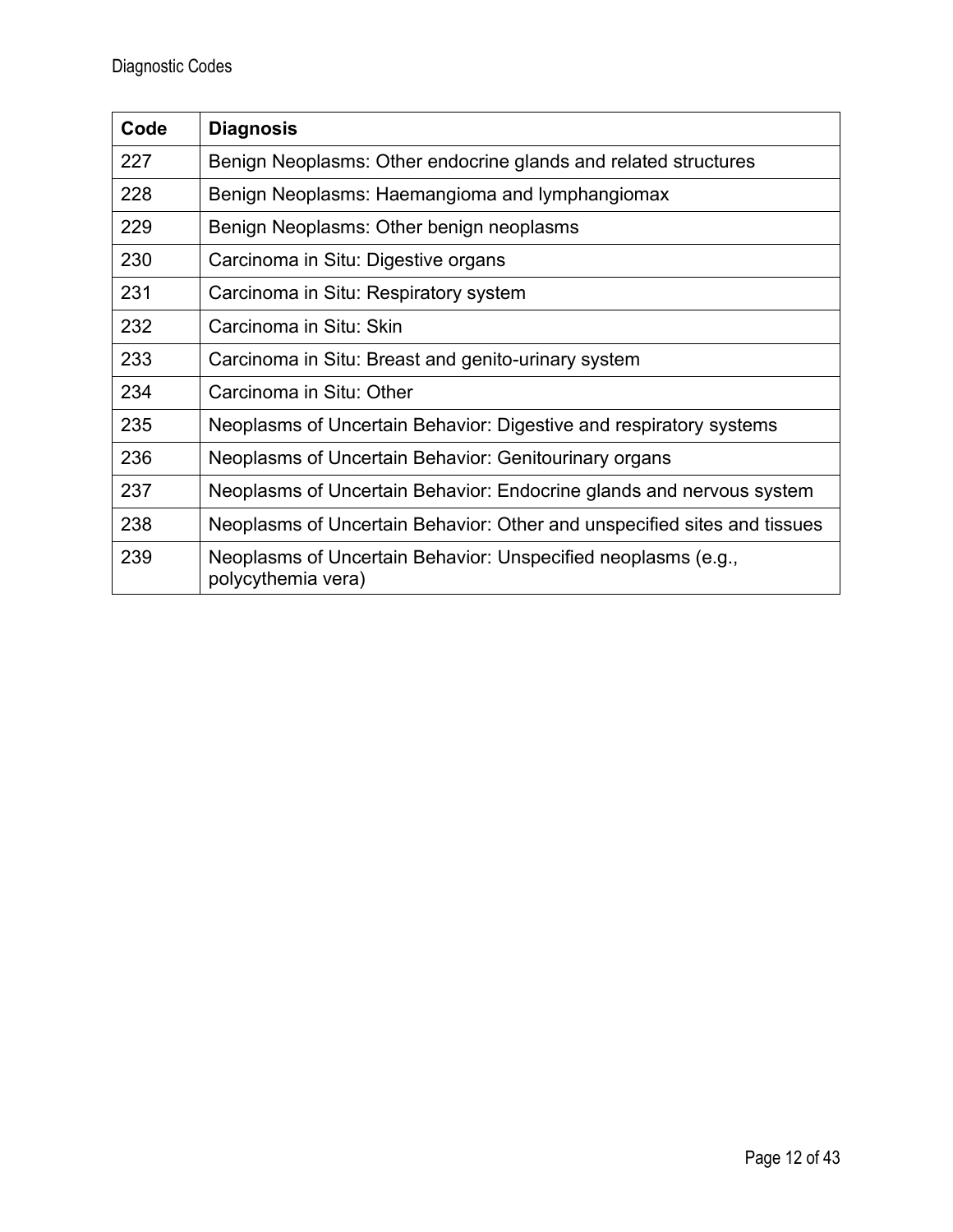### **Endocrine, Nutritional and Metabolic Diseases and Immunity Disorders**

| Code | <b>Diagnosis</b>                                                                                                                                   |
|------|----------------------------------------------------------------------------------------------------------------------------------------------------|
| 240  | Endocrine Glands: Simple thyroid goitre                                                                                                            |
| 241  | Endocrine Glands: Nontoxic nodular goitre                                                                                                          |
| 242  | Endocrine Glands: Hyperthyroidism, thyrotoxicosis, exophthalmic goitre                                                                             |
| 243  | Endocrine Glands: Hypothyroidism - congenital (i.e., cretinism)                                                                                    |
| 244  | Endocrine Glands: Hypothyroidism - acquired (i.e., myxedema)                                                                                       |
| 245  | <b>Endocrine Glands: Thyroiditis</b>                                                                                                               |
| 248  | Diabetes: mellitus with ocular complications                                                                                                       |
| 249  | Diabetes : Pre-diabetes                                                                                                                            |
| 250  | Diabetes: Diabetes mellitus, including complications                                                                                               |
| 251  | Diabetes: Other disorders of pancreatic internal secretions (e.g.,<br>insulinoma neo-natal hypoglycemia, Zollinger - Ellison syndrome)             |
| 252  | Diabetes: Parathyroid gland disorders (e.g., hyperparathyroidism,<br>hypoparathyroidism)                                                           |
| 253  | Diabetes: Pituitary gland disorders (e.g., acromegaly, dwarfism, diabetes<br>insipidus)                                                            |
| 255  | Diabetes: Adrenal gland disorders (e.g., Cushing's syndrome,<br>hyperaldosteronism, Conn's syndrome, adrenogenital syndrome,<br>Addison's disease) |
| 256  | Diabetes : Ovarian dysfunction (e.g., ovarian failure, polycystic ovaries,<br>Stein-Leventhal syndrome)                                            |
| 257  | Diabetes: Testicular dysfunction                                                                                                                   |
| 259  | Diabetes: Other endocrine disorders                                                                                                                |
| 263  | Nutritional and Metabolic Disorders: Unspecified malnutrition                                                                                      |
| 269  | Nutritional and Metabolic Disorders: Vitamin and other nutritional<br>deficiencies                                                                 |
| 270  | Nutritional and Metabolic Disorders: Disorders of amino-acid metabolism<br>(e.g., cystinuria, Fanconi syndrome)                                    |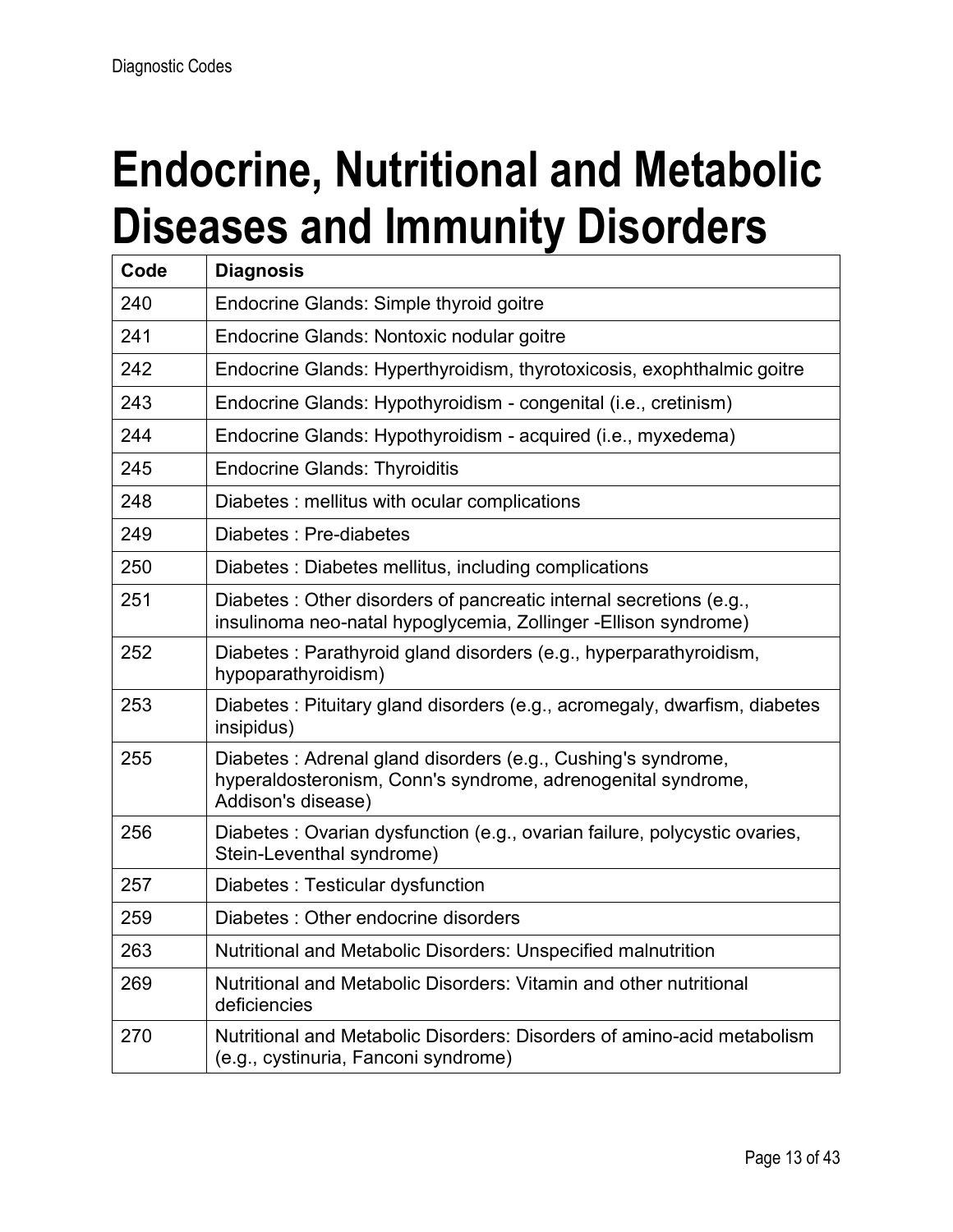| Code | <b>Diagnosis</b>                                                                                                           |
|------|----------------------------------------------------------------------------------------------------------------------------|
| 272  | Nutritional and Metabolic Disorders: Disorders of lipoid metabolism (e.g.,<br>hypercholesterolemia, lipoprotein disorders) |
| 274  | <b>Nutritional and Metabolic Disorders: Gout</b>                                                                           |
| 277  | Nutritional and Metabolic Disorders: Other metabolic disorders                                                             |
| 278  | <b>Nutritional and Metabolic Disorders: Obesity</b>                                                                        |
| 279  | Immunity Disorders: Hypogammaglobulinemia, agammaglobulinemia,<br>other immunity disorders                                 |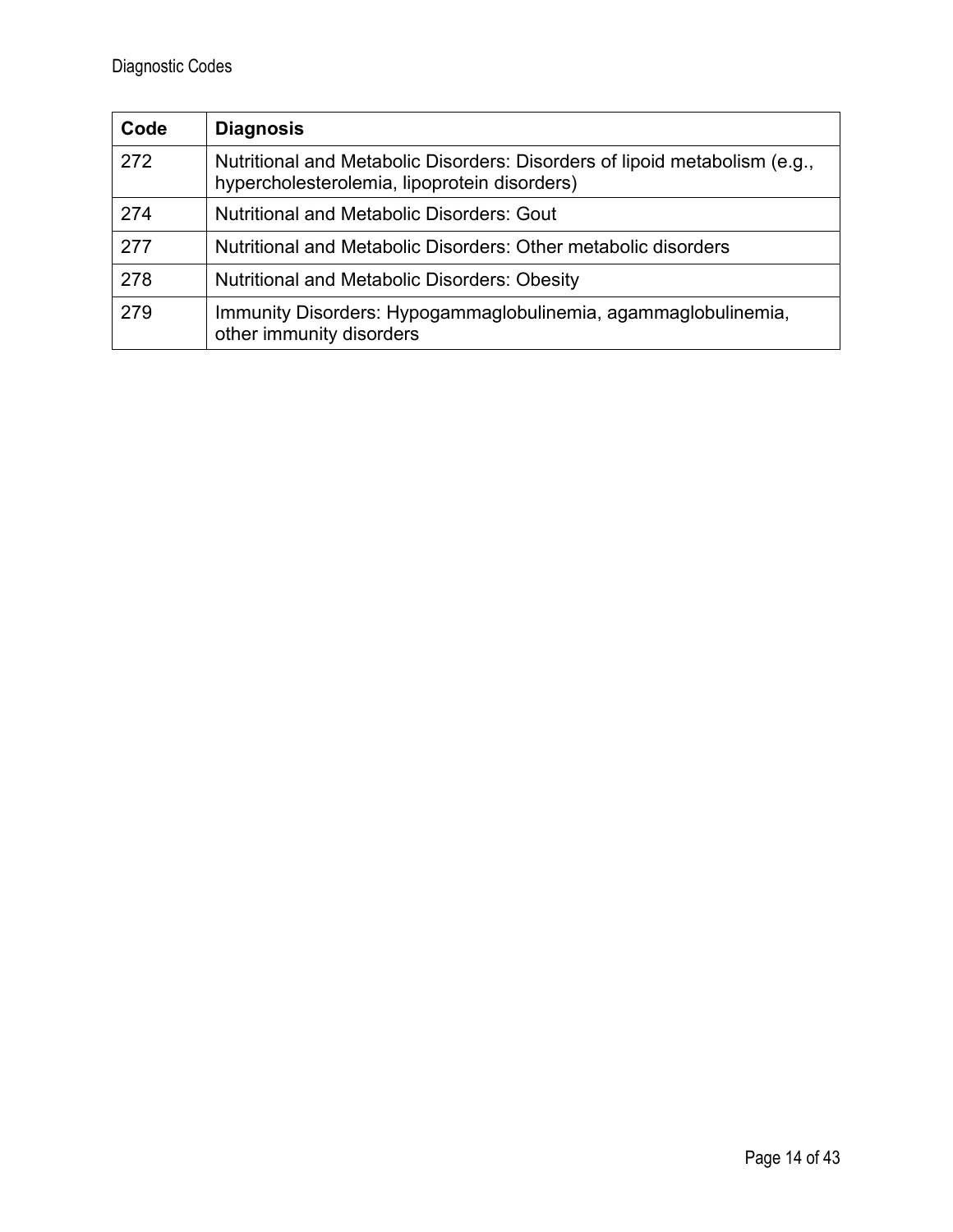#### **Diseases of Blood and Blood-Forming Organs**

| Code | <b>Diagnosis</b>                                                      |
|------|-----------------------------------------------------------------------|
| 280  | Iron deficiency anaemia                                               |
| 281  | Pernicious anaemia                                                    |
| 282  | Hereditary hemolytic anaemia (e.g., thalassemia, sickle-cell anaemia) |
| 283  | Acquired hemolytic anaemia, excluding hemolytic disease of newborn    |
| 284  | Aplastic anaemia                                                      |
| 285  | Other anaemias                                                        |
| 286  | Coagulation defects (e.g., hemophilia, other factor deficiencies)     |
| 287  | Purpura, thrombocytopenia, other hemorrhagic conditions               |
| 288  | Neutropenia, acranulocytosis, eosinophilia                            |
| 289  | Other diseases of blood, marrow, spleen                               |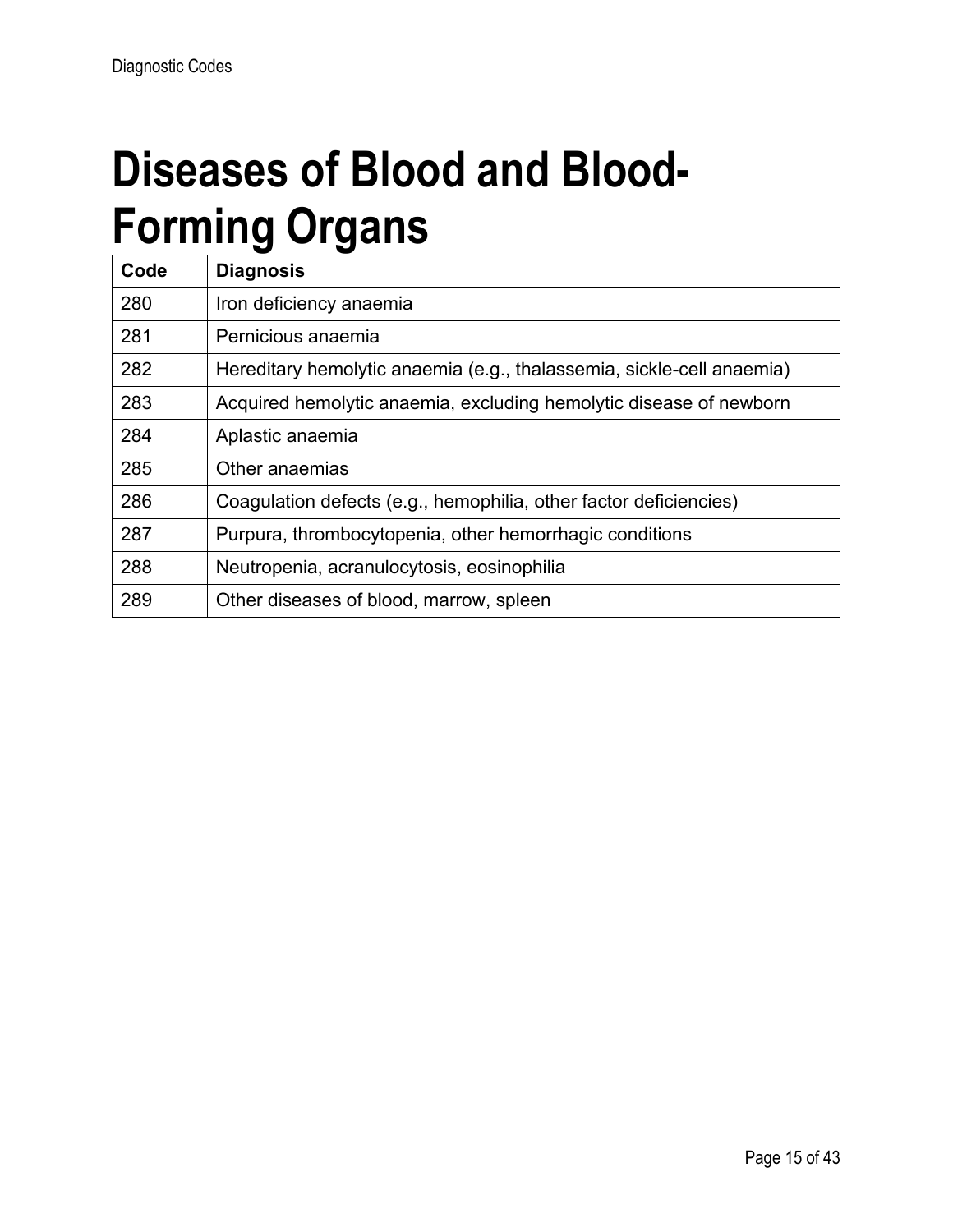#### **Mental Disorders**

| Code | <b>Diagnosis</b>                                                                                                                                  |
|------|---------------------------------------------------------------------------------------------------------------------------------------------------|
| 290  | Psychoses: Senile dementia, presenile dementia                                                                                                    |
| 291  | Psychoses: Alcoholic psychosis, delirium tremens, Korsakov's psychosis                                                                            |
| 292  | Psychoses: Drug psychosis                                                                                                                         |
| 295  | Psychoses: Schizophrenia                                                                                                                          |
| 296  | Psychoses: Manic depressive psychosis, involutional melancholia                                                                                   |
| 297  | <b>Psychoses: Paranoid states</b>                                                                                                                 |
| 298  | Psychoses: Other psychoses                                                                                                                        |
| 299  | Psychoses: Childhood psychoses (e.g., autism)                                                                                                     |
| 300  | Neuroses and Personality Disorders: Anxiety neurosis, hysteria,<br>neurasthenia, obsessive compulsive neurosis, reactive depression               |
| 301  | Neuroses and Personality Disorders: Personality disorders (e.g., paranoid<br>personality, schizoid personality, obsessive compulsive personality) |
| 302  | Neuroses and Personality Disorders: Sexual deviations                                                                                             |
| 303  | <b>Neuroses and Personality Disorders: Alcoholism</b>                                                                                             |
| 304  | Neuroses and Personality Disorders: Drug dependence, drug addiction                                                                               |
| 305  | Neuroses and Personality Disorders: Tobacco abuse                                                                                                 |
| 306  | Neuroses and Personality Disorders: Psychosomatic disturbances                                                                                    |
| 307  | Neuroses and Personality Disorders: Habit spasms, tics, stuttering,<br>tension headaches, anorexia nervosa, sleep disorders, enuresis             |
| 309  | Neuroses and Personality Disorders: Adjustment reaction                                                                                           |
| 311  | Neuroses and Personality Disorders: Depressive or other non-psychotic<br>disorders, not elsewhere classified                                      |
| 313  | Neuroses and Personality Disorders: Behaviour disorders of childhood<br>and adolescence                                                           |
| 314  | Neuroses and Personality Disorders: Hyperkinetic syndrome of childhood                                                                            |
| 315  | Neuroses and Personality Disorders: Specified delays in development<br>(e.g., dyslexia, dyslalia, motor retardation)                              |
| 319  | Neuroses and Personality Disorders: Mental retardation                                                                                            |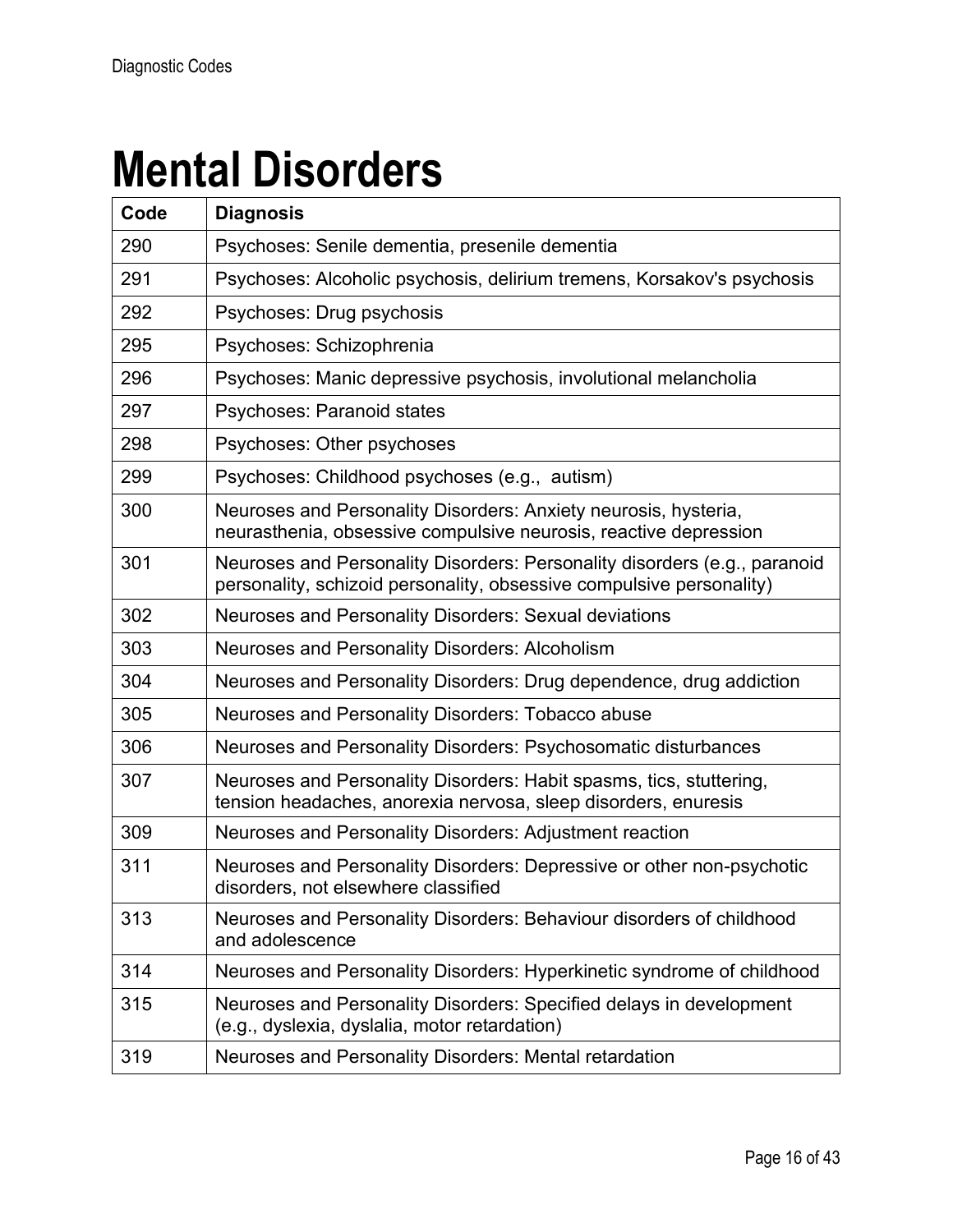#### **Diseases of the Nervous System and Sense Organs**

| Code | <b>Diagnosis</b>                                                                                                                           |
|------|--------------------------------------------------------------------------------------------------------------------------------------------|
| 320  | Central Nervous System: Bacterial meningitis                                                                                               |
| 321  | Central Nervous System: Meningitis due to other organisms                                                                                  |
| 323  | Central Nervous System: Encephalitis, encephalomyelitis                                                                                    |
| 330  | Central Nervous System: Tay-Sachs disease                                                                                                  |
| 331  | Central Nervous System: Other cerebral degenerations                                                                                       |
| 332  | Central Nervous System: Parkinson's disease                                                                                                |
| 340  | Central Nervous System: Multiple sclerosis                                                                                                 |
| 343  | Central Nervous System: Cerebral palsy                                                                                                     |
| 345  | <b>Central Nervous System: Epilepsy</b>                                                                                                    |
| 346  | Central Nervous System: Migraine                                                                                                           |
| 349  | Central Nervous System: Other diseases of central nervous system (e.g.,<br>brain abscess, narcolepsy, motor neuron disease, syringomyelia) |
| 350  | Peripheral Nervous System: Trigeminal neuralgia, tic douloureux                                                                            |
| 351  | Peripheral Nervous System: Bell's palsy, facial nerve disorders                                                                            |
| 352  | Peripheral Nervous System: Disorders of other cranial nerves                                                                               |
| 356  | Peripheral Nervous System: Idiopathic peripheral neuritis                                                                                  |
| 358  | Peripheral Nervous System: Myoneural disorders (e.g., myasthenia<br>gravis)                                                                |
| 359  | Peripheral Nervous System: Muscular dystrophies                                                                                            |
| 360  | Eye: Aphakia                                                                                                                               |
| 361  | Eye: Retinal detachment                                                                                                                    |
| 362  | Eye: Hypertensive retinopathy and other retinal diseases not specifically<br>listed                                                        |
| 363  | Eye: Chorioretinitis                                                                                                                       |
| 364  | Eye: Iritis                                                                                                                                |
| 365  | Eye: Glaucoma                                                                                                                              |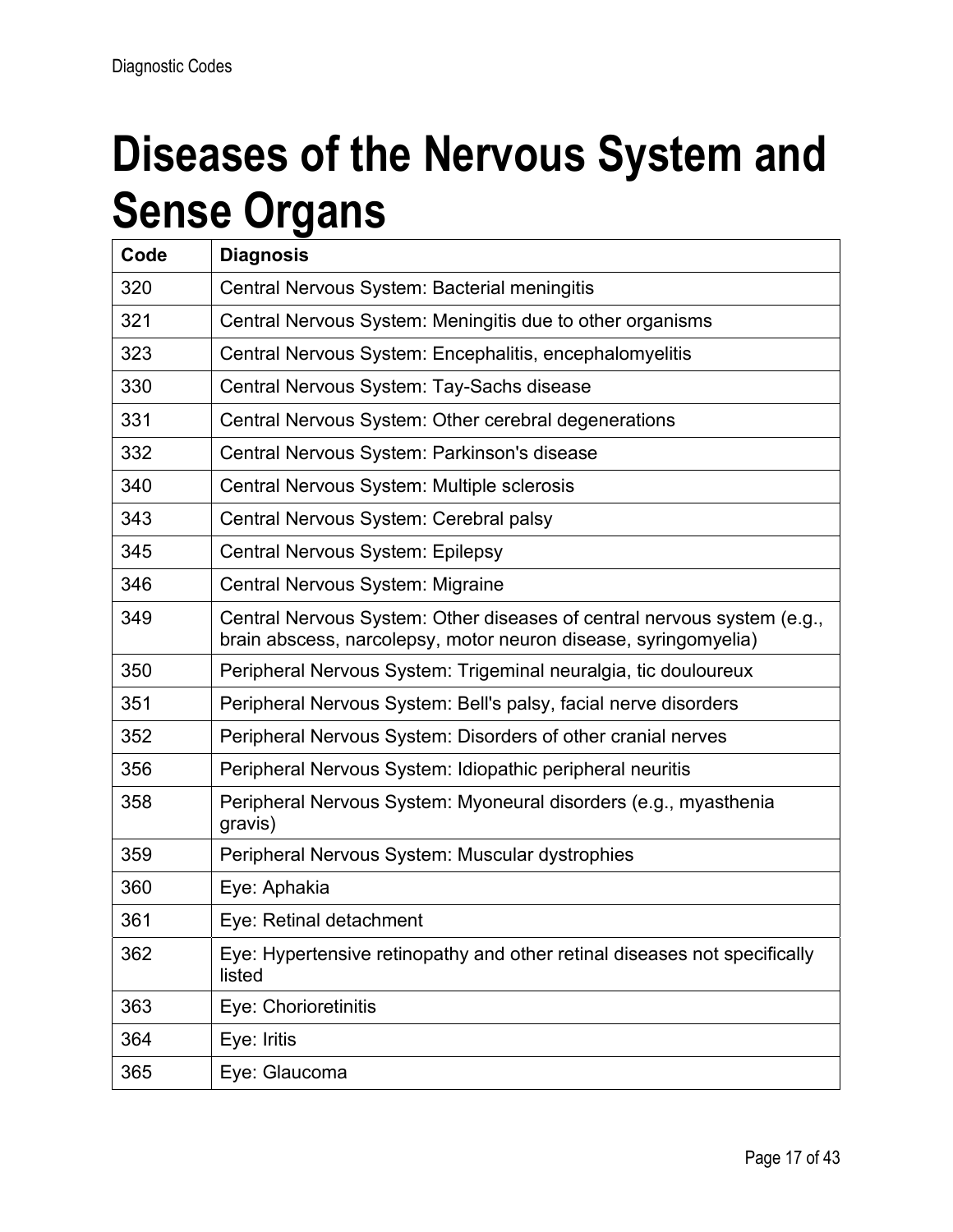| Code | <b>Diagnosis</b>                                                                                                                                                   |
|------|--------------------------------------------------------------------------------------------------------------------------------------------------------------------|
| 366  | Eye: Cataract, excludes diabetic or congenital                                                                                                                     |
| 367  | Eye: Myopia, astigmatism (except for the specific conditions defined by<br>diagnostic code 371), presbyopia and other disorders of refraction and<br>accommodation |
| 368  | Eye: Amblyopia, visual field defects                                                                                                                               |
| 369  | Eye: Blindness and low vision                                                                                                                                      |
| 370  | Eye: Keratitis, corneal ulcer                                                                                                                                      |
| 371  | Eye: High Myopia greater than 9 diopters; Irregular Astigmatism resulting<br>from corneal grafting or corneal scarring from diseases                               |
| 372  | Eye: Conjunctiva disorders (e.g., conjunctivitis, pterygium)                                                                                                       |
| 373  | Eye: Blepharitis, chalazion, stye                                                                                                                                  |
| 374  | Eye: Other eyelid disorders (e.g., entropion, ectropion, ptosis)                                                                                                   |
| 375  | Eye: Dacryocystitis, obstruction of lacrimal duct                                                                                                                  |
| 376  | Eye: Keratoconus                                                                                                                                                   |
| 377  | Eye: Optic neuritis                                                                                                                                                |
| 378  | Eye: Strabismus                                                                                                                                                    |
| 379  | Eye: Other disorders of the eye                                                                                                                                    |
| 380  | Ear and Mastoid: Otitis externa                                                                                                                                    |
| 381  | Ear and Mastoid: Serous otitis media, eustachian tube disorders                                                                                                    |
| 382  | Ear and Mastoid: Suppurative otitis media                                                                                                                          |
| 383  | Ear and Mastoid: Mastoiditis                                                                                                                                       |
| 384  | Ear and Mastoid: Perforation of tympanic membrane                                                                                                                  |
| 386  | Ear and Mastoid: Meniere's disease, labyrinthitis                                                                                                                  |
| 387  | Ear and Mastoid: Otosclerosis                                                                                                                                      |
| 388  | Ear and Mastoid: Wax or cerumen in ear, other disorders of ear and<br>mastoid, tinnitus                                                                            |
| 389  | Ear and Mastoid: Deafness                                                                                                                                          |
| 780  | Signs and Symptoms Not Yet Diagnosed: Convulsions, ataxia, vertigo,<br>headache, except tension headache and migraine                                              |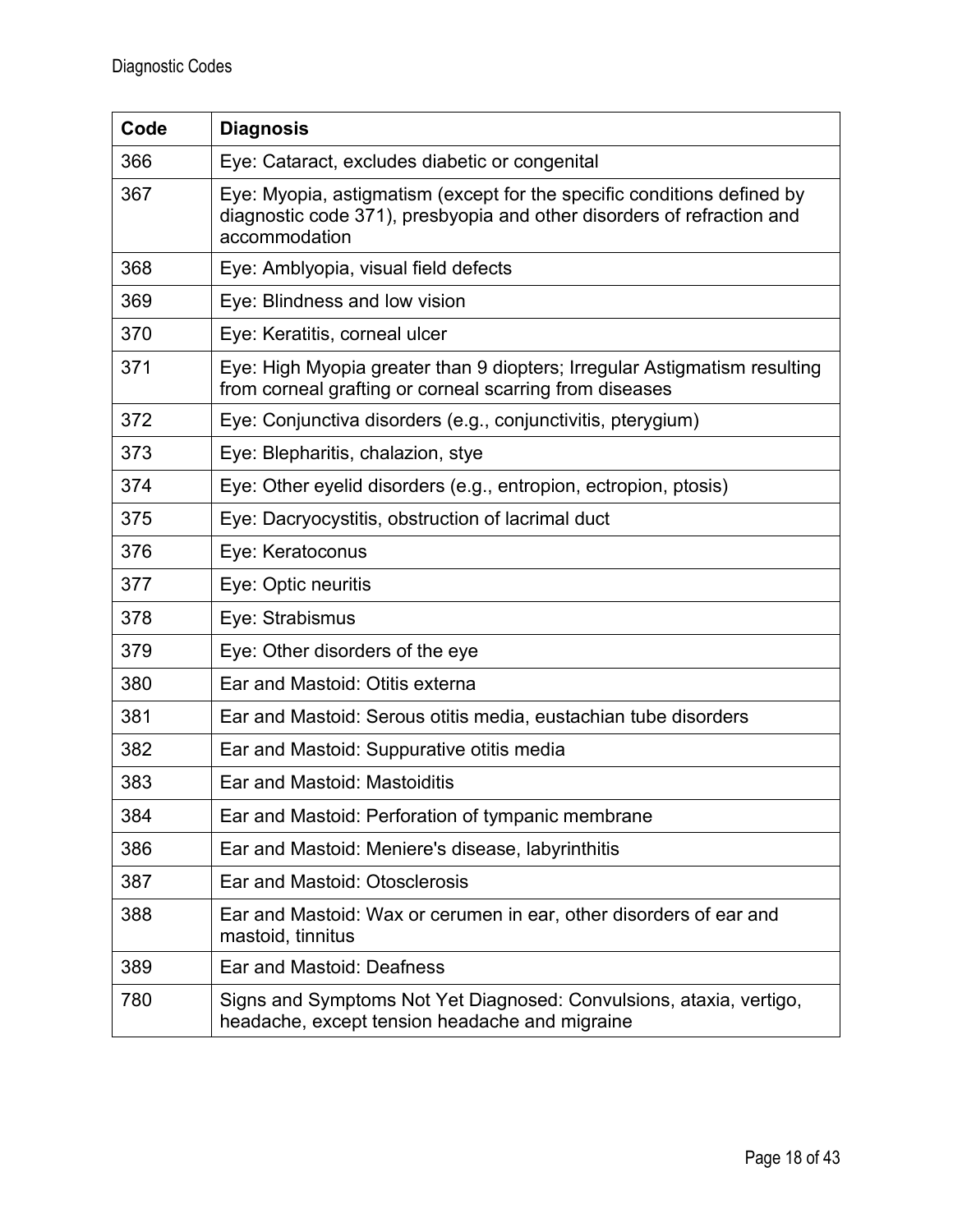# **Diseases of the Circulatory System**

| Code | <b>Diagnosis</b>                                                                                                                                                 |
|------|------------------------------------------------------------------------------------------------------------------------------------------------------------------|
| 390  | Rheumatic Fever and Rheumatic Heart Disease: Rheumatic fever without<br>endocarditis, myocarditis or pericarditis                                                |
| 391  | Rheumatic Fever and Rheumatic Heart Disease: Rheumatic fever with<br>endocarditis, myocarditis, or pericarditis                                                  |
| 392  | <b>Rheumatic Fever and Rheumatic Heart Disease: Chorea</b>                                                                                                       |
| 394  | Rheumatic Fever and Rheumatic Heart Disease: Mitral stenosis, mitral<br>insufficiency                                                                            |
| 398  | Rheumatic Fever and Rheumatic Heart Disease: Other rheumatic heart<br>disease                                                                                    |
| 401  | Hypertensive Disease: Essential, benign hypertension                                                                                                             |
| 402  | Hypertensive Disease: Hypertensive heart disease                                                                                                                 |
| 403  | Hypertensive Disease: Hypertensive renal disease                                                                                                                 |
| 410  | Ischaemic and Other Forms of Heart Disease: Acute myocardial infarction                                                                                          |
| 412  | Ischaemic and Other Forms of Heart Disease: Old myocardial infarction,<br>chronic coronary artery disease of arteriosclerotic heart disease, without<br>symptoms |
| 413  | Ischaemic and Other Forms of Heart Disease: Acute coronary<br>insufficiency, angina pectoris, acute ischaemic heart disease                                      |
| 415  | Ischaemic and Other Forms of Heart Disease: Pulmonary embolism,<br>pulmonary infarction                                                                          |
| 426  | Ischaemic and Other Forms of Heart Disease: Heart blocks, other<br>conduction disorders                                                                          |
| 427  | Ischaemic and Other Forms of Heart Disease: Paroxysmal tachycardia,<br>atrial or ventricular flutter or fibrillation, cardiac arrest, other arrythmias           |
| 428  | Ischaemic and Other Forms of Heart Disease: Congestive heart failure                                                                                             |
| 429  | Ischaemic and Other Forms of Heart Disease: All other forms of heart<br>disease                                                                                  |
| 432  | Cerebrovascular Disease: Intracranial Haemorrhage                                                                                                                |
| 435  | Cerebrovascular Disease: Transient cerebral ischaemia                                                                                                            |
| 436  | Cerebrovascular Disease: Acute cerebrovascular accident, C.V.A., stroke                                                                                          |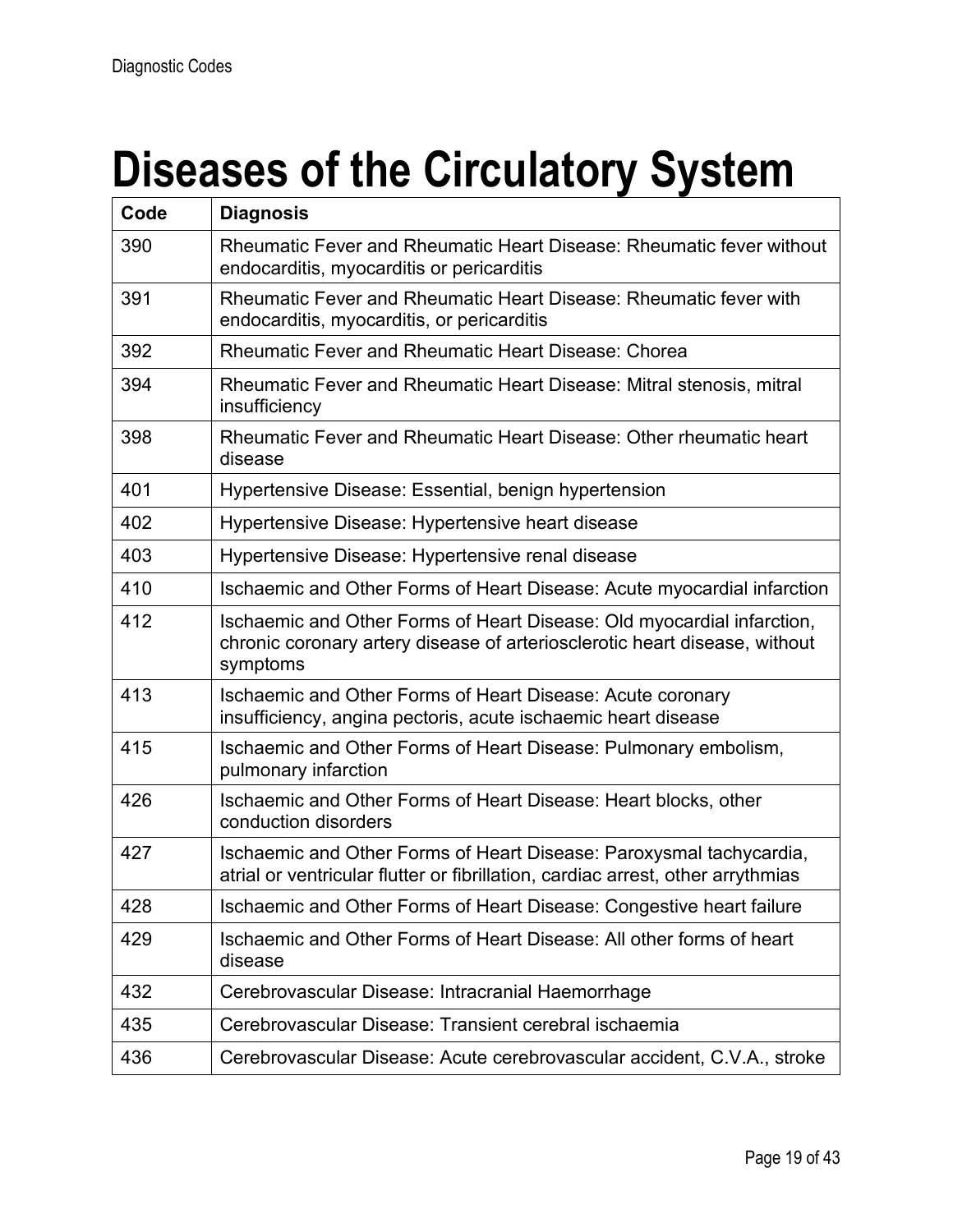| Code | <b>Diagnosis</b>                                                                                                      |
|------|-----------------------------------------------------------------------------------------------------------------------|
| 437  | Cerebrovascular Disease: Chronic arteriosclerotic cerebrovascular<br>disease, hypertensive encephalopathy             |
| 440  | Diseases of Arteries: Generalized arteriosclerosis, atherosclerosis                                                   |
| 441  | Diseases of Arteries: Aortic aneurysm (non-syphilitic)                                                                |
| 443  | Diseases of Arteries: Raynaud's disease, Buerger's disease, peripheral<br>vascular disease, intermittent claudication |
| 446  | Diseases of Arteries: Polyarteritis nodosa, temporal arteritis                                                        |
| 447  | Diseases of Arteries: Other disorders of arteries                                                                     |
| 451  | Diseases of Veins and Lyphatics: Phlebitis, thrombophlebitis                                                          |
| 452  | Diseases of Veins and Lyphatics: Portal vein thrombosis                                                               |
| 454  | Diseases of Veins and Lyphatics: Varicose veins of lower extremities with<br>or without ulcer                         |
| 455  | Diseases of Veins and Lyphatics: Haemorrhoids                                                                         |
| 457  | Diseases of Veins and Lyphatics: Lymphangitis, lymphedema                                                             |
| 459  | Diseases of Veins and Lyphatics: Other disorders of circulatory system                                                |
| 785  | Signs and Symptoms Not Yet Diagnosed: Chest pain, tachycardia,<br>syncope, shock, edema, masses                       |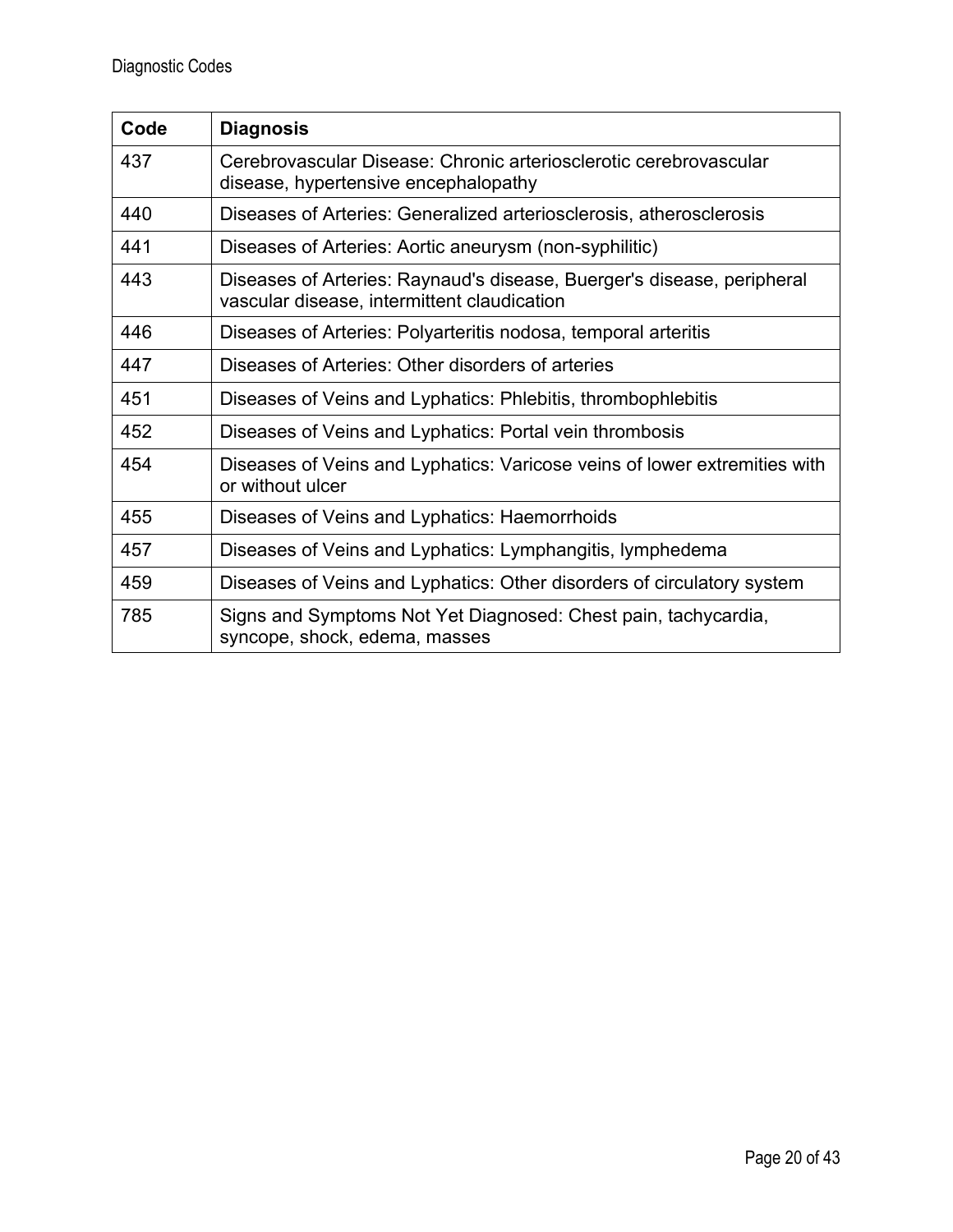### **Diseases of the Respiratory System**

| Code | <b>Diagnosis</b>                                                                                                                           |
|------|--------------------------------------------------------------------------------------------------------------------------------------------|
| 460  | Acute nasopharyngitis, common cold                                                                                                         |
| 461  | Acute sinusitis                                                                                                                            |
| 463  | Acute tonsillitis                                                                                                                          |
| 464  | Acute laryngitis, tracheitis, croup, epiglottis                                                                                            |
| 466  | Acute bronchitis                                                                                                                           |
| 470  | Deviated nasal septum                                                                                                                      |
| 471  | Nasal polyp                                                                                                                                |
| 473  | <b>Chronic sinusitis</b>                                                                                                                   |
| 474  | Hypertrophy or chronic infection of tonsils and/or adenoids                                                                                |
| 477  | Allergic rhinitis, hay fever                                                                                                               |
| 486  | Pneumonia - all types                                                                                                                      |
| 487  | Influenza                                                                                                                                  |
| 491  | Chronic bronchitis                                                                                                                         |
| 492  | Emphysema                                                                                                                                  |
| 493  | Asthma, allergic bronchitis                                                                                                                |
| 494  | <b>Bronchiectasis</b>                                                                                                                      |
| 496  | Other chronic obstructive pulmonary disease                                                                                                |
| 501  | Asbestosis                                                                                                                                 |
| 502  | <b>Silicosis</b>                                                                                                                           |
| 511  | Pleurisy with or without effusion                                                                                                          |
| 512  | Spontaneous pneumothorax, tension pneumothorax                                                                                             |
| 515  | <b>Pulmonary fibrosis</b>                                                                                                                  |
| 518  | Atelectasis, other diseases of lung                                                                                                        |
| 519  | Other diseases of respiratory system                                                                                                       |
| 786  | Signs and Symptoms Not Yet Diagnosed: Epistaxis, hemoptysis, cough,<br>dyspnea, masses, shortness of breath, hyperventilation, sleep apnea |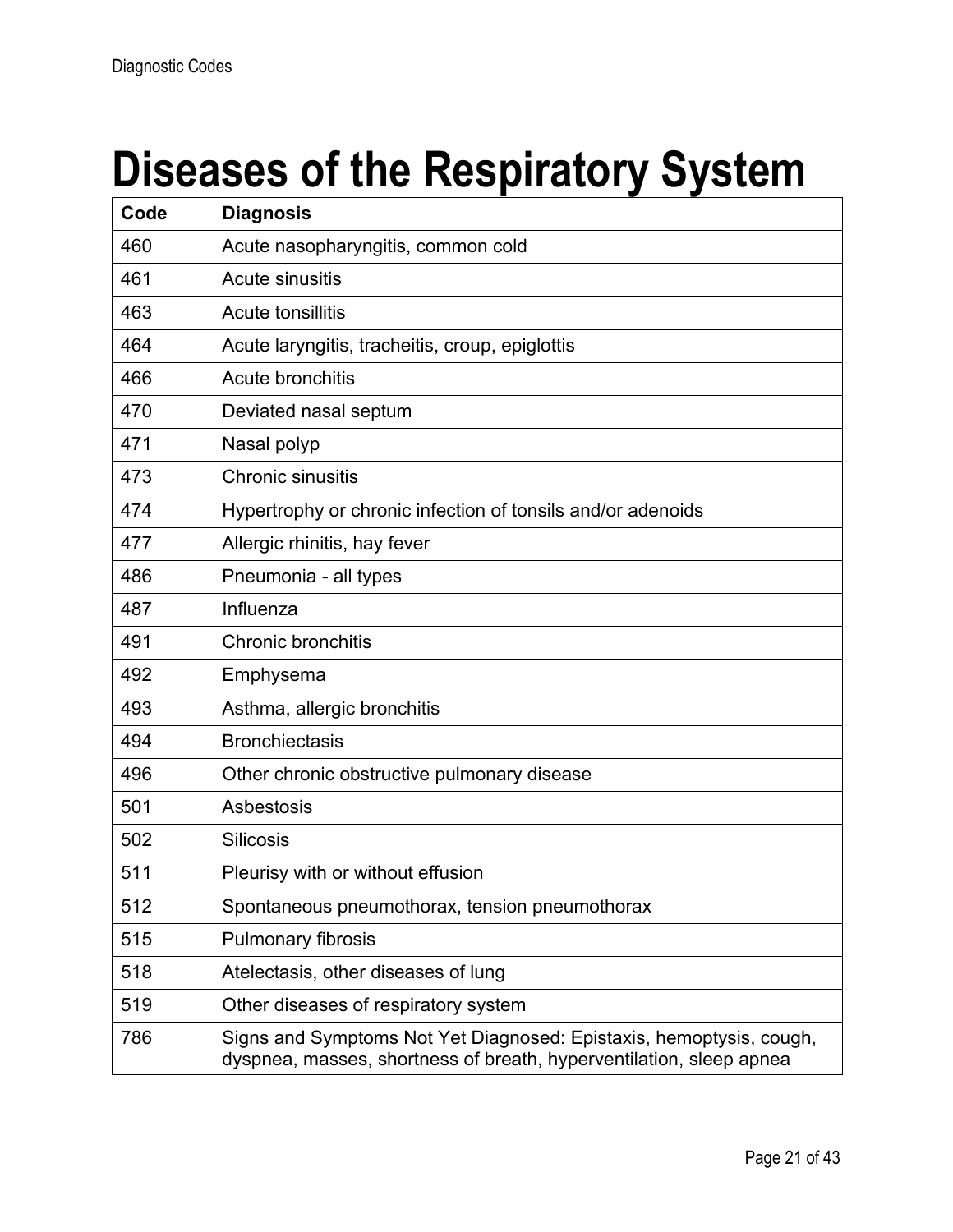# **Diseases of the Digestive System**

| Code | <b>Diagnosis</b>                                                                                                                                                   |
|------|--------------------------------------------------------------------------------------------------------------------------------------------------------------------|
| 521  | Diseases of Oral Cavity, Salivary Glands and Jaws: Dental caries, other<br>diseases of hard tissues of teeth (system inserted for dentists' claims)                |
| 523  | Diseases of Oral Cavity, Salivary Glands and Jaws: Gingivitis, periodontal<br>disease                                                                              |
| 524  | Diseases of Oral Cavity, Salivary Glands and Jaws: Prognathism,<br>micrognathism, macrognathism, retrognathism, malocclusion,<br>temporomandibular joint disorders |
| 525  | Diseases of Oral Cavity, Salivary Glands and Jaws: Other conditions of<br>teeth and supporting structure                                                           |
| 527  | Diseases of Oral Cavity, Salivary Glands and Jaws: Disease of salivary<br>glands                                                                                   |
| 528  | Diseases of Oral Cavity, Salivary Glands and Jaws: Stomatitis, aphthous<br>ulcers, canker sore, diseases of lips                                                   |
| 529  | Diseases of Oral Cavity, Salivary Glands and Jaws: Glossitis, other<br>conditions of the tongue                                                                    |
| 530  | Diseases of Esophagus, Stomach and Duodenum: Esophagitis,<br>cardiospasm, ulcer of esophagus; stricture, stenosis, or obstruction of<br>esophagus                  |
| 531  | Diseases of Esophagus, Stomach and Duodenum: Gastric ulcer, with or<br>without haemorrage or perforation                                                           |
| 532  | Diseases of Esophagus, Stomach and Duodenum: Duodenal ulcer, with<br>or without haemorrhage or perforation                                                         |
| 534  | Diseases of Esophagus, Stomach and Duodenum: Stomal ulcer,<br>gastrojejunal ulcer                                                                                  |
| 535  | Diseases of Esophagus, Stomach and Duodenum: Gastritis                                                                                                             |
| 536  | Diseases of Esophagus, Stomach and Duodenum: Hyperchlorhydria,<br>hypochlorhydria, dyspepsia, indigestion                                                          |
| 537  | Diseases of Esophagus, Stomach and Duodenum: Other disorders of<br>stomach and duodenum                                                                            |
| 545  | Diseases of Esophagus, Stomach and Duodenum: Colon Positive Fecal<br><b>Occult Blood</b>                                                                           |
| 546  | Diseases of Esophagus, Stomach and Duodenum: Colon Surveillance                                                                                                    |
| 547  | Diseases of Esophagus, Stomach and Duodenum: Colon Family history<br>of colon cancer                                                                               |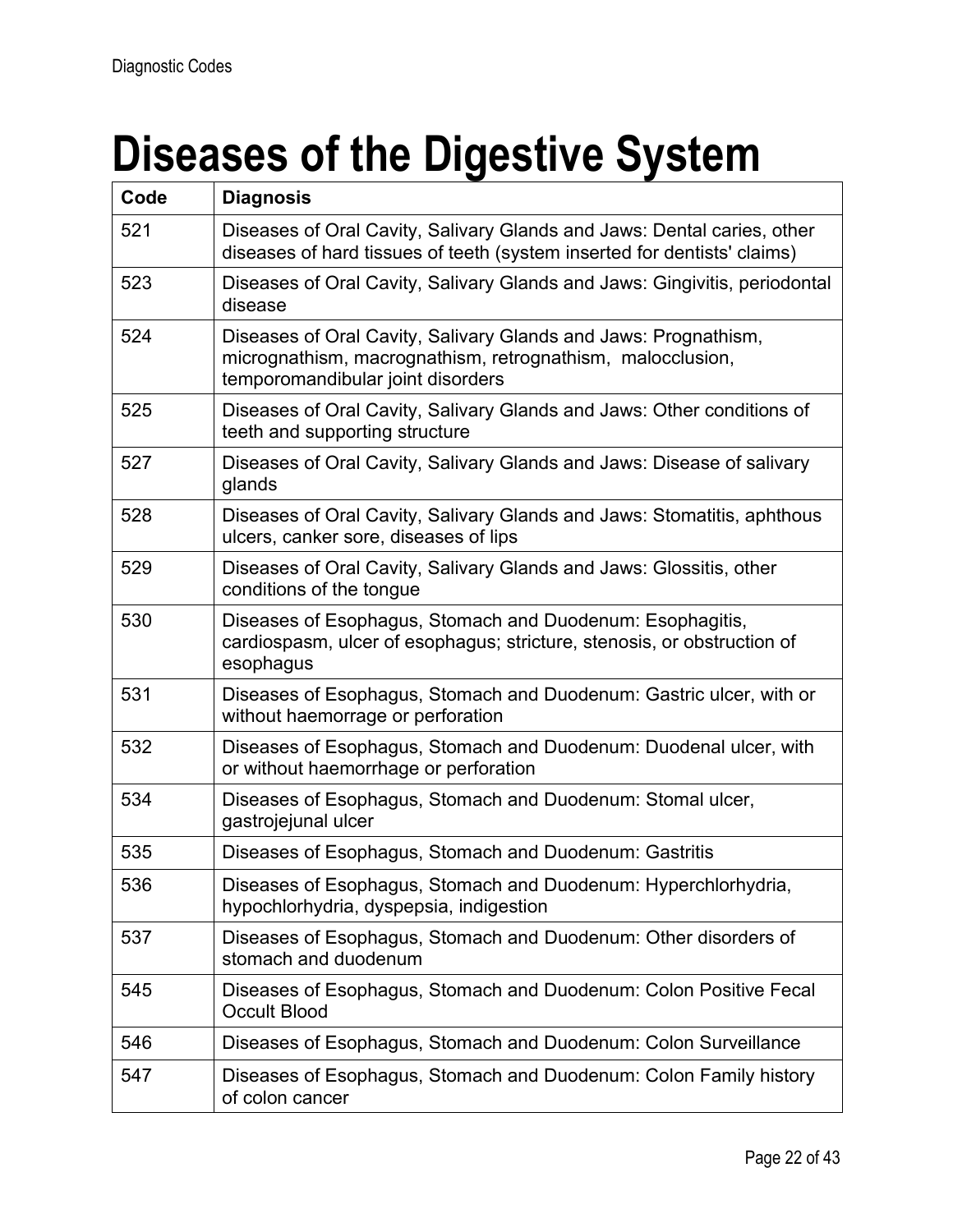| Code | <b>Diagnosis</b>                                                                                                                                                 |
|------|------------------------------------------------------------------------------------------------------------------------------------------------------------------|
| 548  | Diseases of Esophagus, Stomach and Duodenum: Colon Screening                                                                                                     |
| 550  | Hernia: Inguinal hernia, with or without obstruction                                                                                                             |
| 552  | Hernia: Femoral, umbilical, ventral, diaphragmatic or hiatus hernia with<br>obstruction                                                                          |
| 553  | Hernia: Femoral, umbilical, ventral, diaphragmatic or hiatus hernia without<br>obstruction                                                                       |
| 540  | Other Diseases of Intestine and Peritoneum: Acute appendicitis, with or<br>without abscess or peritonitis                                                        |
| 555  | Other Diseases of Intestine and Peritoneum: Regional enteritis, Crohn's<br>disease                                                                               |
| 556  | Other Diseases of Intestine and Peritoneum: Ulcerative colitis                                                                                                   |
| 557  | Other Diseases of Intestine and Peritoneum: Mesenteric artery occlusion,<br>other vascular conditions of intestine                                               |
| 560  | Other Diseases of Intestine and Peritoneum: Intestinal obstruction,<br>intussusception, paralytic ileus, volvulus, impaction of intestine                        |
| 562  | Other Diseases of Intestine and Peritoneum: Diverticulitis or diverticulosis<br>of large or small intestine                                                      |
| 564  | Other Diseases of Intestine and Peritoneum: Spastic colon, irritable colon,<br>mucous colitis, constipation                                                      |
| 565  | Other Diseases of Intestine and Peritoneum: Anal fissure, anal fistula                                                                                           |
| 566  | Other Diseases of Intestine and Peritoneum: Abscess of anal or rectal<br>regions                                                                                 |
| 567  | Other Diseases of Intestine and Peritoneum: Peritonitis, with or without<br>abscess                                                                              |
| 569  | Other Diseases of Intestine and Peritoneum: Anal or rectal polyp, rectal<br>prolapse, anal or rectal stricture, rectal bleeding, other disorders of<br>intestine |
| 571  | Other Diseases of Digestive System: Cirrhosis of the liver (e.g., alcoholic<br>cirrhosis, biliary cirrhosis)                                                     |
| 573  | Other Diseases of Digestive System: Other diseases of the liver                                                                                                  |
| 574  | Other Diseases of Digestive System: Cholelithiasis (gall stones) with or<br>without cholecystitis                                                                |
| 575  | Other Diseases of Digestive System: Cholecystitis, without gall stones                                                                                           |
| 576  | Other Diseases of Digestive System: Other diseases of gallbladder and<br>biliary ducts                                                                           |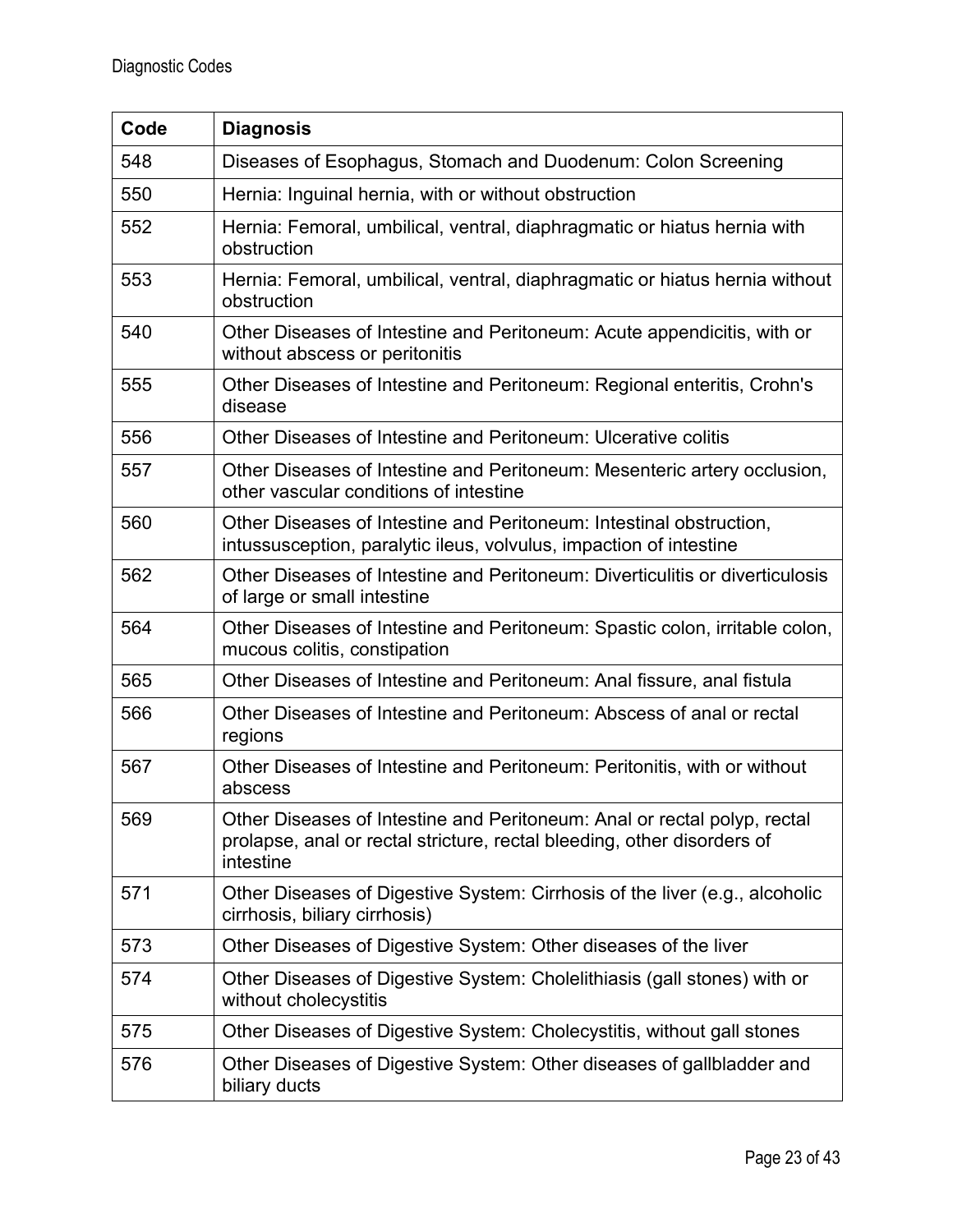| Code | <b>Diagnosis</b>                                                                                                                                                          |
|------|---------------------------------------------------------------------------------------------------------------------------------------------------------------------------|
| 577  | Other Diseases of Digestive System: Diseases of pancreas                                                                                                                  |
| 579  | Other Diseases of Digestive System: Malabsorption syndrome, sprue,<br>celiac disease                                                                                      |
| 787  | Signs and Symptoms Not Yet Diagnosed: Anorexia, nausea and vomiting,<br>heartburn, dysphagia, hiccough, hematemesis, jaundice, ascites,<br>abdominal pain, melena, masses |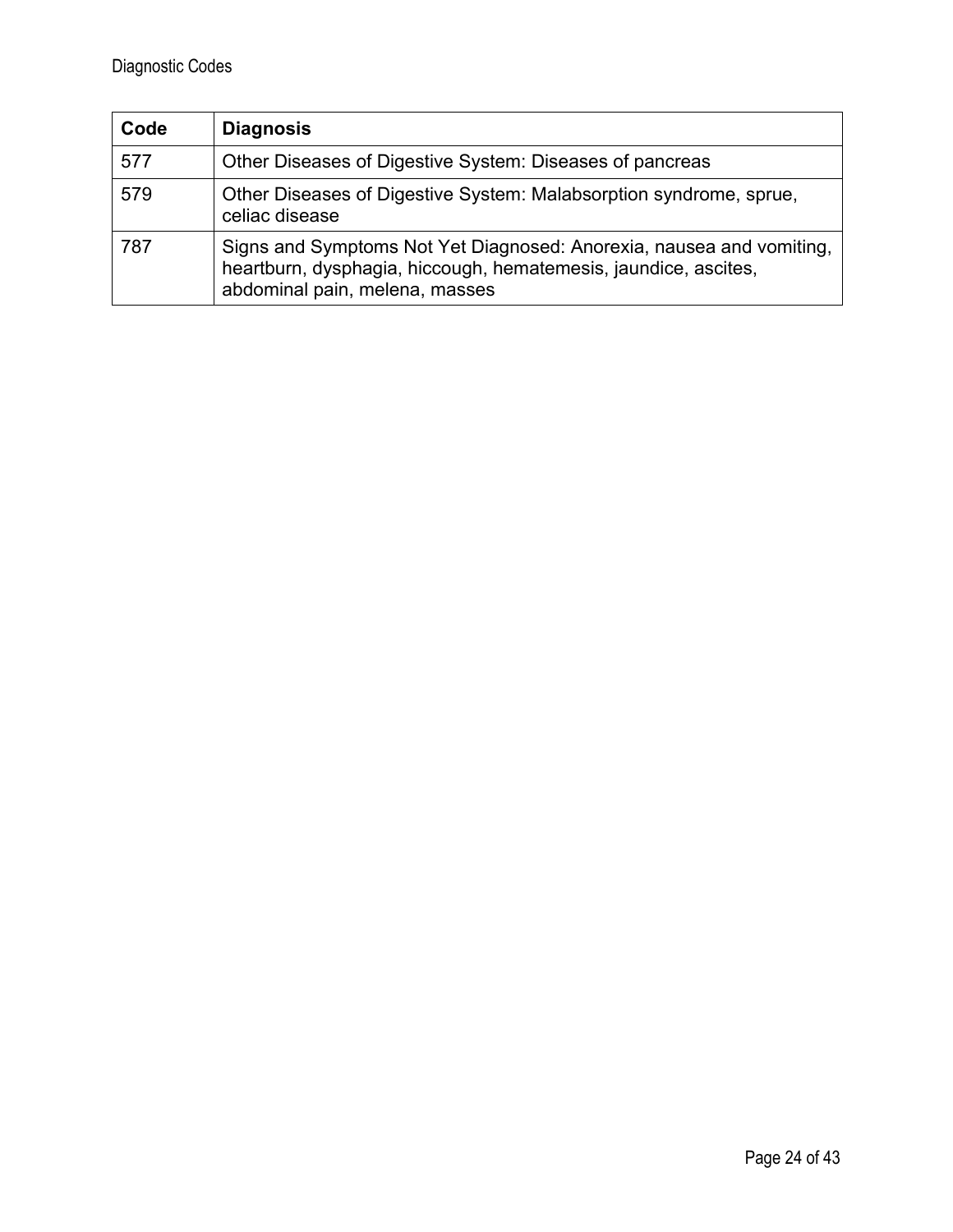#### **Diseases of the Genito-Urinary System**

| Code | <b>Diagnosis</b>                                                                                                                                                  |
|------|-------------------------------------------------------------------------------------------------------------------------------------------------------------------|
| 580  | Diseases of the Urinary System: Acute glomerulonephritis                                                                                                          |
| 581  | Diseases of the Urinary System: Nephrotic Syndrome                                                                                                                |
| 584  | Diseases of the Urinary System: Acute renal failure                                                                                                               |
| 585  | Diseases of the Urinary System: Chronic renal failure, uremia                                                                                                     |
| 590  | Diseases of the Urinary System: Acute or chronic pyelonephritis, pyelitis,<br>abscess                                                                             |
| 591  | Diseases of the Urinary System: Hydronephrosis                                                                                                                    |
| 592  | Diseases of the Urinary System: Stone in kidney or ureter                                                                                                         |
| 593  | Diseases of the Urinary System: Other disorders of kidney or ureter                                                                                               |
| 595  | Diseases of the Urinary System: Cystitis                                                                                                                          |
| 597  | Diseases of the Urinary System: Non-specific urethritis (not sexually<br>transmitted)                                                                             |
| 598  | Diseases of the Urinary System: Urethral stricture                                                                                                                |
| 599  | Diseases of the Urinary System: Other disorders of urinary tract                                                                                                  |
| 600  | Diseases of Male Genital Organs: Benign prostatic hypertrophy                                                                                                     |
| 601  | Diseases of Male Genital Organs: Prostatitis                                                                                                                      |
| 603  | Diseases of Male Genital Organs: Hydrocele                                                                                                                        |
| 604  | Diseases of Male Genital Organs: Orchitis, epididymitis                                                                                                           |
| 605  | Diseases of Male Genital Organs: Phimosis, paraphimosis                                                                                                           |
| 606  | Diseases of Male Genital Organs: Male infertility, oligospermia,<br>azoospermia                                                                                   |
| 608  | Diseases of Male Genital Organs: Seminal vesiculitis, spermatocele,<br>torsion of cord or testis, undescended testicle, other disorders of male<br>genital organs |
| 609  | Diseases of Male Genital Organs: Newborn circumcision                                                                                                             |
| 610  | Diseases of Breast and Female Pelvic Organs: Cystic mastitis, chronic<br>cystic disease, breast cyst, fibro-adenosis of breast                                    |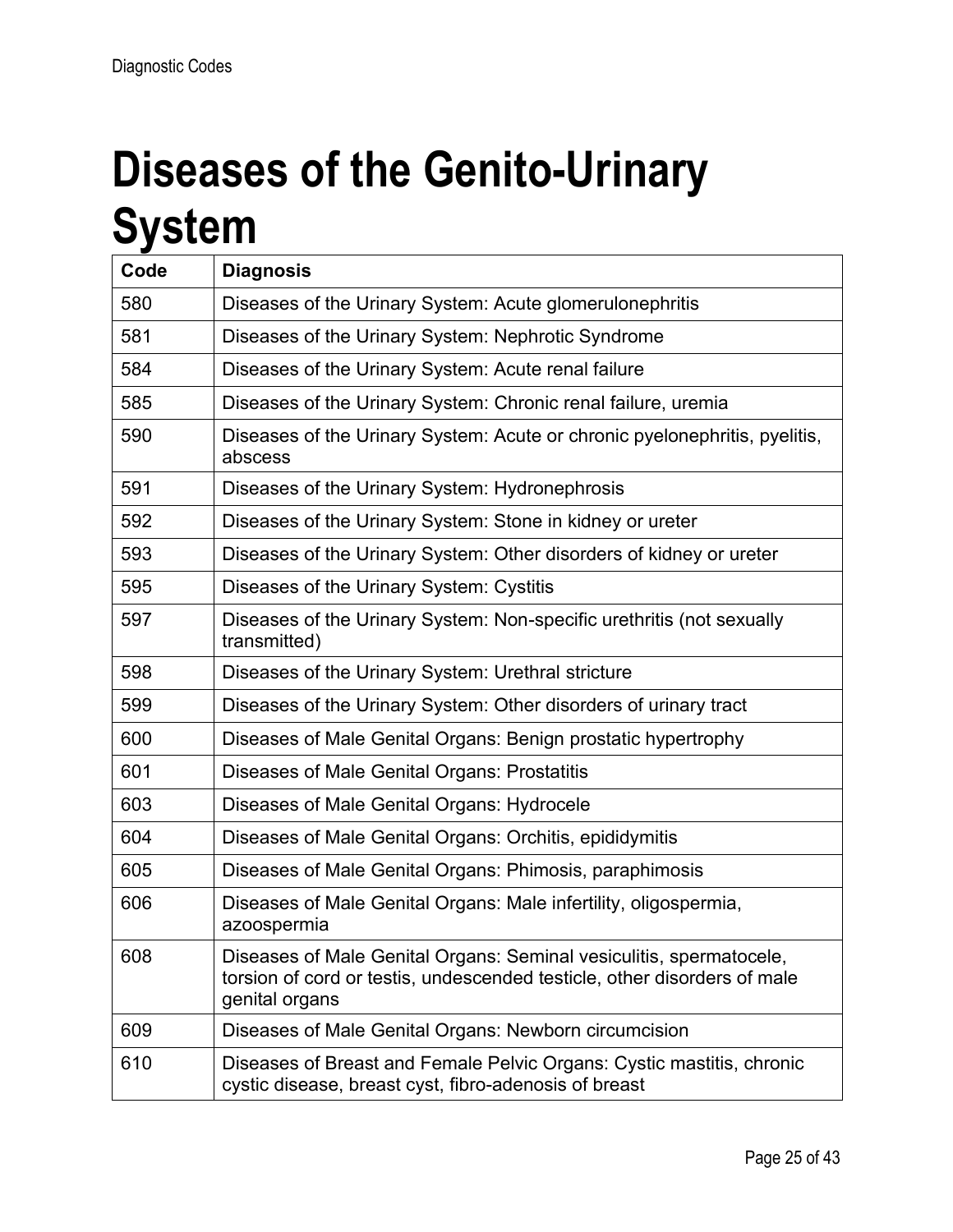| Code | <b>Diagnosis</b>                                                                                                                   |
|------|------------------------------------------------------------------------------------------------------------------------------------|
| 611  | Diseases of Breast and Female Pelvic Organs: Breast abscess,<br>gynecomastia, hypertrophy, other disorders of breast               |
| 614  | Diseases of Breast and Female Pelvic Organs: Acute or chronic<br>salpingitis or oophoritis or abscess, pelvic inflammatory disease |
| 615  | Diseases of Breast and Female Pelvic Organs: Acute or chronic<br>endometritis                                                      |
| 616  | Diseases of Breast and Female Pelvic Organs: Cervicitis, vaginitis, cyst or<br>abscess of Bartholin's gland, vulvitis              |
| 617  | Other Disorders of Female Genital Tract: Endometriosis                                                                             |
| 618  | Other Disorders of Female Genital Tract: Cystocele, rectocele,<br>urethrocele, enterocele, uterine prolapse                        |
| 621  | Other Disorders of Female Genital Tract: Retroversion of uterus,<br>endometrial hyperplasia, other disorders of uteru              |
| 622  | Other Disorders of Female Genital Tract: Cervical erosion, cervical<br>dysplasia                                                   |
| 623  | Other Disorders of Female Genital Tract: Stricture or stenosis of vagina                                                           |
| 625  | Other Disorders of Female Genital Tract: Dyspareunia, dysmenorrhea,<br>premenstrual tension, stress incontinence                   |
| 626  | Other Disorders of Female Genital Tract: Disorders of menstruation                                                                 |
| 627  | Other Disorders of Female Genital Tract: Menopause, post-menopausal<br>bleeding                                                    |
| 628  | Other Disorders of Female Genital Tract: Infertility                                                                               |
| 629  | Other Disorders of Female Genital Tract: Other disorders of female<br>genital organs                                               |
| 788  | Signs and Symptoms Not Yet Diagnosed: Renal colic, urinary retention,<br>nocturia, masses                                          |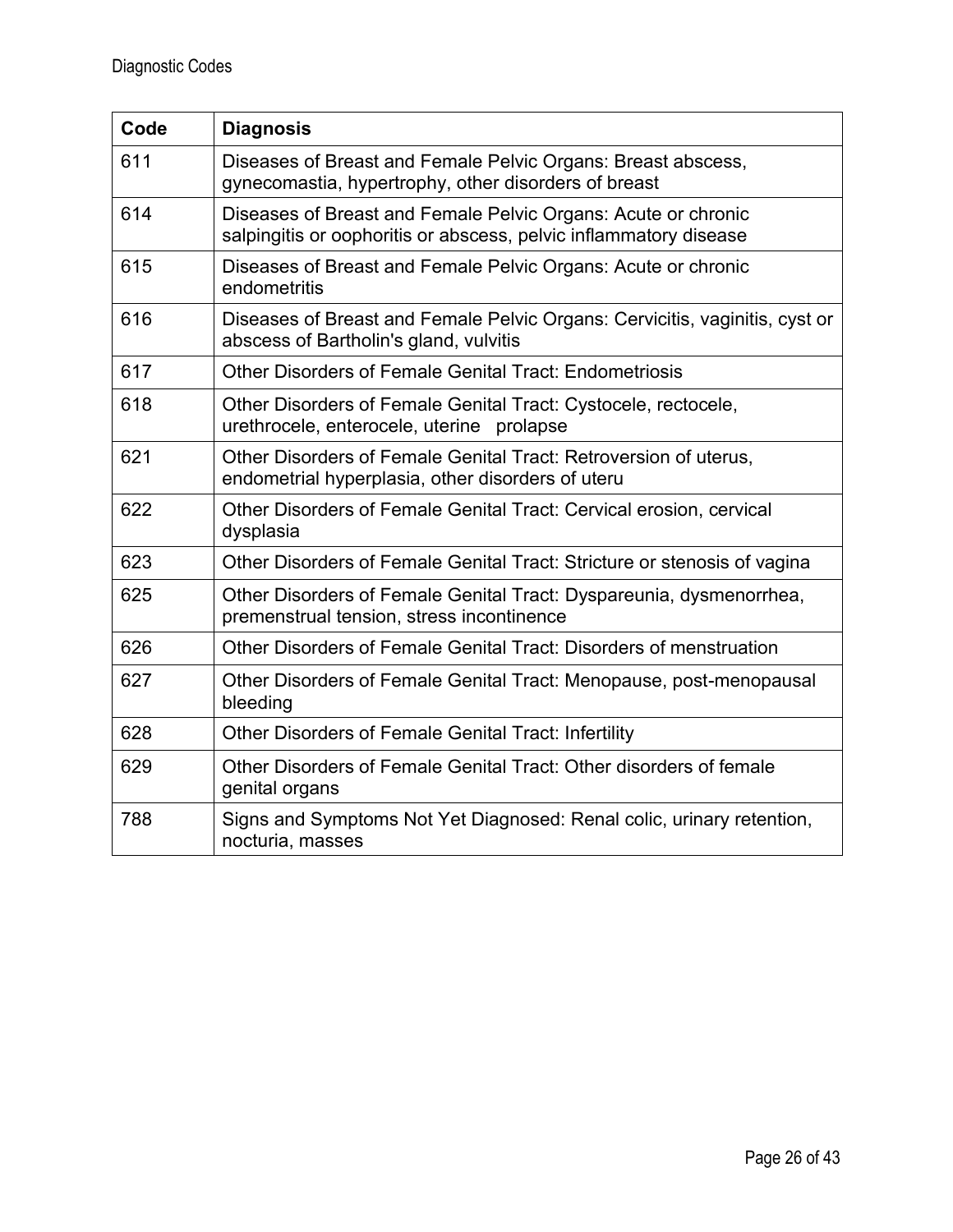#### **Complications of Pregnancy, Childbirth and the Puerperium**

| Code | <b>Diagnosis</b>                                                                                |
|------|-------------------------------------------------------------------------------------------------|
| 632  | Missed abortion                                                                                 |
| 633  | Ectopic pregnancy                                                                               |
| 634  | Incomplete abortion, complete abortion                                                          |
| 635  | Therapeutic abortion                                                                            |
| 640  | Threatened abortion, haemorrhage in early pregnancy                                             |
| 641  | Abruptio placentae, placenta praevia                                                            |
| 642  | Pre-eclampsia, eclampsia, toxaemia                                                              |
| 643  | Vomiting, hyperemesis gravidarum                                                                |
| 644  | False labour, threatened labour                                                                 |
| 645  | Prolonged pregnancy                                                                             |
| 646  | Other complications of pregnancy (e.g., vulvitis, vaginitis, cervicitis, pyelitis,<br>cystitis) |
| 650  | Normal delivery, uncomplicated pregnancy                                                        |
| 651  | Multiple pregnancy                                                                              |
| 652  | Unusual position of fetus, malpresentation                                                      |
| 653  | Cephalo-pelvic disproportion                                                                    |
| 656  | <b>Foetal distress</b>                                                                          |
| 658  | Premature rupture of membrane                                                                   |
| 660  | <b>Obstructed labour</b>                                                                        |
| 661  | Uterine inertia                                                                                 |
| 662  | Prolonged labour                                                                                |
| 664  | <b>Perineal lacerations</b>                                                                     |
| 666  | Post-Partum haemorrhage                                                                         |
| 667  | Retained placenta                                                                               |
| 669  | Delivery with other complications                                                               |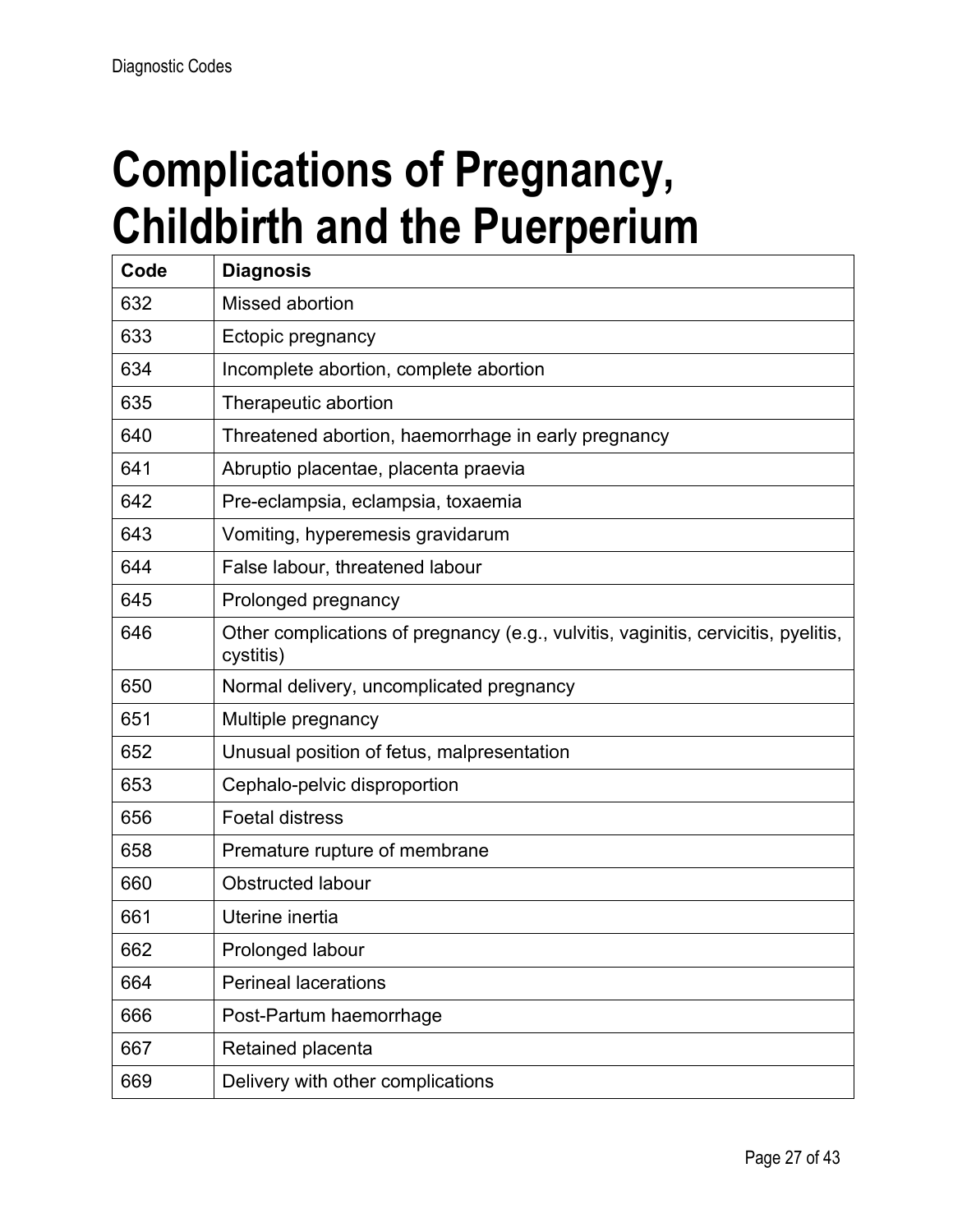| Code | <b>Diagnosis</b>                         |
|------|------------------------------------------|
| 671  | Post-Partum thrombophlebitis             |
| 675  | Post-Partum mastitis or nipple infection |
| 677  | Post-Partum pulmonary                    |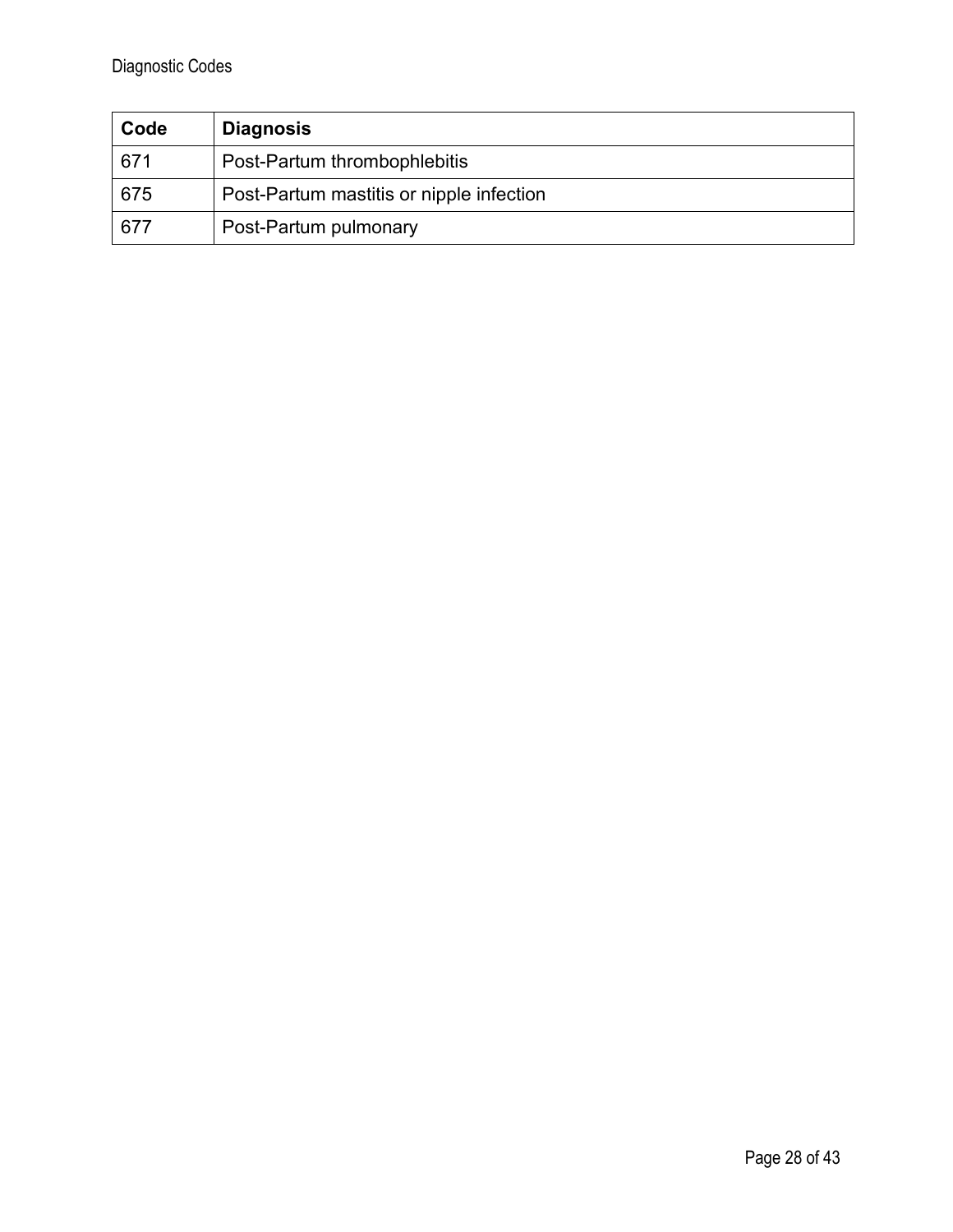#### **Diseases of the Skin and Subcutaneous Tissue**

| Code | <b>Diagnosis</b>                                                                                                        |
|------|-------------------------------------------------------------------------------------------------------------------------|
| 680  | Infections: Boil, carbuncle, furunculosis                                                                               |
| 682  | Infections: Cellulitis, abscess                                                                                         |
| 683  | Infections: Acute lymphadenitis                                                                                         |
| 684  | Infections: Impetigo                                                                                                    |
| 685  | Infections: Pilonidal cyst or abscess                                                                                   |
| 686  | Infections: Pyoderma, pyogenic granuloma, other local infections                                                        |
| 690  | <b>Other Inflammatory Conditions: Seborrheic dermatitis</b>                                                             |
| 691  | Other Inflammatory Conditions: Eczema, atopic dermatitis,<br>neurodermatitis                                            |
| 692  | <b>Other Inflammatory Conditions: Contact dermatitis</b>                                                                |
| 695  | Other Inflammatory Conditions: Erythema multiforme, erythema nodosum,<br>acne, rosacea, lupus erythematosus, intertrigo |
| 696  | <b>Other Inflammatory Conditions: Psoriasis</b>                                                                         |
| 698  | Other Inflammatory Conditions: Pruritus ani, other itchy conditions                                                     |
| 700  | Other Diseases of Skin and Subcutaneous Tissue: Corns, calluses                                                         |
| 701  | Other Diseases of Skin and Subcutaneous Tissue: Hyperkeratosis,<br>scleroderma, keloid                                  |
| 703  | Other Diseases of Skin and Subcutaneous Tissue: Ingrown nail,<br>onychogryposis                                         |
| 704  | Other Diseases of Skin and Subcutaneous Tissue: Alopecia                                                                |
| 706  | Other Diseases of Skin and Subcutaneous Tissue: Acne, acne vulgaris,<br>sebaceous cyst                                  |
| 707  | Other Diseases of Skin and Subcutaneous Tissue: Debcubitus ulcer, bed<br>sore                                           |
| 708  | Other Diseases of Skin and Subcutaneous Tissue: Allergic urticaria                                                      |
| 709  | Other Diseases of Skin and Subcutaneous Tissue: Other disorders of skin<br>and subcutaneous tissue                      |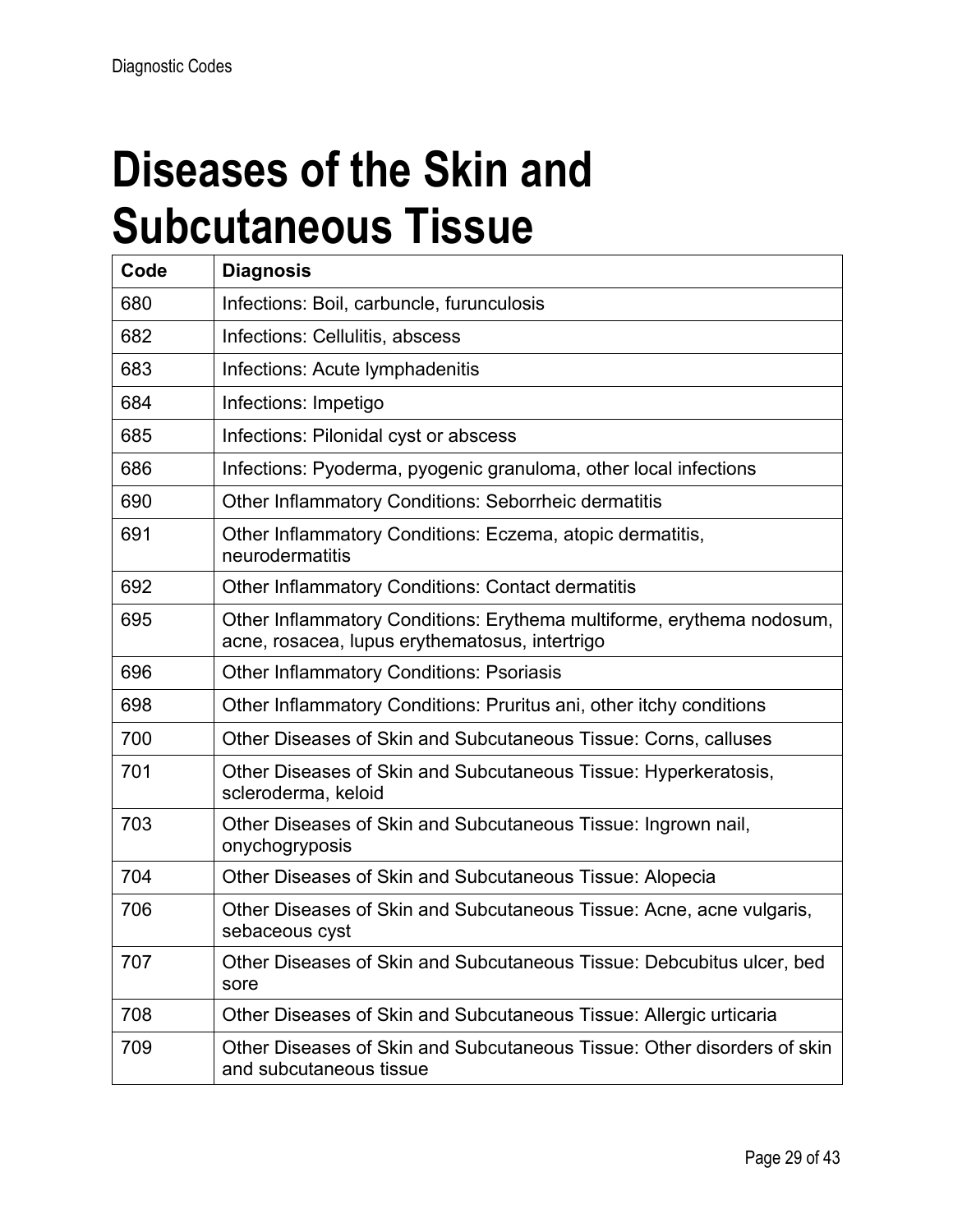#### **Diseases of Muscoloskeletal System and Connective Tissue**

| Code | <b>Diagnosis</b>                                                                                        |
|------|---------------------------------------------------------------------------------------------------------|
| 710  | Desseminated lupus erythematosus, generalized scleroderma,<br>dermatomyositis, polymostitis             |
| 711  | Pyogenic arthritis                                                                                      |
| 714  | Rheumatoid arthritis, Still's disease                                                                   |
| 715  | Osteoarthritis                                                                                          |
| 716  | <b>Traumatic arthritis</b>                                                                              |
| 718  | Joint derangement, recurrent dislocation, ankylosis, meniscus or cartilage<br>tear, loose body in joint |
| 720  | Ankylosing spondylitis                                                                                  |
| 721  | Sero- negative Spondyloarthropathies                                                                    |
| 722  | Intervertebral disc disorders                                                                           |
| 724  | Lumbar strain, lumbago, coccydynia, sciatica                                                            |
| 725  | Polymyalgia rheumatic                                                                                   |
| 726  | Fibromyalgia                                                                                            |
| 727  | Synovitis, tenosynovitis, bursitis, bunion, ganglion                                                    |
| 728  | Dupuytren's contracture                                                                                 |
| 729  | Fibrositis, myositis, muscular rheumatism                                                               |
| 730  | Osteomyelitis                                                                                           |
| 731  | Osteitis deformans, Paget's disease of bone                                                             |
| 732  | Osteochondritis, Legg-Perthes disease, Osgood-Schlatter disease,<br>osteochondritis dissecans           |
| 733  | Osteoporosis, spontaneous fracture, other disorders of bone and cartilage                               |
| 734  | Flat foot, pes planus                                                                                   |
| 735  | Hallux valgus, hallux varus, hammer toe                                                                 |
| 737  | Scoliosis, kyphosis, lordosis                                                                           |
| 739  | Other diseases of musculoskeletal system and connective tissue                                          |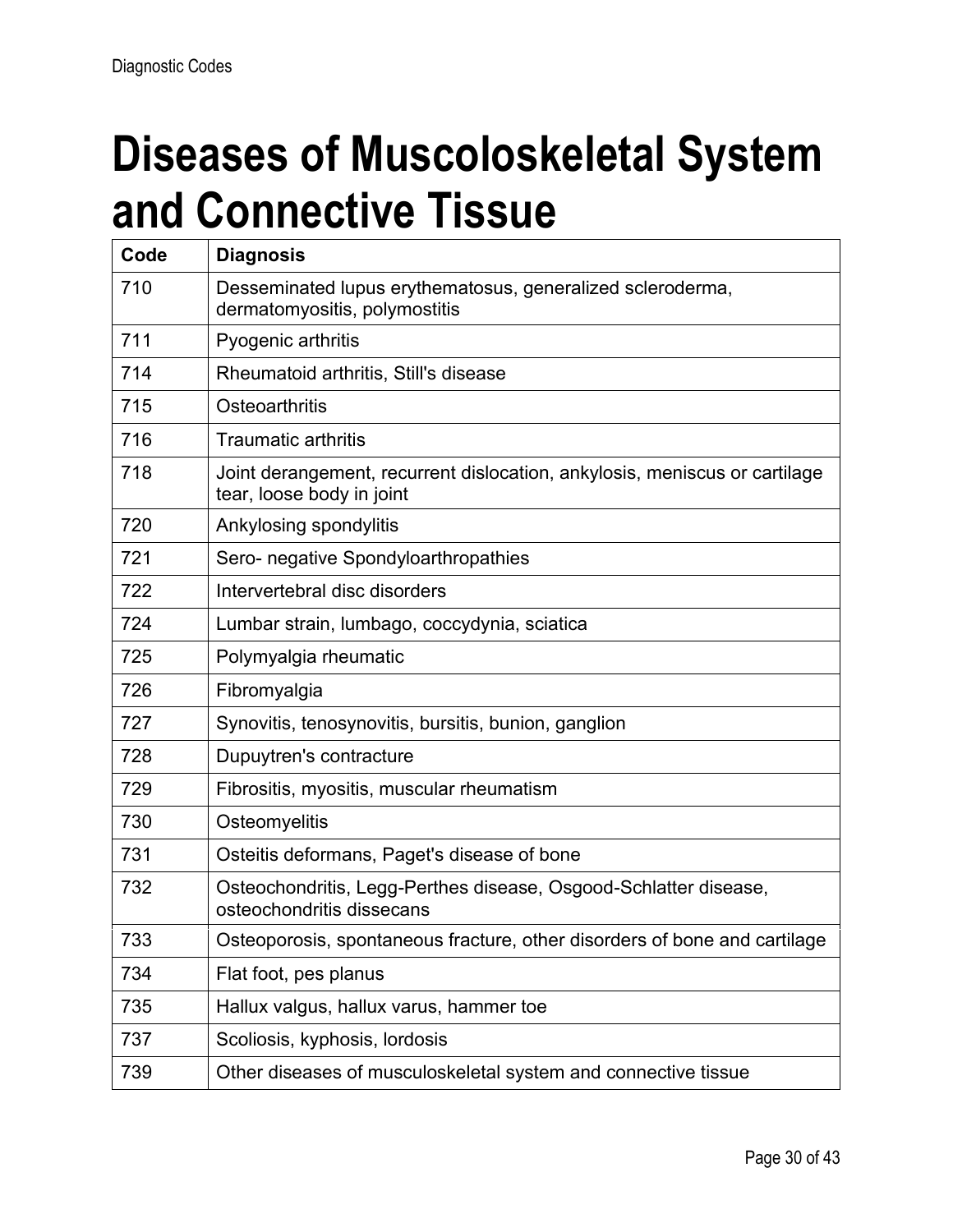| Code | ∣ Diagnosis                                                                                                                |
|------|----------------------------------------------------------------------------------------------------------------------------|
| 781  | Signs and Symptoms Not Yet Diagnosed: Leg cramps, leg pain, muscle<br>pain, joint pain, arthralgia, joint swelling, masses |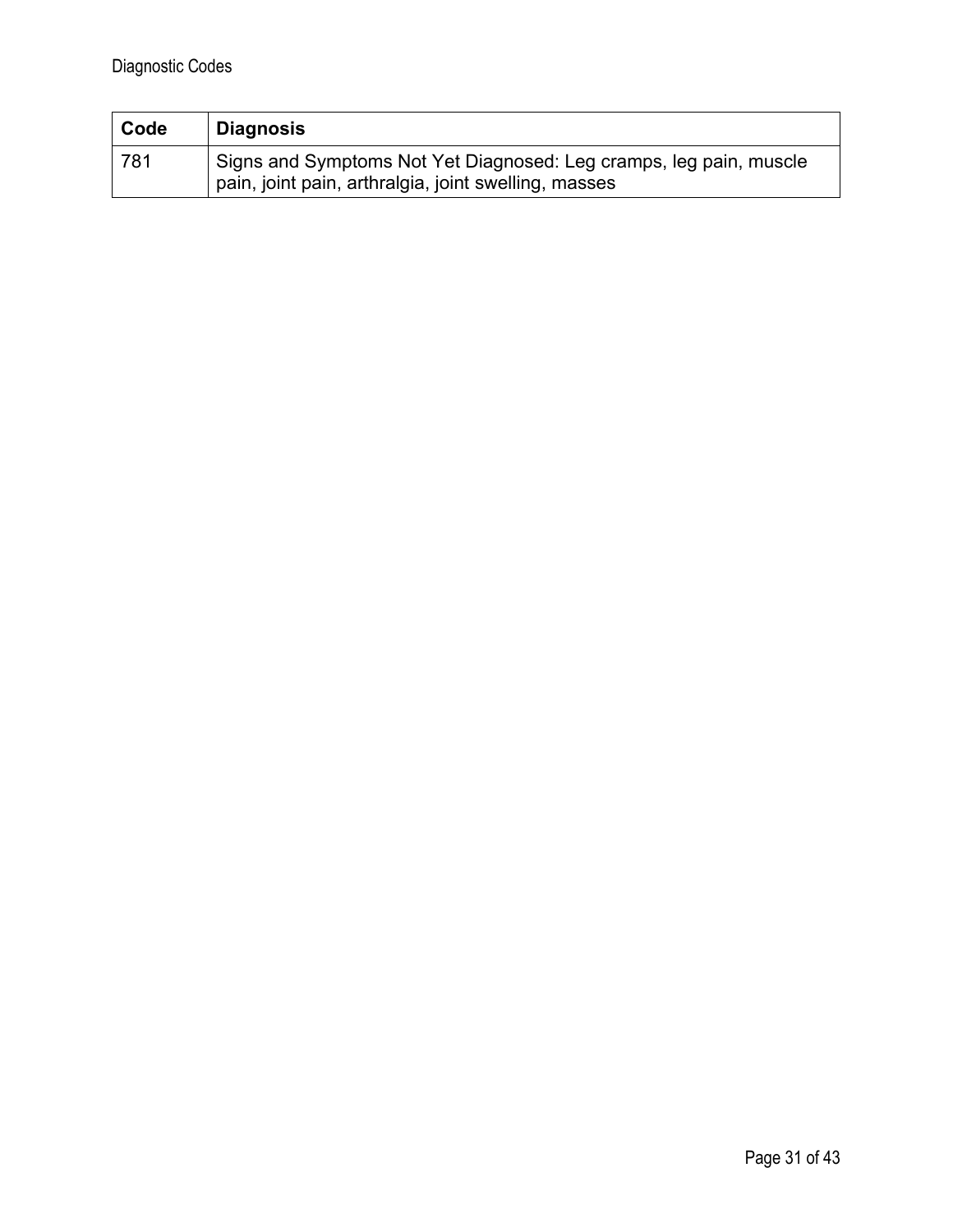# **Congenital Anomalies**

| Code | <b>Diagnosis</b>                                                                                                                                              |
|------|---------------------------------------------------------------------------------------------------------------------------------------------------------------|
| 741  | Spina bifida, with or without hydrocephalus, meningocele,<br>meningomyelocele                                                                                 |
| 742  | Hydrocephalus                                                                                                                                                 |
| 743  | Congenital anomalies of eye                                                                                                                                   |
| 744  | Congenital anomalies of ear, face, and neck                                                                                                                   |
| 745  | Transposition of great vessels, tetralogy of Fallot, ventricular septal<br>defect, atrial septal defect                                                       |
| 746  | Other congenital anomalies of heart                                                                                                                           |
| 747  | Patent ductus arteriosus, coarctation of aorta, pulmonary artery stenosis,<br>other anomalies of circulatory system                                           |
| 748  | Congenital anomalies of nose and respiratory system                                                                                                           |
| 749  | Cleft palate, cleft lip                                                                                                                                       |
| 750  | Other congenital anomalies of mouth esophagus, stomach and pylorus                                                                                            |
| 751  | Digestive system                                                                                                                                              |
| 752  | Genital organs                                                                                                                                                |
| 753  | Urinary system                                                                                                                                                |
| 754  | Club foot                                                                                                                                                     |
| 755  | Other congenital anomalies of limbs                                                                                                                           |
| 756  | Other musculoskeletal anomalies                                                                                                                               |
| 758  | Chromosomal anomalies (e.g., Down's syndrome, other autosomal<br>anomalies, Klinefelter's syndrome, Turner's syndrome, other anomalies of<br>sex chromosomes) |
| 759  | Other congenital anomalies                                                                                                                                    |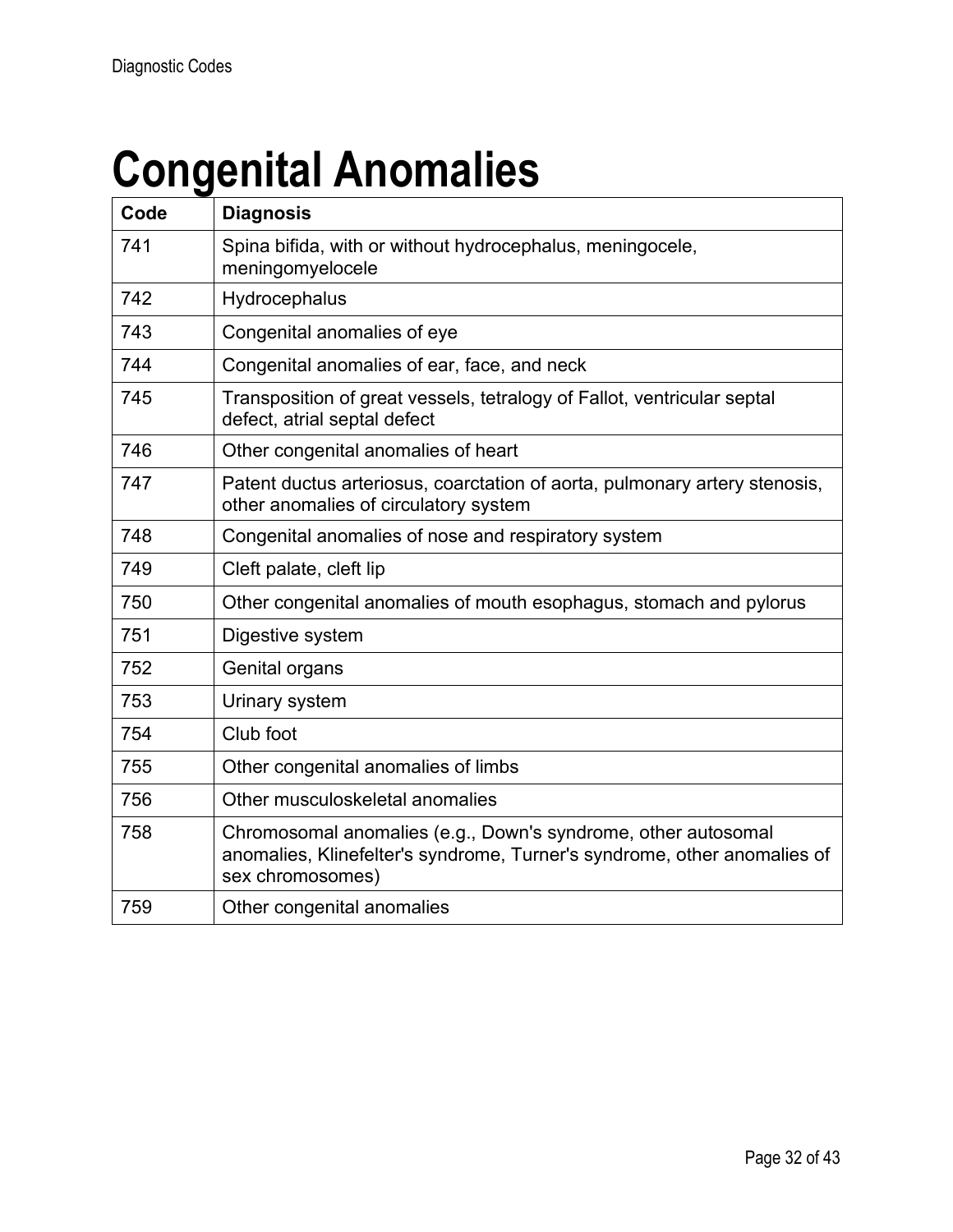# **Perinatal Morbidity and Mortality**

| Code | <b>Diagnosis</b>                                        |
|------|---------------------------------------------------------|
| 762  | Compression of umbilical cord, prolapsed cord           |
| 763  | Due to complications of labour or delivery              |
| 765  | Prematurity, low-birth weight infant                    |
| 766  | Postmaturity, high-birth weight infant                  |
| 767  | <b>Birth trauma</b>                                     |
| 769  | Hyaline membrane disease, respiratory distress syndrome |
| 773  | Hemolytic disease of newborn                            |
| 777  | Perinatal disorders of digestive system                 |
| 779  | Other conditions of fetus or newborn                    |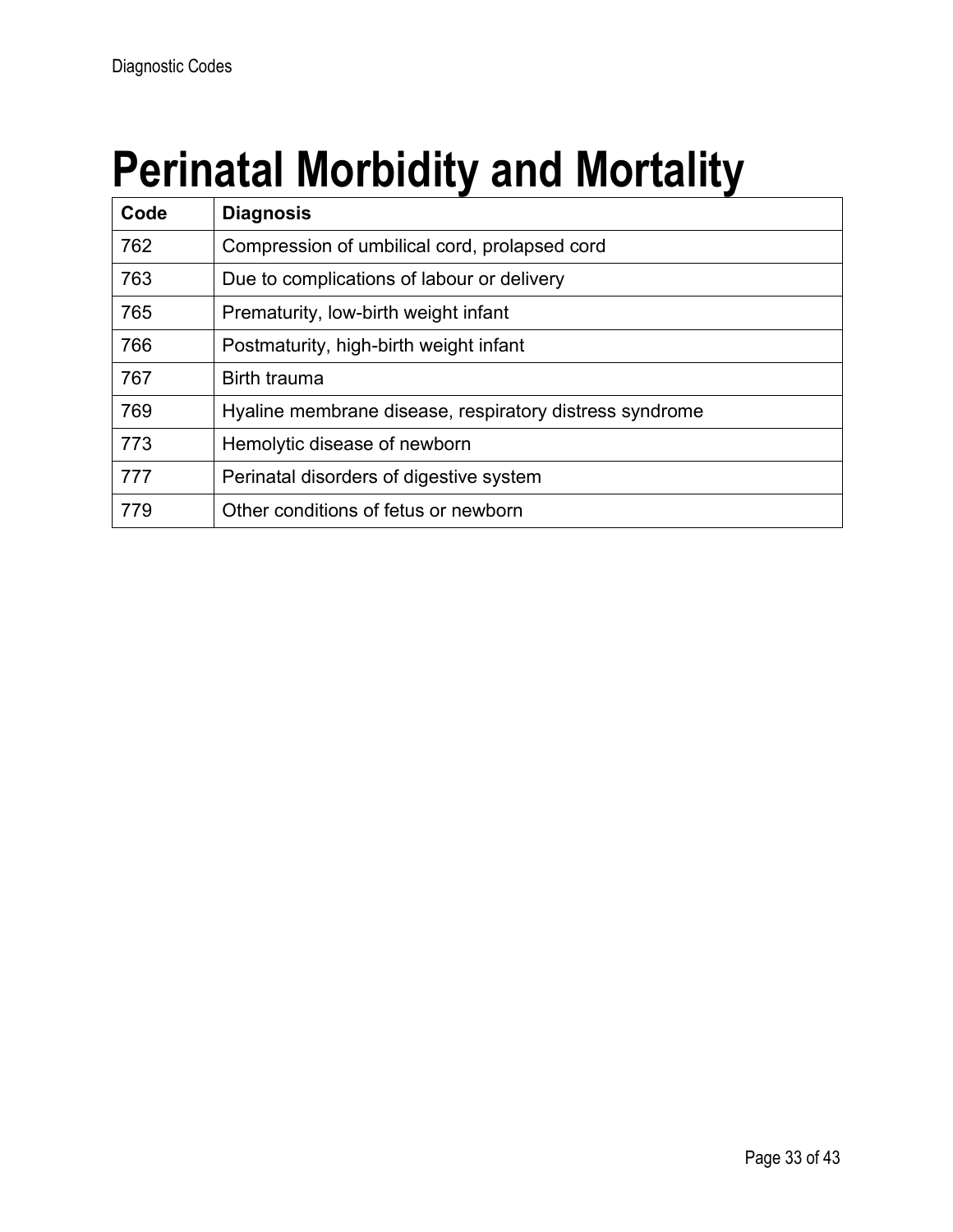#### **Symptoms, Signs and Ill-Defined Conditions**

| Code | <b>Diagnosis</b>                                                                 |
|------|----------------------------------------------------------------------------------|
| 790  | Non-specific Abnormal Findings: Non-specific findings on examination of<br>blood |
| 791  | Non-specific Abnormal Findings: Non-specific findings on examination of<br>urine |
| 795  | Non-specific Abnormal Findings: Chronic fatigue syndrome                         |
| 796  | Non-specific Abnormal Findings: Other non-specific abnormal findings             |
| 797  | Non-specific Abnormal Findings: Senility, senescence                             |
| 798  | Non-specific Abnormal Findings: Sudden death, cause unknown                      |
| 799  | Non-specific Abnormal Findings: Other ill-defined conditions                     |
| 780  | Non-specific Abnormal Findings: Ataxia                                           |
| 781  | Non-specific Abnormal Findings: Arthralgia                                       |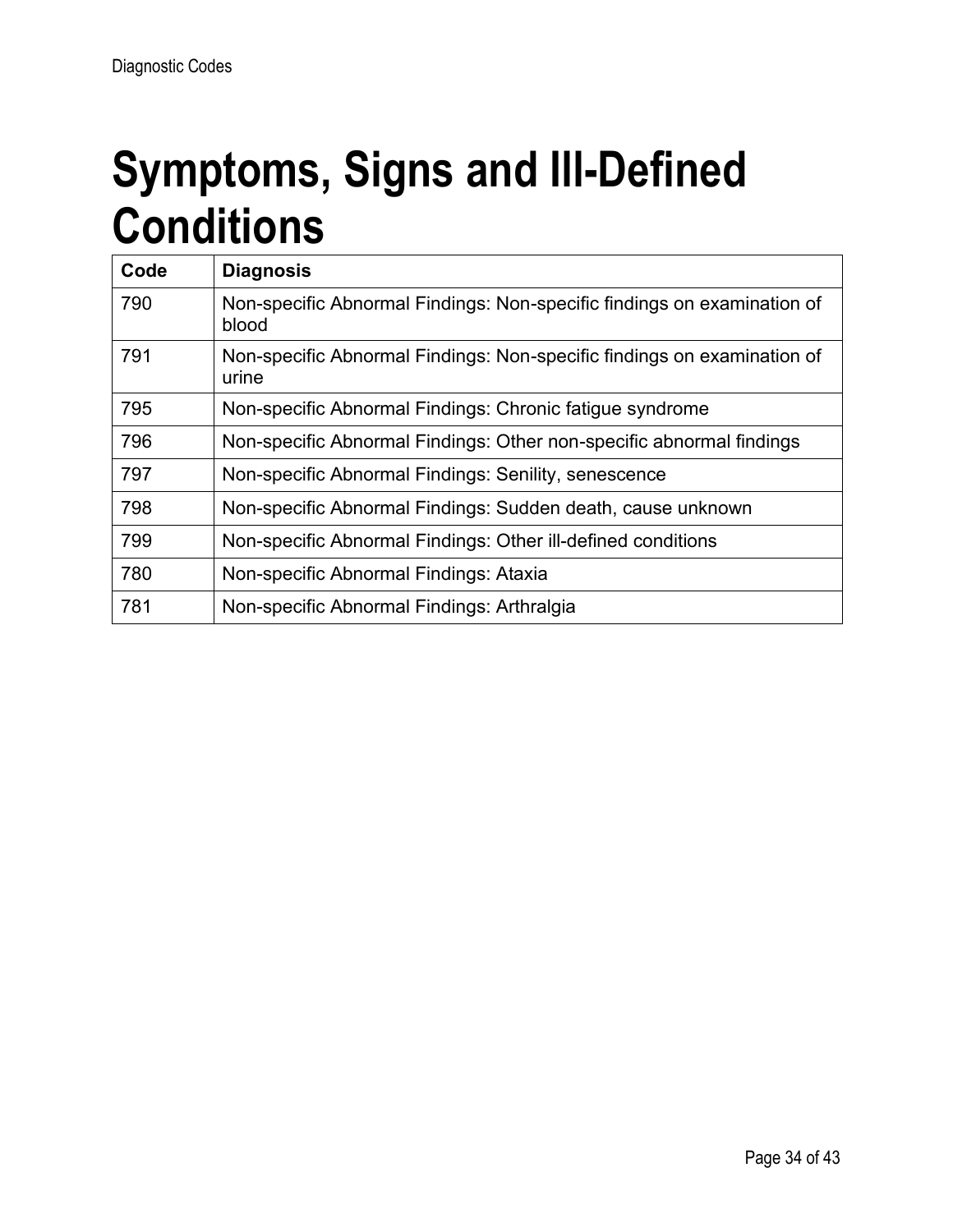# **Accidents, Poisonings and Violence**

| Code | <b>Diagnosis</b>                                                                    |
|------|-------------------------------------------------------------------------------------|
| 802  | <b>Fractures and Fracture-dislocations: Facial bones</b>                            |
| 803  | <b>Fractures and Fracture-dislocations: Skull</b>                                   |
| 805  | Fractures and Fracture-dislocations: Vertebral column-without spinal<br>cord damage |
| 806  | Fractures and Fracture-dislocations: Vertebral column-with spinal cord<br>damage    |
| 807  | <b>Fractures and Fracture-dislocations: Ribs</b>                                    |
| 808  | <b>Fractures and Fracture-dislocations: Pelvis</b>                                  |
| 810  | <b>Fractures and Fracture-dislocations: Clavicle</b>                                |
| 812  | <b>Fractures and Fracture-dislocations: Humerus</b>                                 |
| 813  | Fractures and Fracture-dislocations: Radius and/or ulna                             |
| 814  | Fractures and Fracture-dislocations: Carpal bones                                   |
| 815  | Fractures and Fracture-dislocations: Metacarpals                                    |
| 816  | Fractures and Fracture-dislocations: Phalanges-foot or hand                         |
| 821  | <b>Fractures and Fracture-dislocations: Femur</b>                                   |
| 823  | Fractures and Fracture-dislocations: Tibia and/or fibula                            |
| 824  | <b>Fractures and Fracture-dislocations: Ankle</b>                                   |
| 829  | Fractures and Fracture-dislocations: Other fractures                                |
| 831  | <b>Dislocations: Shoulder</b>                                                       |
| 832  | <b>Dislocations: Elbow</b>                                                          |
| 834  | <b>Dislocations: Finger</b>                                                         |
| 839  | Dislocations: Other dislocations                                                    |
| 840  | Sprains, Strains and Other Trauma: Shoulder, upper arm                              |
| 842  | Sprains, Strains and Other Trauma: Wrist, hand, fingers                             |
| 844  | Sprains, Strains and Other Trauma: Knee, leg                                        |
| 845  | Sprains, Strains and Other Trauma: Ankle, foot, toes                                |
| 847  | Sprains, Strains and Other Trauma: Neck, low back, coccyx                           |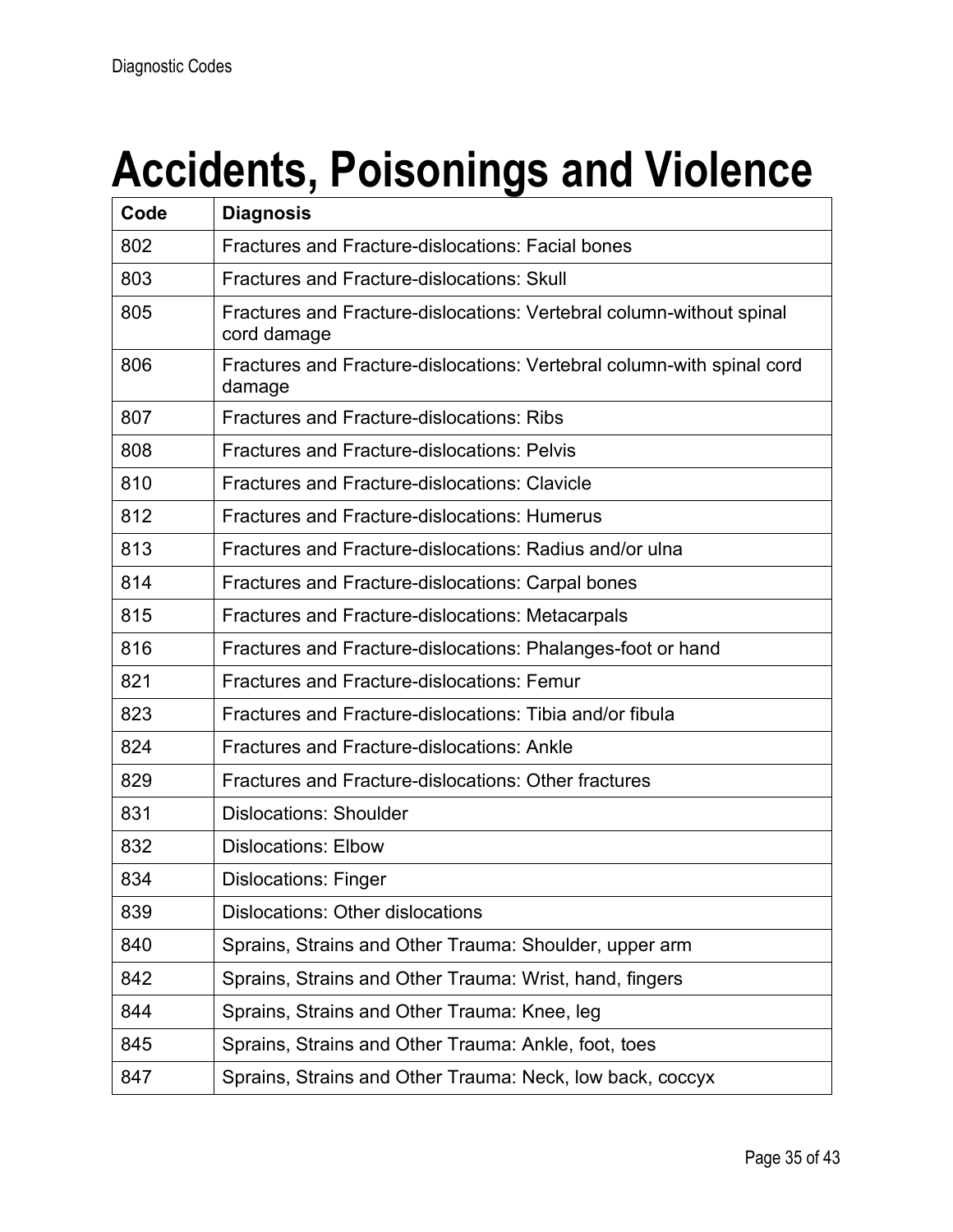| Code | <b>Diagnosis</b>                                                                                                               |
|------|--------------------------------------------------------------------------------------------------------------------------------|
| 848  | Sprains, Strains and Other Trauma: Other sprains and strains                                                                   |
| 850  | Sprains, Strains and Other Trauma: Concussion                                                                                  |
| 854  | Sprains, Strains and Other Trauma: Other head injuries                                                                         |
| 869  | Sprains, Strains and Other Trauma: Internal injuries to organ(s)                                                               |
| 879  | Sprains, Strains and Other Trauma: Lacerations, open wounds-except<br>limbs                                                    |
| 884  | Sprains, Strains and Other Trauma: Lacerations, open wounds,<br>traumatic amputations-upper limb(s)                            |
| 894  | Sprains, Strains and Other Trauma: Lacerations, open wounds,<br>traumatic amputations-lower limb(s)                            |
| 918  | Sprains, Strains and Other Trauma: Automated Visual Field (AVF) test                                                           |
| 919  | Sprains, Strains and Other Trauma: Abrasions, bruises, contusions and<br>other superficial injury including non-venomous bites |
| 930  | Sprains, Strains and Other Trauma: Foreign body in eye, or other<br>tissues                                                    |
| 949  | Sprains, Strains and Other Trauma: Burns-thermal or chemical                                                                   |
| 959  | Sprains, Strains and Other Trauma: Other injuries or trauma                                                                    |
| 977  | Adverse Effects: Of drugs and medications-including allergy, overdose,<br>reactions                                            |
| 989  | Adverse Effects: Of other chemicals (e.g., lead, pesticides, and<br>venomous bites)                                            |
| 994  | Adverse Effects: Of physical factors (e.g., heat, cold, frostbite, pressure)                                                   |
| 995  | <b>Adverse Effects: Anaphylaxis</b>                                                                                            |
| 998  | Adverse Effects: Of surgical and medical care (e.g., wound infection,<br>wound disruption, other iatrogenic disease)           |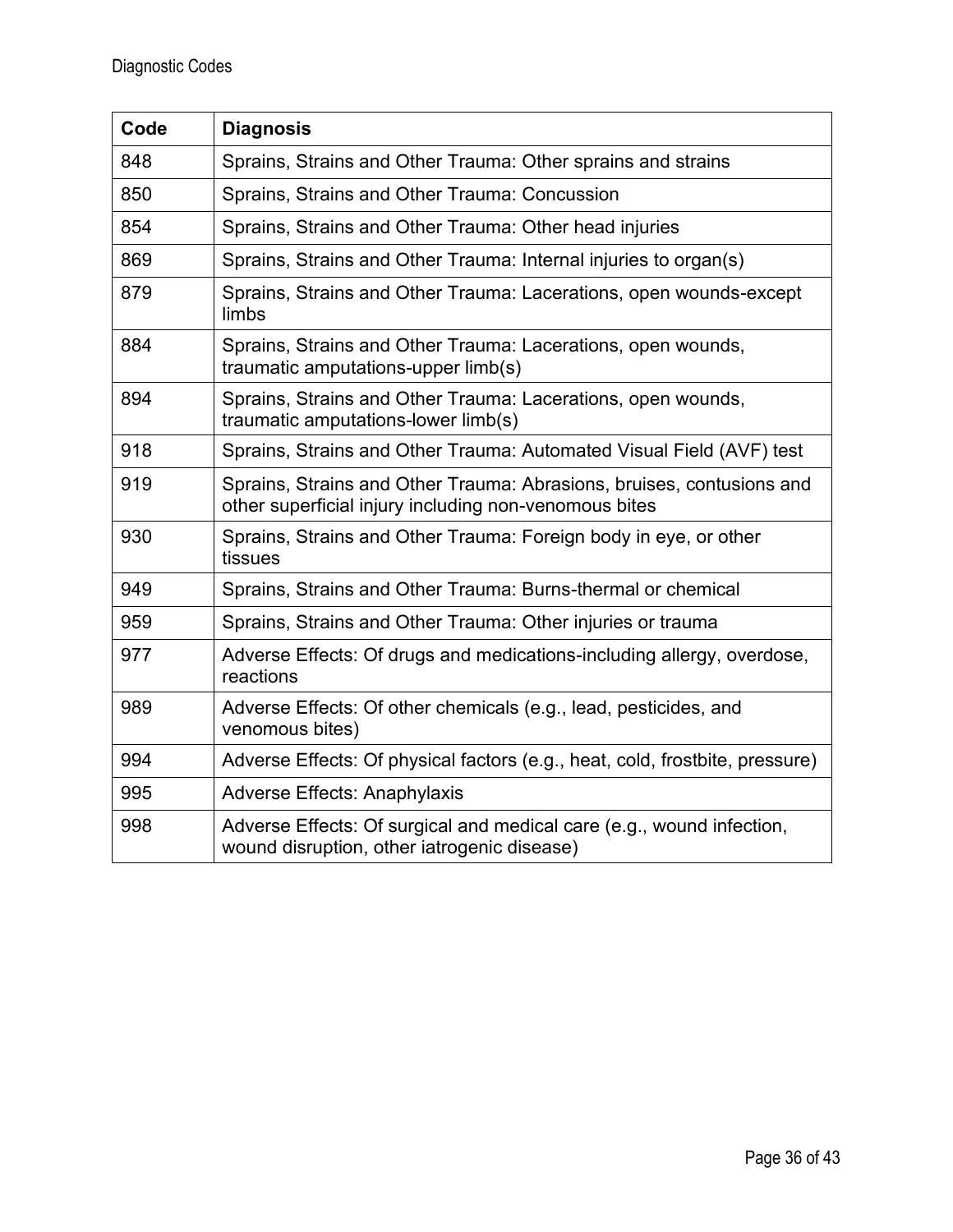# **Supplementary Classifications**

| Code | <b>Diagnosis</b>                                                                                                  |
|------|-------------------------------------------------------------------------------------------------------------------|
| 895  | Family Planning: Family planning, contraceptive advice, advice on<br>sterilization or abortion                    |
| 896  | Immunization: Immunization-all types                                                                              |
| 960  | Immunization: Pentavalent (DPT POLIO/ACT HIB)                                                                     |
| 961  | Immunization: DPT Polio                                                                                           |
| 962  | Immunization: DT                                                                                                  |
| 963  | Immunization: MMR (Measles, Mumps, Rubella)                                                                       |
| 964  | Immunization: Hepatitis B                                                                                         |
| 965  | Immunization: TD Polio                                                                                            |
| 966  | Immunization: TD (Adults and aged 7 years and older)                                                              |
| 967  | Immunization: Influenza                                                                                           |
| 968  | Immunization: Pneumococcal                                                                                        |
| 969  | Immunization: Other Immunization-Not Defined                                                                      |
| 897  | Social, Marital and Family Problems: Economic problems                                                            |
| 898  | Social, Marital and Family Problems: Marital difficulties                                                         |
| 899  | Social, Marital and Family Problems: Parent-child problems (e.g., child-<br>abuse, battered child, child neglect) |
| 900  | Social, Marital and Family Problems: Problems with aged parents or in-<br>laws                                    |
| 901  | Social, Marital and Family Problems: Family disruption, divorce                                                   |
| 902  | Social, Marital and Family Problems: Educational problems                                                         |
| 903  | Social, Marital and Family Problems: Illegitimacy                                                                 |
| 904  | Social, Marital and Family Problems: Social maladjustment                                                         |
| 905  | Social, Marital and Family Problems: Occupational problems,<br>unemployment, difficulty at work                   |
| 906  | Social, Marital and Family Problems: Legal problems, litigation,<br>imprisonment                                  |
| 909  | Social, Marital and Family Problems: Other problems of social adjustment                                          |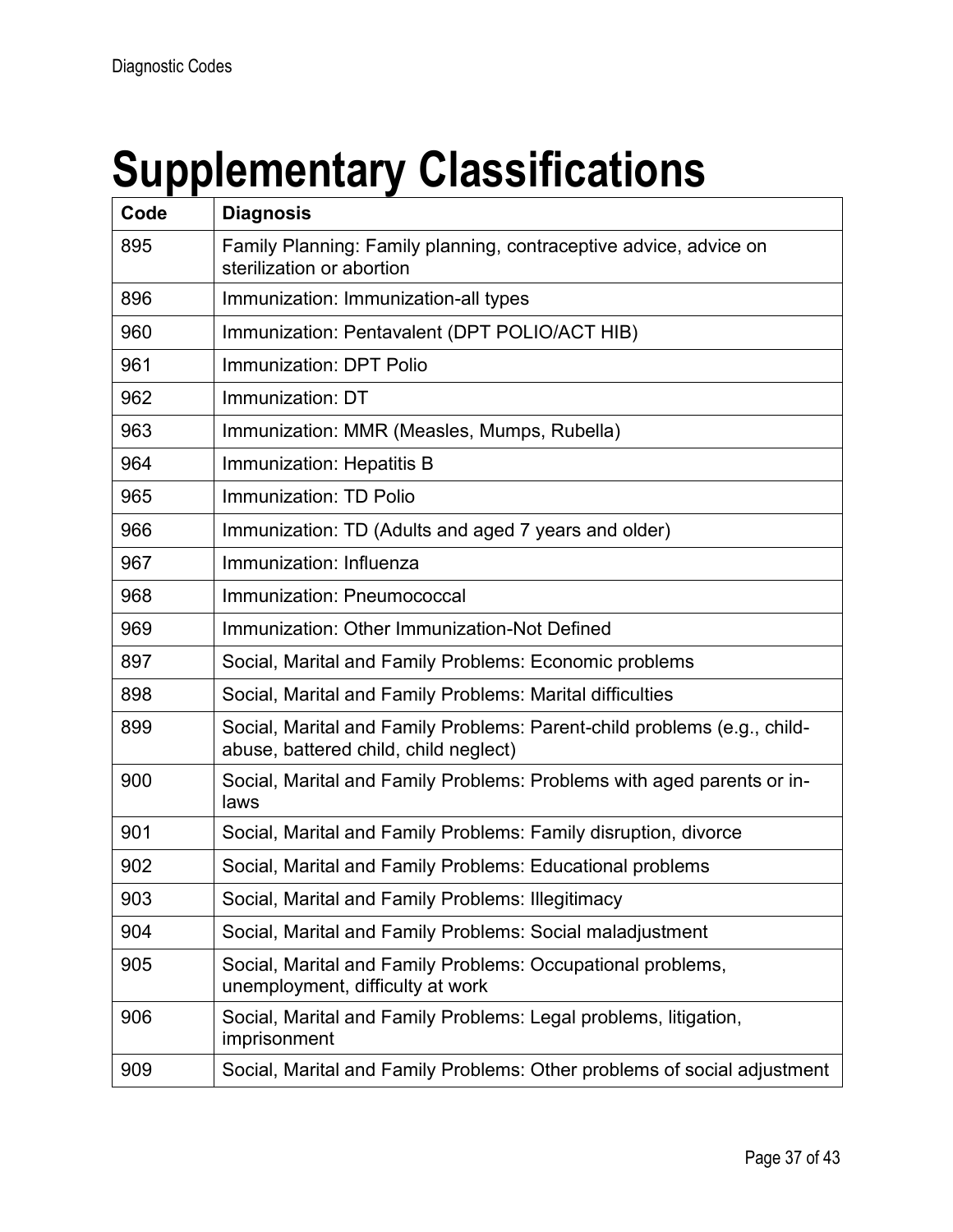| Code | <b>Diagnosis</b>                                                   |
|------|--------------------------------------------------------------------|
| 916  | Other: Well baby care                                              |
| .917 | Other: Annual health examination adolescent/adult Well Vision Care |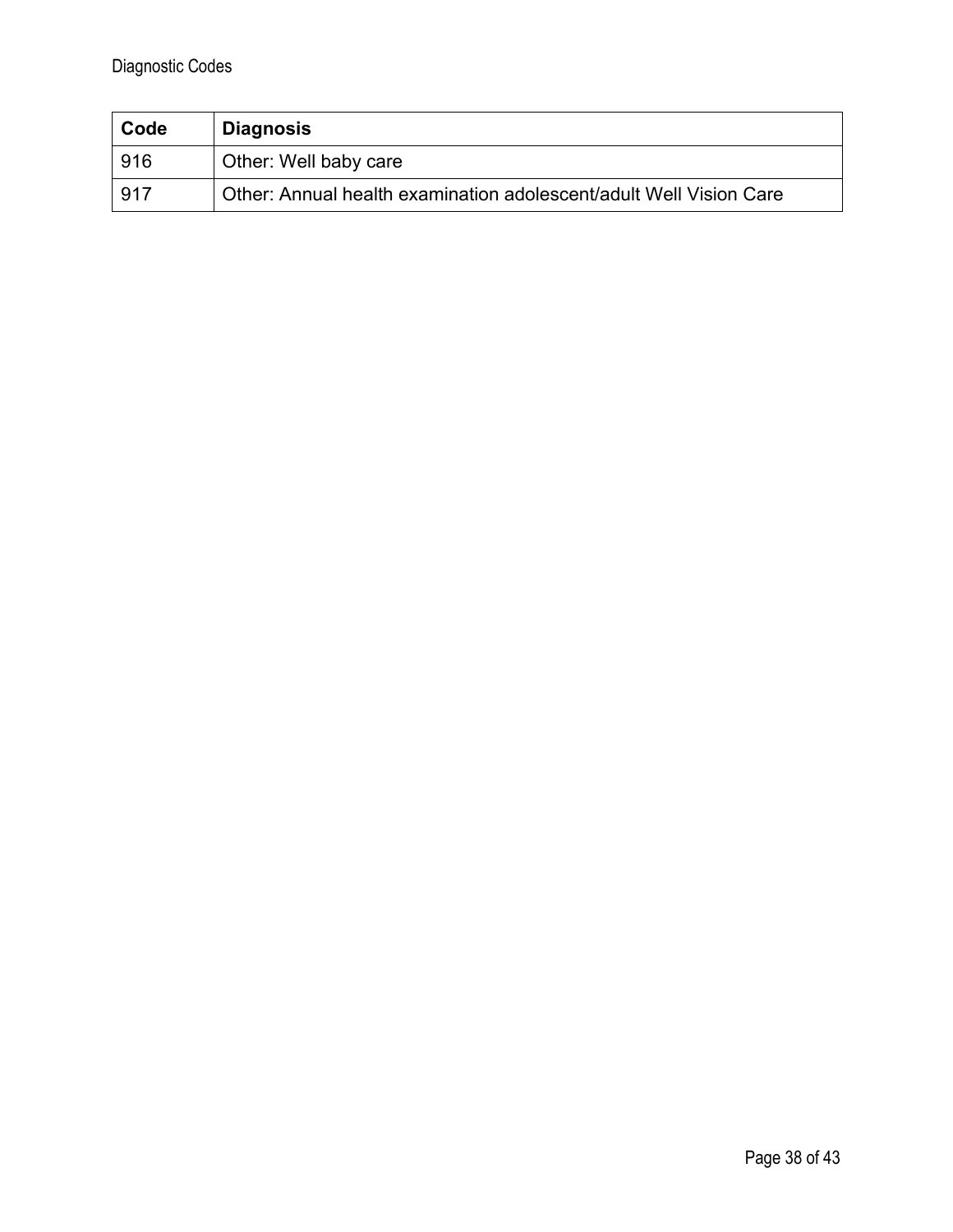#### **Supplementary Classifications-Physiotherapy**

| Code | <b>Diagnosis</b>                                                                                                                    |
|------|-------------------------------------------------------------------------------------------------------------------------------------|
| 893  | Operations on the Musculoskeletal System: Osteotomy                                                                                 |
| 894  | Operations on the Musculoskeletal System: Excision Bunion                                                                           |
| 897  | Operations on the Musculoskeletal System: Excision of Bone Partial                                                                  |
| 898  | Operations on the Musculoskeletal System: Excision of Bone Complete<br>(e.g., Patellectomy)                                         |
| 923  | Operations on the Musculoskeletal System: Excision or Destruction of<br>Intervertebral Disc Excision of Semilunar Cartilage of Knee |
| 924  | Operations on the Musculoskeletal System: Synovectomy                                                                               |
| 930  | Operations on the Musculoskeletal System: Spinal Fusion                                                                             |
| 931  | Operations on the Musculoskeletal System: Arthrodesis of Foot and Ankle                                                             |
| 932  | Operations on the Musculoskeletal System: Arthrodesis of Other Joints                                                               |
| 933  | Operations on the Musculoskeletal System: Arthroplasty of Foot and Toe                                                              |
| 934  | Operations on the Musculoskeletal System: Arthroplasty of Knee and<br>Ankle (e.g., Hauser Repair)                                   |
| 935  | Operations on the Musculoskeletal System: Total Hip Replacement                                                                     |
| 936  | Operations on the Musculoskeletal System: Other Arthroplasty of Hip                                                                 |
| 940  | Operations on the Musculoskeletal System: Incision of Muscle, Tendon,<br>Fascia, and Bursa of Hand                                  |
| 941  | Operations on the Musculoskeletal System: Division of Muscle, Tendon,<br>and Fascia of Hand                                         |
| 944  | Operations on the Musculoskeletal System: Suture of Muscle, Tendon,<br>and Fascia of Hand                                           |
| 945  | Operations on the Musculoskeletal System: Transplantation of Muscle<br>and Tendon of Hand                                           |
| 072  | Other Acceptable Diagnosis: Gait Training or Crutch-Walking Instruction<br>(acceptable for a 1 visit treatment only)                |
| 070  | Other Acceptable Diagnosis: Perceptual Motor Testing or Perceptual<br><b>Motor Assessment of Dysfunction</b>                        |
| 970  | Other Acceptable Diagnosis: Prenatal Care                                                                                           |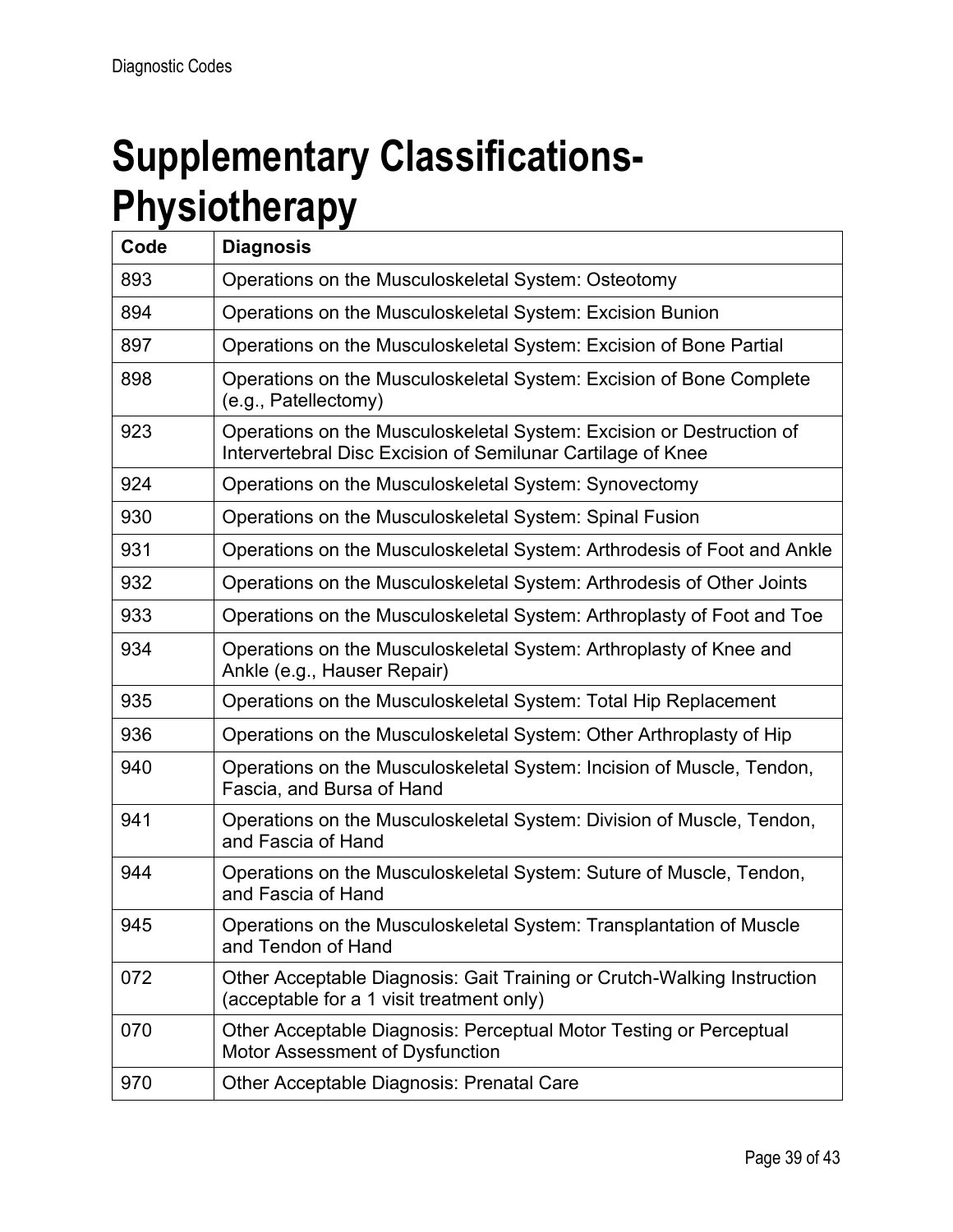| Code | Diagnosis                                           |
|------|-----------------------------------------------------|
| 971  | Other Acceptable Diagnosis: Post-Partum Observation |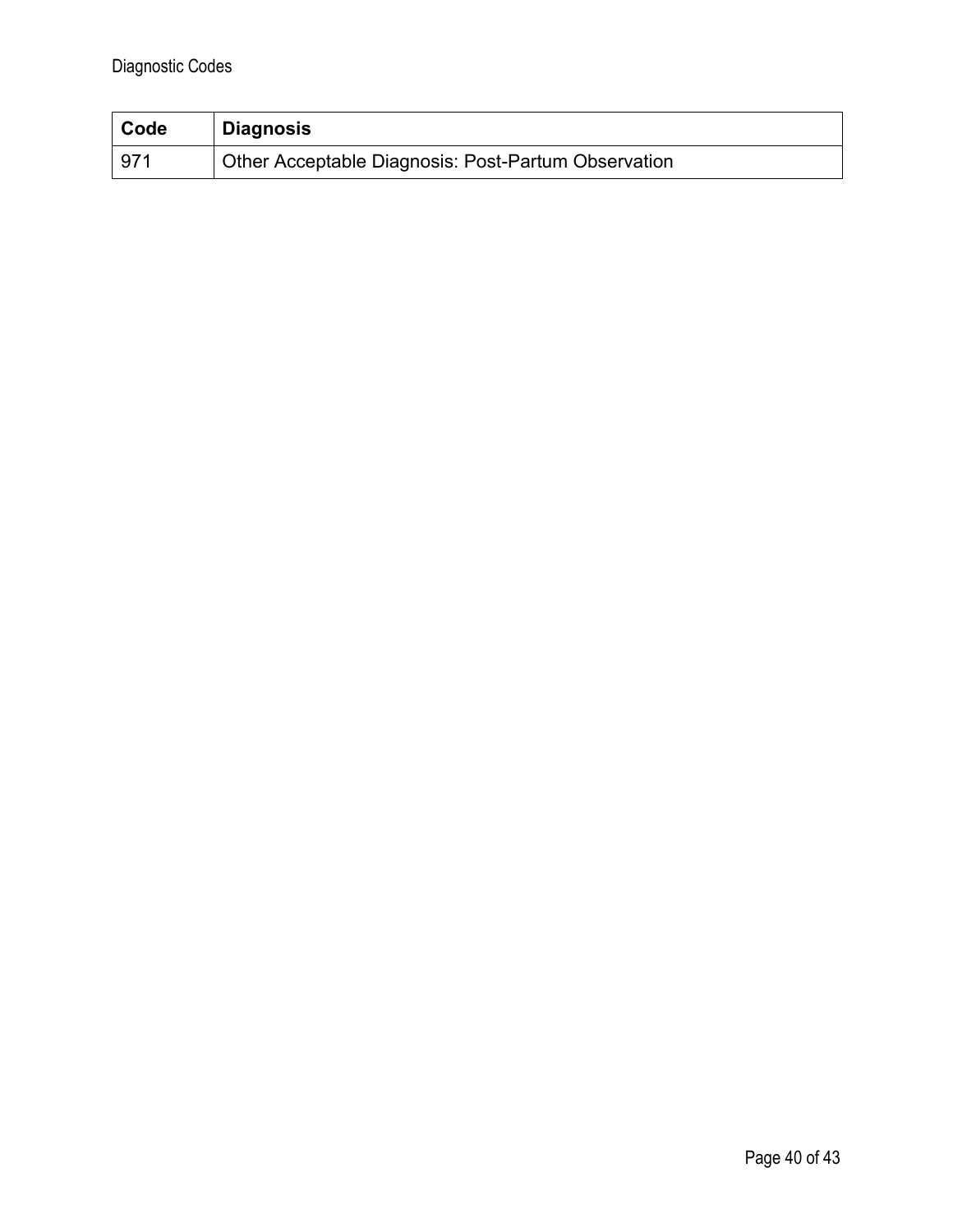#### **Supplementary Classifications-Common Diagnostic Codes**

| <b>Codes</b> | <b>Diagnosis</b>                      |
|--------------|---------------------------------------|
| 7159         | Arthritis: Osteo-degenerative         |
| 7210         | <b>Arthritis: Cervical</b>            |
| 7120         | <b>Arthritis: Gouty</b>               |
| 7149         | <b>Arthritis: Rheumatic</b>           |
| 7169         | <b>Arthritis: Non-specified Acute</b> |
| 7150         | Arthritis: Non-specified Chronic      |
| 3510         | <b>Bells Palsy</b>                    |
| 7310         | <b>Bursitis</b>                       |
| 7267         | Calcaneal: Spur                       |
| 7269         | Calcaneal: Bone                       |
| 7278         | Calcium: Bursa                        |
| 7198         | Calcium: Joint                        |
| 7260         | Capsulitis                            |
| 7224         | <b>Cervical Disc Disease</b>          |
| 8470         | <b>Cervical Strain</b>                |
| 5199         | <b>Chest Disease</b>                  |
| 7177         | Chondromalacia                        |
| 7220         | <b>Compression Fracture-Cervical</b>  |
| 9241         | <b>Contusion Knee</b>                 |
| 8310         | <b>Dislocated Shoulder</b>            |
| 7263         | Epicondylitis                         |
| 7290         | <b>Fibrositis</b>                     |
| 7260         | Frozen Shoulder                       |
| 8248         | Fracture: Ankle (closed)              |
| 8122         | Fracture: Humerus (unspecified)       |
| 8270         | Fracture: Leg                         |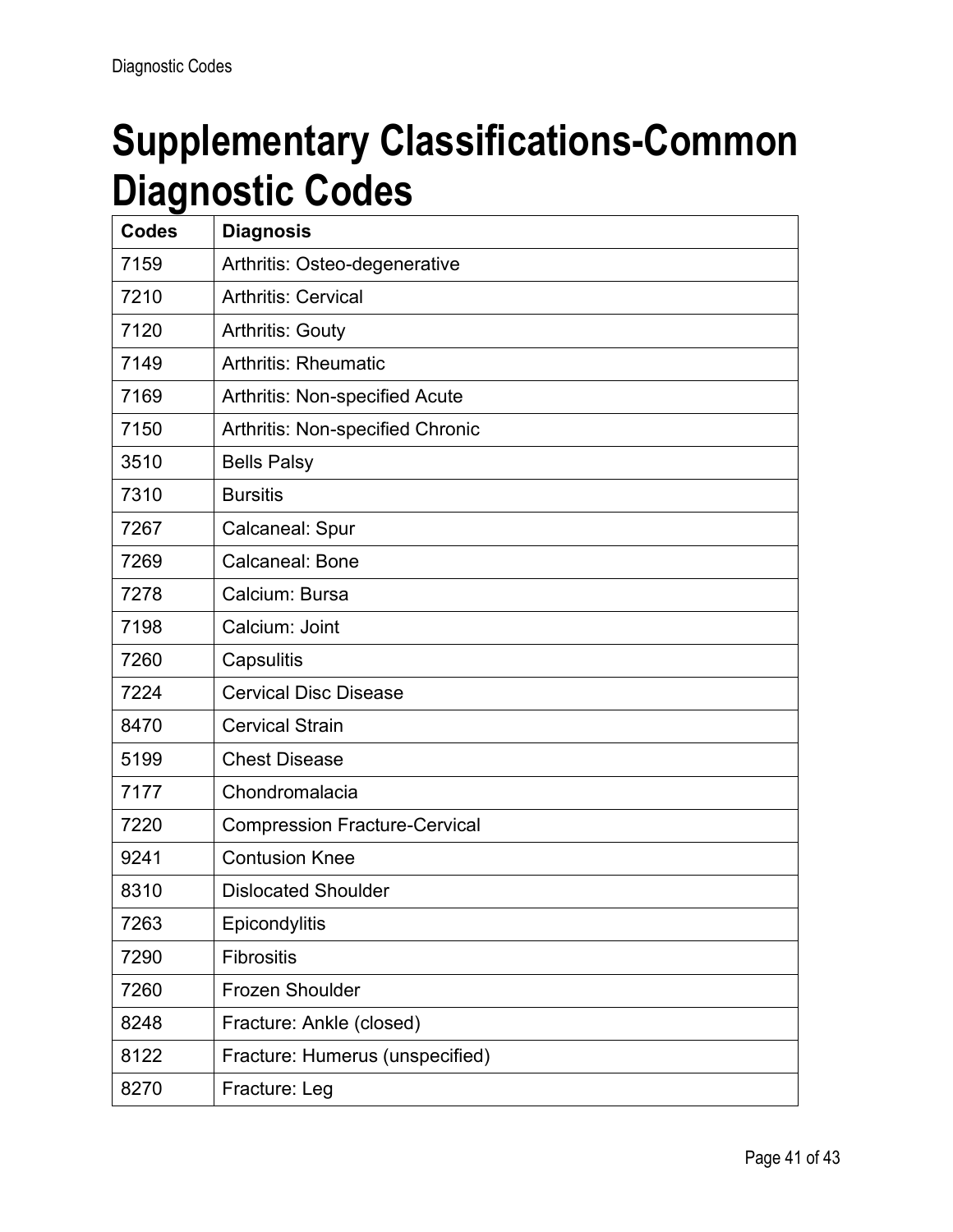| <b>Codes</b> | <b>Diagnosis</b>                        |
|--------------|-----------------------------------------|
| 8058         | Fracture: Vertebra                      |
| 8140         | <b>Fracture: Wrist</b>                  |
| 2740         | Gout                                    |
| 8409         | Hamstring-Tendon                        |
| 7840         | Headache                                |
| 9593         | Injury: Elbow                           |
| 9592         | Injury: Shoulder                        |
| 7371         | Kyphosis (acquired)                     |
| 7242         | Lumbago                                 |
| 7251         | Lumbar Disc Disease (degenerative)      |
| 8472         | <b>Lumbar Strain</b>                    |
| 4579         | Lymphedema                              |
| 7288         | Muscle Spasm                            |
| 8489         | Muscle Strain                           |
| 7291         | Myositis Plain and Trauma               |
| 7292         | Neuralgia (unspecified)                 |
| 7310         | Pagets Disease                          |
| 7295         | Pain: Arch                              |
| 7245         | Pain: Back (posterial)                  |
| 7242         | Pain: Back (low)                        |
| 7231         | Pain: Neck                              |
| 7287         | <b>Plantar Fascitis</b>                 |
| 6142         | Pelvis Inflammatory Disease/Salpingitis |
| 4439         | <b>PVD</b>                              |
| 7290         | Rheumatism (muscle)                     |
| 8439         | Sacro-iliac Strain-Hip                  |
| 7379         | Scoliosis (unspecified)                 |
| 7561         | Spondylolisthese                        |
| 8450         | <b>Strained: Ankle</b>                  |